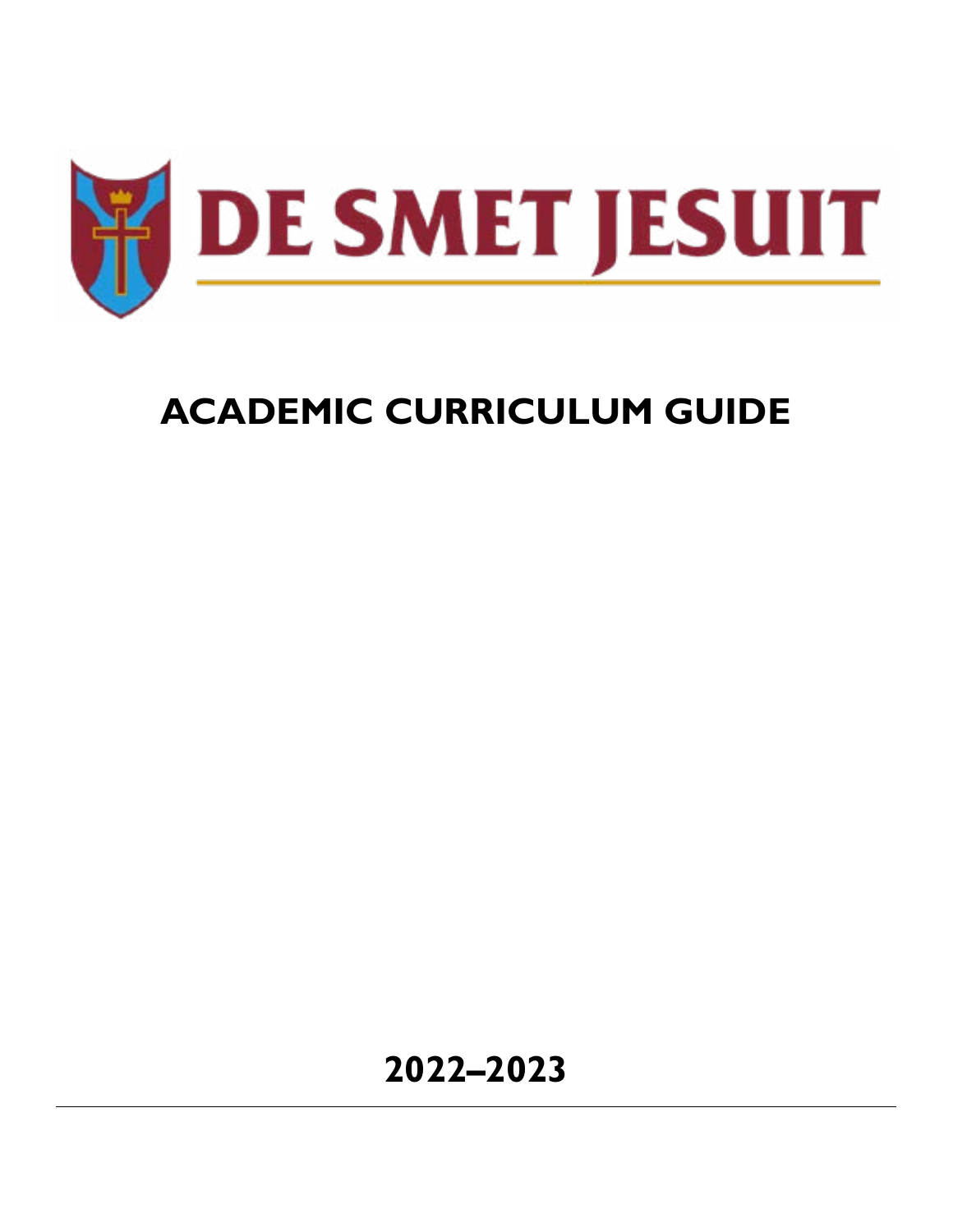# **TABLE OF CONTENTS**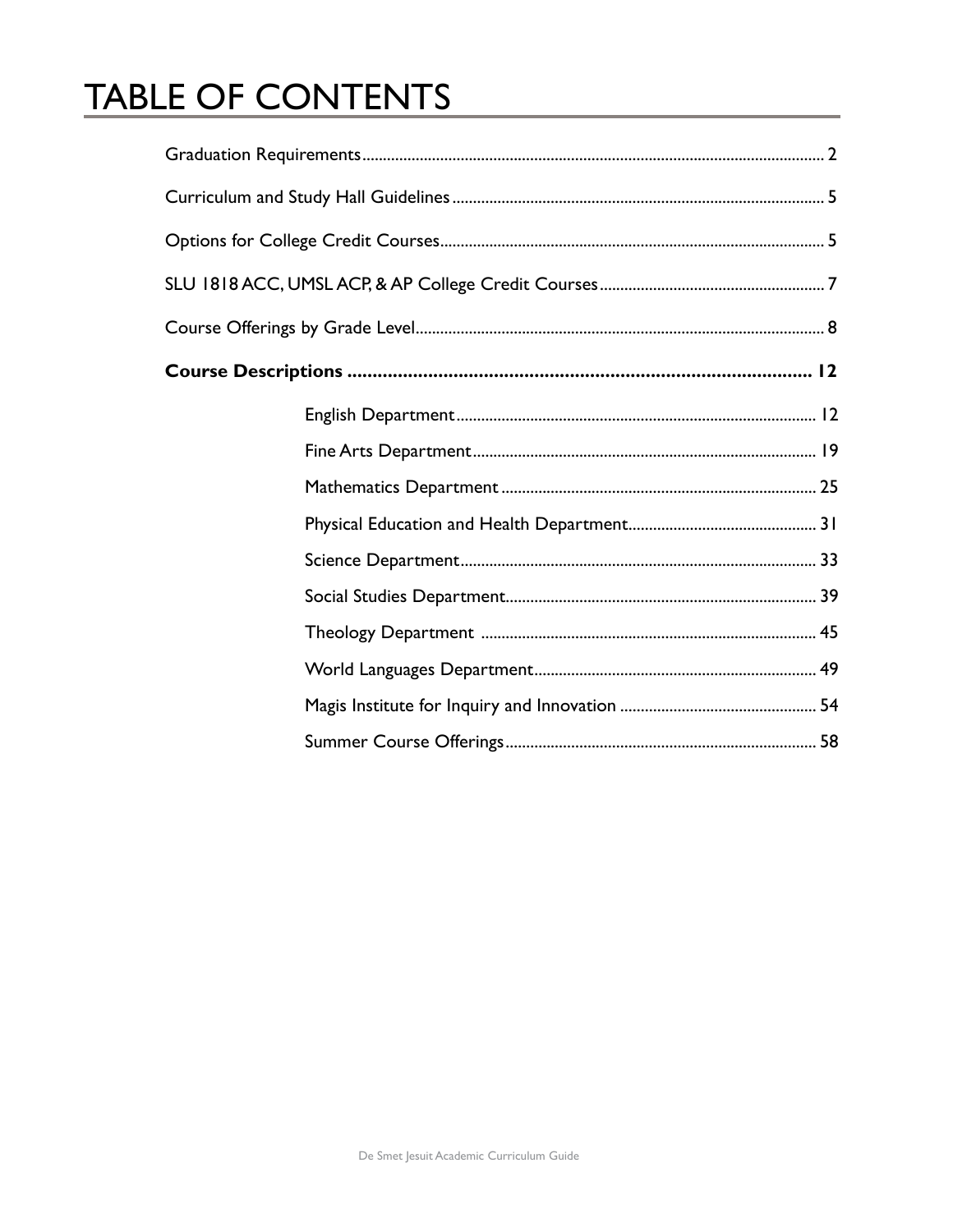## <span id="page-2-0"></span>**GRADUATION REQUIREMENTS**

*In order to fulfill De Smet Jesuit High School's graduation requirements, a student must earn 27 academic credits plus complete service projects and an Insignis project equaling 1 credit.*

## **4 CREDITS OF ENGLISH LANGUAGE ARTS**

| required          | l credit             | English I or Honors English I (Fr)                                 |
|-------------------|----------------------|--------------------------------------------------------------------|
| required          | I credit             | English 2 or Honors English 2 (So)                                 |
| required          | I credit             | English 3 or AP/ACC Honors English 3: Language & Composition (Jr)  |
| required          | I credit             | AP/ACC Honors English 4: Literature* (Sr) or two English 4 classes |
| meets requirement | $\frac{1}{2}$ credit | English 4: ACC Irish Literature (Sr)*                              |
| meets requirement | $\frac{1}{2}$ credit | English 4: ACP Best Novels (Sr)*                                   |
| meets requirement | $\frac{1}{2}$ credit | English 4: American Family Dynamics (Sr)*                          |
| meets requirement | $\frac{1}{2}$ credit | English 4: Literary Analysis of American Film (Sr)*                |
| meets requirement | $\frac{1}{2}$ credit | English 4: Literature and Sport (Sr)*                              |
| meets requirement | $\frac{1}{2}$ credit | English 4: Literature of Initiation (Sr)*                          |
| meets requirement | $\frac{1}{2}$ credit | English 4: Reading and Writing Fiction (Sr)                        |
| meets requirement | $\frac{1}{2}$ credit | English 4: Superheroes–New American Myth and Archetype (Sr)*       |
| meets requirement | $\frac{1}{2}$ credit | English 4: Voices of Color (Sr)*                                   |
| elective          | $\frac{1}{2}$ credit | Introduction to Media (Fr)                                         |
| elective          | I credit             | Digital Media/Digital Storytelling (So, Jr, Sr)                    |
| elective          | l credit             | Yearbook (So, Jr, Sr)                                              |
| elective          | $\frac{1}{2}$ credit | Introductory News Writing (So, Jr)                                 |
| elective          | I credit             | News Writing (Jr, Sr)                                              |

\*Taking two ½ credit English 4 classes meets the requirement for the fourth credit of English Language Arts.

## **1 CREDIT OF FINE ARTS**

| meets requirement | $\frac{1}{2}$ credit | Exploring Studio Art I (Fr)                |
|-------------------|----------------------|--------------------------------------------|
| meets requirement | $\frac{1}{2}$ credit | Introduction to Sculpture (So, Jr, Sr)     |
| meets requirement | I credit             | Studio Art 2 (So)                          |
| meets requirement | I credit             | Studio Art 3 (Jr)                          |
| meets requirement | I credit             | Studio Art 4 (Sr)                          |
| meets requirement | $\frac{1}{2}$ credit | Digital Graphic Design (Jr, Sr)            |
| meets requirement | I credit             | Beginning Instrumental Music (Fr, So)      |
| meets requirement | I credit             | Instrumental Ensemble (Fr, So, Jr, Sr)     |
| meets requirement | I credit             | Honors Jazz Band (formerly Combo) (Jr, Sr) |
| meets requirement | I credit             | De Smet Chorus (Fr)                        |
| meets requirement | I credit             | De Smet Chorus (So)                        |
| meets requirement | I credit             | Advanced Chorus (So, Jr, Sr)               |
| meets requirement | $\frac{1}{2}$ credit | Music Appreciation (Jr, Sr)                |
| meets requirement | $\frac{1}{2}$ credit | Introduction to Music Production (Jr, Sr)  |
| meets requirement | I credit             | Music Production (Jr, Sr)                  |
| meets requirement | $\frac{1}{2}$ credit | Acting & Improvisational Theatre 1 (Fr)    |
| meets requirement | $\frac{1}{2}$ credit | Advanced Acting/Directing (So, Jr, Sr)     |
| meets requirement | $\frac{1}{2}$ credit | Theatre Tech and Design (So, Jr, Sr)       |
| meets requirement | $\frac{1}{2}$ credit | ACC Film Appreciation (Jr, Sr)             |
| meets requirement | $\frac{1}{2}$ credit | ACC Film II Appreciation (Jr, Sr)          |
| meets requirement | $\frac{1}{2}$ credit | Public Speaking (Jr, Sr)                   |

De Smet Jesuit Academic Curriculum Guide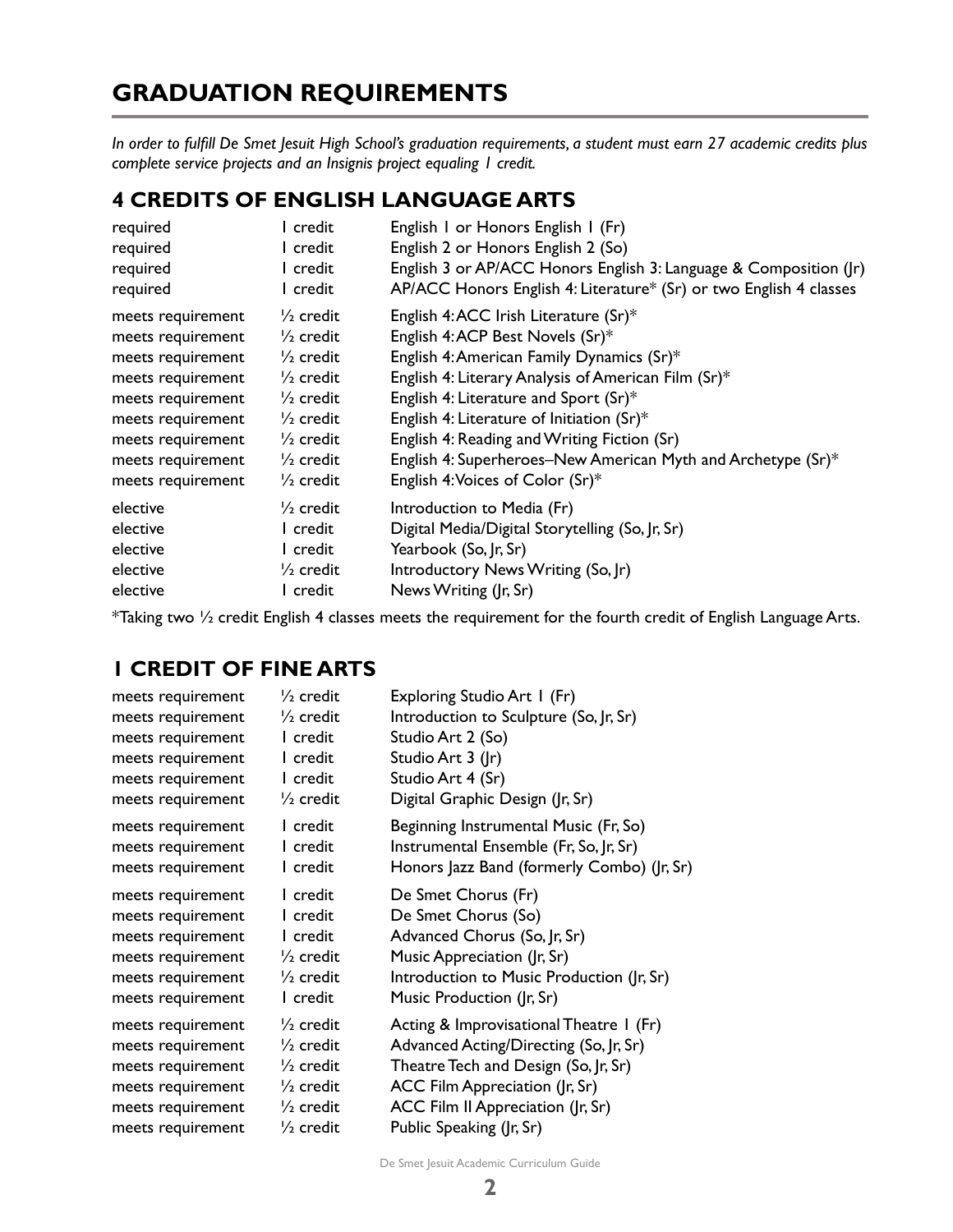## **4 CREDITS OF MATHEMATICS**

| required<br>required | l credit<br>l credit | Algebra 1, Honors Algebra 1, or Honors Algebra 2/Trigonometry (Fr)<br>Geometry or Honors Geometry (So)                    |
|----------------------|----------------------|---------------------------------------------------------------------------------------------------------------------------|
|                      |                      |                                                                                                                           |
| required             | l credit             | Algebra 2/Trigonometry, Honors Algebra 2/Trigonometry, or Honors<br>Pre-Calculus (Jr)                                     |
| required             | l credit             | Pre-Calculus, Calculus, AP/ACC Honors Calculus, College Algebra &<br>Statistics, Statistics, or AP Honors Statistics (Sr) |
| elective             | $\frac{1}{2}$ credit | Honors Computational Thinking and Programming (Fr)                                                                        |
| elective             | $\frac{1}{2}$ credit | Web Page Design (Jr, Sr)                                                                                                  |
| elective             | $\frac{1}{2}$ credit | <b>ACP Computer Applications (Sr)</b>                                                                                     |
| elective             | l credit.            | AP Introduction to Computer Science (Jr, Sr)                                                                              |

## **1 CREDIT OF PHYSICAL EDUCATION & HEALTH**

| meets requirement | $\frac{1}{2}$ credit | Physical Education & Health I (Fr) or     |
|-------------------|----------------------|-------------------------------------------|
| meets requirement | $\frac{1}{2}$ credit | Beginning Weight Training & Health I (Fr) |
| meets requirement | $\frac{1}{2}$ credit | Physical Education 2 (So)                 |
| meets requirement | $\frac{1}{2}$ credit | Intermediate Weight Training (So, Jr, Sr) |
| meets requirement | $\frac{1}{2}$ credit | Advanced Weight Training (Jr, Sr)         |
| meets requirement | $\frac{1}{2}$ credit | Lifetime Activities (Jr, Sr)              |
| elective          | $\frac{1}{2}$ credit | Sports Management (jr, Sr)                |

## **3 CREDITS OF SCIENCE**

| required                                                                                     | I credit                                                                                                             | Biology* or Honors Biology* (Fr)                                                                                                                                             |
|----------------------------------------------------------------------------------------------|----------------------------------------------------------------------------------------------------------------------|------------------------------------------------------------------------------------------------------------------------------------------------------------------------------|
| required                                                                                     | l credit                                                                                                             | Chemistry* or Honors Chemistry* (So)                                                                                                                                         |
| meets requirement                                                                            | l credit                                                                                                             | Conceptual Physics*, Physics,* or AP Honors Physics 1* (Jr, Sr)                                                                                                              |
| meets requirement                                                                            | l credit                                                                                                             | ACC Honors Forensic Science (Jr, Sr)                                                                                                                                         |
| meets requirement                                                                            | l credit                                                                                                             | AP/ACC Honors Biology* (Jr, Sr)                                                                                                                                              |
| meets requirement                                                                            | l credit                                                                                                             | AP Honors Chemistry* (Sr)                                                                                                                                                    |
| meets requirement                                                                            | I credit                                                                                                             | Environmental Science* (Jr, Sr)                                                                                                                                              |
| meets requirement                                                                            | l credit                                                                                                             | AP Environmental Science* (Jr, Sr)                                                                                                                                           |
| meets requirement                                                                            | l credit                                                                                                             | AP Honors Physics C Mechanics* (Sr)                                                                                                                                          |
| meets requirement                                                                            | l credit                                                                                                             | Anatomy & Physiology* (Jr, Sr)                                                                                                                                               |
| meets requirement<br>meets requirement<br>meets requirement<br>meets requirement<br>elective | $\frac{1}{2}$ credit<br>$\frac{1}{2}$ credit<br>$\frac{1}{2}$ credit<br>$\frac{1}{2}$ credit<br>$\frac{1}{2}$ credit | Digital Electronics (Jr, Sr)<br>Introduction to Competition Robotics (Fr, So, Jr)<br>Introduction to Robotics Systems (Jr, Sr)<br>Advanced Competition Robotics (So, Jr, Sr) |
|                                                                                              |                                                                                                                      | 3D Design and 3D Printing (Jr, Sr)                                                                                                                                           |

\*Lab science - 3 years of lab science recommended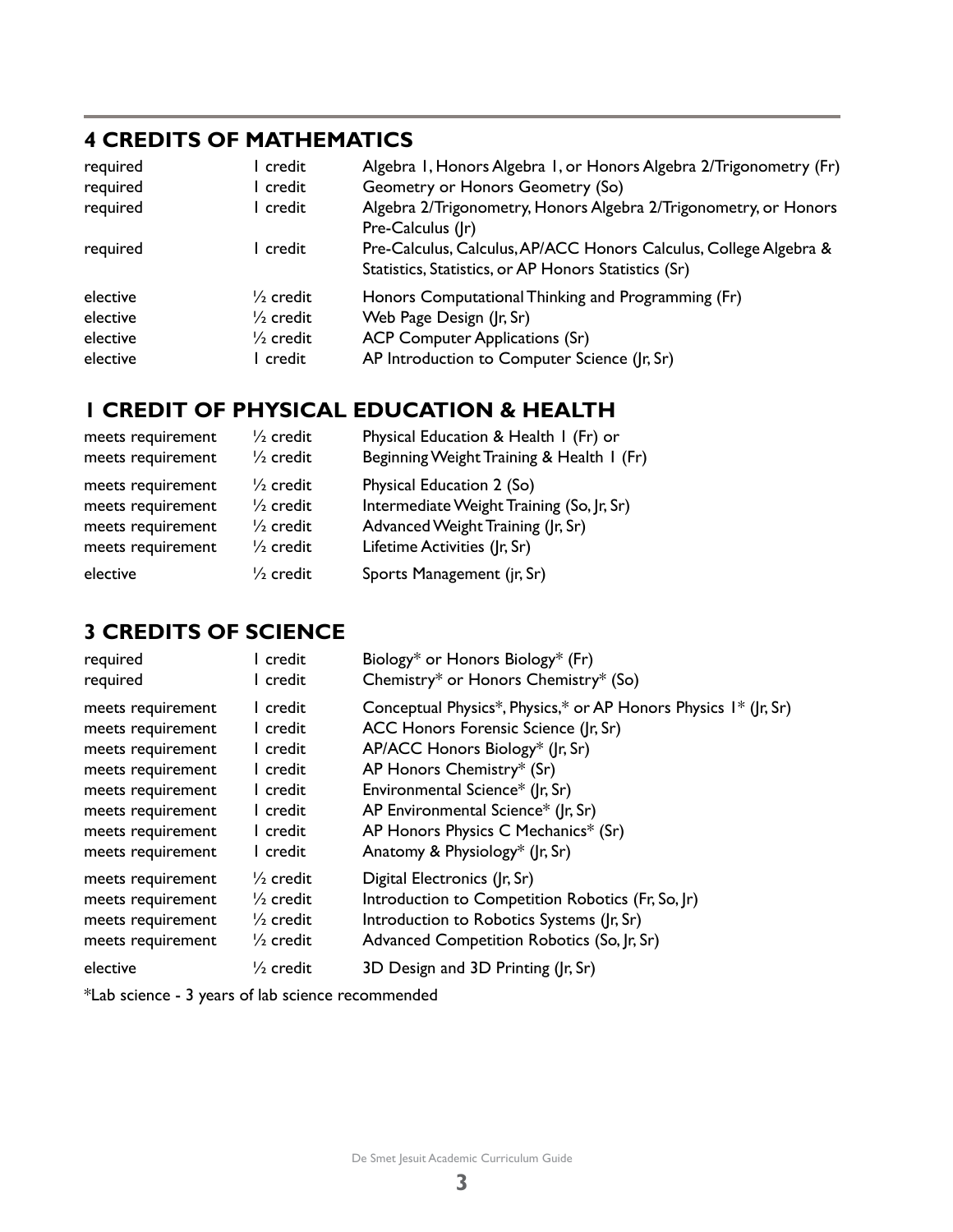## **3 CREDITS OF SOCIAL STUDIES**

| required                                     | $\frac{1}{2}$ credit                                                             | Human & Cultural Geography (Fr)                                                                                                                                                                                                                                                      |
|----------------------------------------------|----------------------------------------------------------------------------------|--------------------------------------------------------------------------------------------------------------------------------------------------------------------------------------------------------------------------------------------------------------------------------------|
| required                                     | I credit                                                                         | World Studies or AP Honors World Studies (So)                                                                                                                                                                                                                                        |
| required<br>required<br>required<br>required | $\frac{1}{2}$ credit<br>$\frac{1}{2}$ credit<br>$\frac{1}{2}$ credit<br>l credit | Foundations of American Society (fall semester) (Jr) and<br>America Comes of Age (spring semester) (Jr) and<br>Modern American Society (Sr) and 1/2 credit of "meets requirement"<br>below or<br>AP/ACC Honors American History (Jr) and I credit of "meets re-<br>quirements" below |
| meets requirement                            | $\frac{1}{2}$ credit                                                             | ACC Honors Modern European History (Sr)                                                                                                                                                                                                                                              |
| meets requirement                            | l credit                                                                         | AP/ACC Honors Government Studies (Sr)                                                                                                                                                                                                                                                |
| meets requirement                            | $\frac{1}{2}$ credit                                                             | Psychology (Jr, Sr)                                                                                                                                                                                                                                                                  |
| meets requirement                            | l credit                                                                         | AP/ACP Honors Psychology (Sr)                                                                                                                                                                                                                                                        |
| meets requirement                            | $\frac{1}{2}$ credit                                                             | Economics (Jr, Sr)                                                                                                                                                                                                                                                                   |
| meets requirement                            | $\frac{1}{2}$ credit                                                             | Foundations in Law & Justice (Jr, Sr)                                                                                                                                                                                                                                                |
| elective                                     | $\frac{1}{2}$ credit                                                             | ACP Introduction to Business (Jr, Sr)                                                                                                                                                                                                                                                |
| elective                                     | $\frac{1}{2}$ credit                                                             | Business 2: Ignatian Business Leaders (Sr)                                                                                                                                                                                                                                           |
| elective                                     | $\frac{1}{2}$ credit                                                             | Personal Finance (Jr, Sr)                                                                                                                                                                                                                                                            |
| elective                                     | $\frac{1}{2}$ credit                                                             | Accounting (Jr, Sr)                                                                                                                                                                                                                                                                  |

## **5 CREDITS OF THEOLOGY & SERVICE PROJECTS**

| required                                                    | $\frac{1}{2}$ credit                                                 | Catholicism & The Jesuits (Fr)                                                                                                                                        |
|-------------------------------------------------------------|----------------------------------------------------------------------|-----------------------------------------------------------------------------------------------------------------------------------------------------------------------|
| required                                                    | $\frac{1}{2}$ credit                                                 | Sacraments & Scripture (Fr)                                                                                                                                           |
| required                                                    | $\frac{1}{2}$ credit                                                 | Scripture (So)                                                                                                                                                        |
| required                                                    | $\frac{1}{2}$ credit                                                 | Morality (So)                                                                                                                                                         |
| required                                                    | $\frac{1}{2}$ credit                                                 | Ecclesiology (Jr)                                                                                                                                                     |
| required                                                    | $\frac{1}{2}$ credit                                                 | Catholic Social Teaching (Jr)                                                                                                                                         |
| required                                                    | $\frac{1}{2}$ credit                                                 | Contemporary Discipleship (Sr)                                                                                                                                        |
| required                                                    | $\frac{1}{2}$ credit                                                 | Christ & Faith (Sr)                                                                                                                                                   |
| meets requirement<br>meets requirement<br>meets requirement | $\frac{1}{2}$ credit<br>$\frac{1}{2}$ credit<br>$\frac{1}{2}$ credit | Ignatian Vision (Sr) (may replace Christ & Faith)<br>World Religions (Sr) (may replace Christ & Faith)<br>ACC Questions in Theology (Sr) (may replace Christ & Faith) |
| required                                                    | $\frac{1}{4}$ credit                                                 | Junior Service Project (Jr)                                                                                                                                           |
| required                                                    | $\frac{1}{4}$ credit                                                 | Senior Service Project (Sr)                                                                                                                                           |
| required                                                    | $\frac{1}{2}$ credit                                                 | The Insignis Capstone Reflection (Sr)                                                                                                                                 |

## **2 CREDITS OF WORLD LANGUAGES**

| required | I credit | Chinese I, Latin I, or Spanish I                               |
|----------|----------|----------------------------------------------------------------|
| required | l credit | ACP Chinese 2, Latin 2, or Spanish 2                           |
| elective | l credit | Spanish 3, Spanish 4                                           |
| elective | l credit | ACP Honors Chinese 3, ACC Honors Latin 3, ACC Honors Spanish 3 |
| elective | l credit | ACP Honors Chinese 4, ACC Honors Latin 4, ACC Honors Spanish 4 |
| elective | l credit | AP Honors Spanish 5                                            |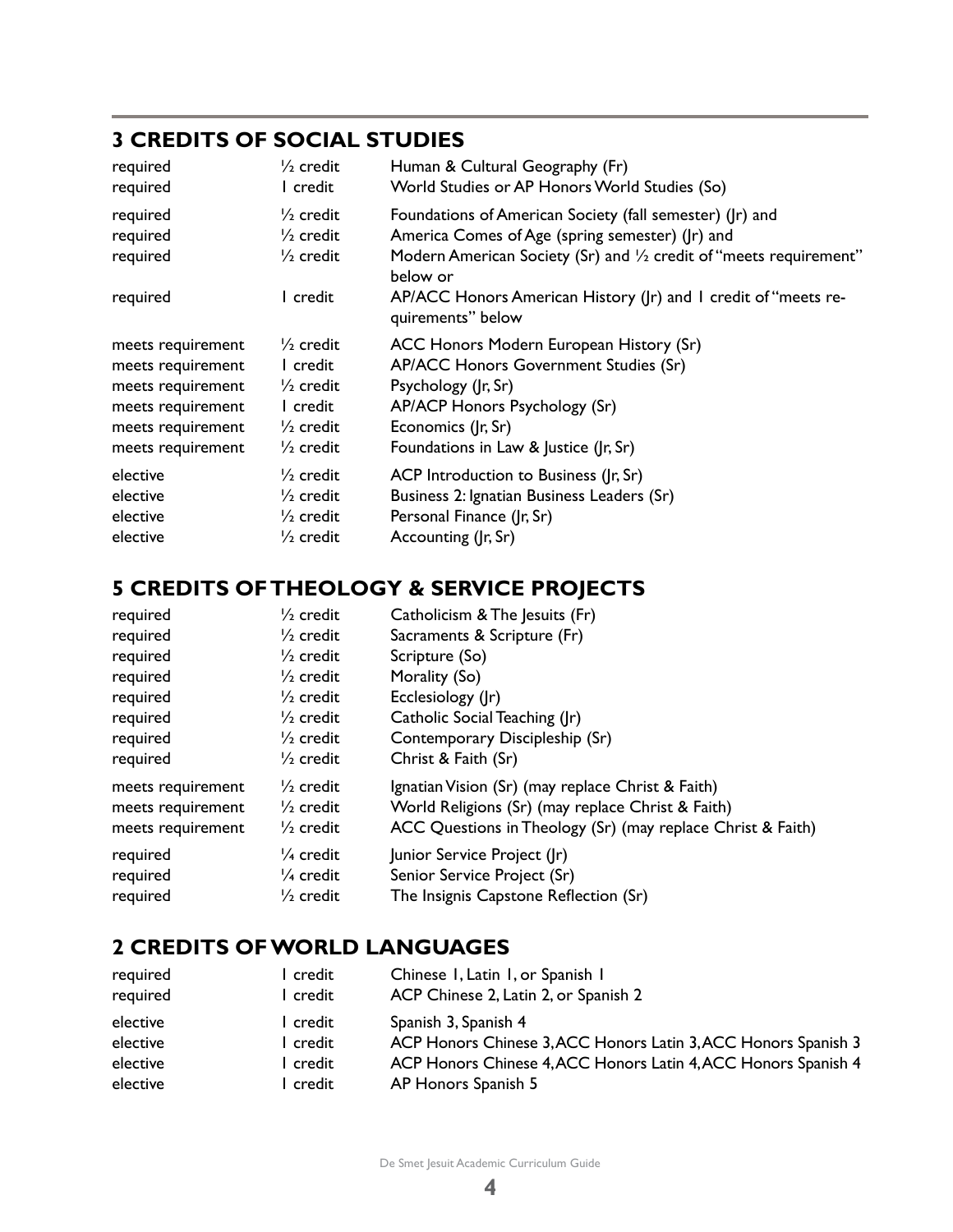## <span id="page-5-0"></span>**CURRICULUM AND STUDY HALL GUIDELINES**

In our modified block schedule, students typically take seven classes and one study hall each semester. Students cannot take less than one study hall and cannot take more than two study halls in a semester.

De Smet Jesuit High School requires a total of 27 academic credits for graduation. If a student takes seven classes each semester they would have a total of 28 credits, so students have the option of taking two additional study halls at any time during their 8 semesters of high school. Students that take summer courses can earn academic credits and choose to have additional study halls during the school year. Students cannot exceed two study halls in any semester.

## **OPTIONS FOR COLLEGE CREDIT COURSES**

College credit courses offered to De Smet Jesuit High School students are designed to challenge students to accelerate their learning and to complement their solid, academic repertoire. Such courses can have value for students who will be attending colleges or universities where they are accepted. Students can earn college credit at De Smet Jesuit High School in three ways: (a) through Saint Louis University-sponsored classes at De Smet Jesuit (known as the 1818 Advanced College Credit Program), (b) through UMSL's Advanced Credit Program (ACP) courses at De Smet Jesuit, or (c) through Advanced Placement courses and exams approved by the College Board and administered at De Smet Jesuit.

## **Saint Louis University 1818 Advanced College Credit (ACC) Program**

De Smet Jesuit High School offers students the opportunity to earn college credit through Saint Louis University's 1818 Advanced College Credit Program. Students at De Smet Jesuit earn college credits by taking courses at De Smet Jesuit that are approved for college credit by Saint Louis University. As a result, credits earned by De Smet Jesuit students who take such classes are accepted at many colleges and universities. Saint Louis University provides more information about these colleges and universities at the following link: https://www.slu.edu/1818/transfer-credits.php.

De Smet Jesuit offers students the following courses, which are part of Saint Louis University's 1818 Advanced College Credit Program: American Government, American History, Biology, Calculus, English 3 and 4, Irish Literature, Film Appreciation, Latin 3 and 4, Spanish 3 and 4, Forensic Science, Questions in Theology, and Modern European History. Students register for the 1818 Advanced College Credit Program in August and in January. Registration takes place at De Smet Jesuit with guidance from our faculty and administration. Because colleges and universities have semester courses that students register with SLU for each semester, our students who take year-long courses in a given subject must register each semester as if they were taking two separate courses. All 1818 ACC classes are taught at De Smet Jesuit by De Smet Jesuit faculty members who serve as university adjunct instructors. Students who register for 1818 ACC classes are entitled to access and use of the libraries of Saint Louis University.

Through this program, a student may take a maximum of three 1818 classes per semester, and he must have an unweighted GPA of 2.5 for seniors or 3.0 for sophomores and juniors to register. There is a fee of \$75 per credit hour (most courses are 3 credit hours) for a total of \$195 per course each semester. Billing is done through Saint Louis University directly to the student. Finally, Saint Louis University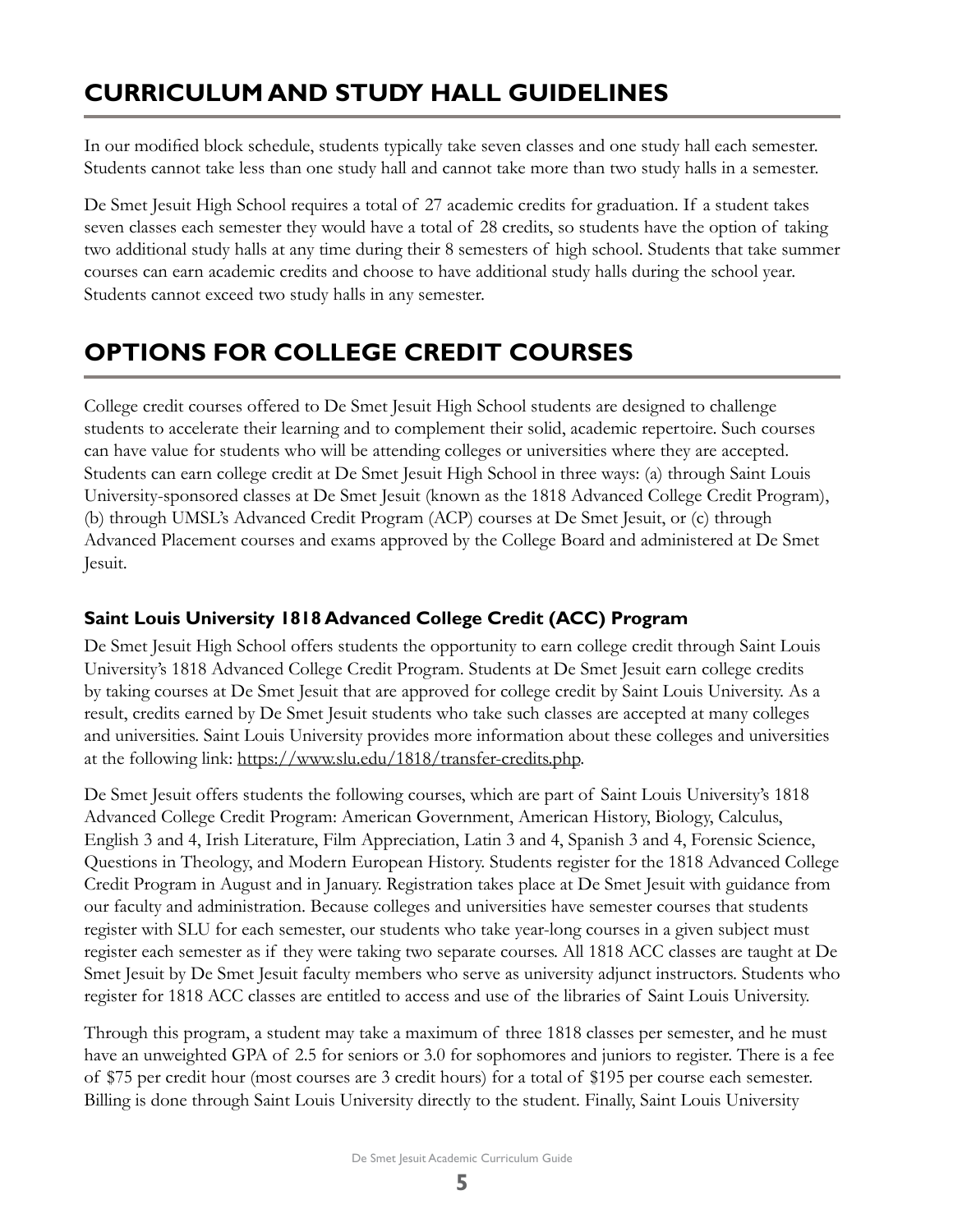allows up to 30 credit hours of 1818, essentially the equivalent of five year-long high school courses, and the equivalent of a full year of college. Saint Louis University provides more information about their 1818 Advanced College Credit Program at this link: https://www.slu.edu/1818/index.php.

### **University of Missouri-St. Louis (UMSL) Advanced Credit Program (ACP)**

De Smet Jesuit High School also offers students the opportunity to earn college credit through UMSL's Advanced Credit Program (ACP). Students at De Smet Jesuit earn college credits by taking courses at De Smet Jesuit that are approved for college credit through UMSL. Credits earned by De Smet Jesuit students who take such classes are accepted at many colleges and universities.

De Smet Jesuit offers students the following courses, which are part of UMSL's Advanced Credit Program: ACP Chinese 2, ACP Honors Chinese 3, ACP Honors Chinese 4, AP/ACP Honors Psychology, ACP Best Novels, ACP Introduction to Business, and ACP Computer Applications. Students register for the ACP in August and in January. Registration takes place at De Smet Jesuit with guidance from our faculty and administration. All ACP classes are taught at De Smet Jesuit by De Smet Jesuit faculty members who serve as university adjunct instructors. Students who register for ACP classes are entitled to access and use of the libraries of UMSL.

Through this program, a student may take a maximum of three classes per semester, and he must have an unweighted GPA of 2.5 for seniors or 3.0 for sophomores and juniors to register. There is a fee of \$70 per credit hour (most courses are 3 credit hours) for a total of \$210 per course. Billing is done through UMSL directly to the student. UMSL provides more information about their Advanced Credit Program at this link: http://www.umsl.edu/continuinged/acp/.

#### **Advanced Placement (AP) Program**

De Smet Jesuit High School offers students the opportunity to earn college credit through Advanced Placement, offered through the College Board. Advanced Placement college credit is obtained after students take a De Smet Jesuit AP course and pass a national AP exam, given in May of each year. Scores of 3, 4, or 5 are recognized at most colleges and universities, which means students who score a 3, 4, or 5 can earn college credit; however, the values of scoring on the AP tests vary from university to university. De Smet Jesuit High School offers AP courses in English Language and Literature, Statistics, Biology, Chemistry, Physics I, Physics C Mechanics, World History, American Government, Psychology, Computer Science, Calculus AB, Spanish 5: Language and Culture, and U.S. History. Primarily, juniors and seniors take AP courses and exams, but sophomores may take our AP World History course and the national AP exam in World History. There is an \$94 fee for each exam. The College Board provides more information about the Advanced Placement program at this link: https://apcentral.collegeboard.org/.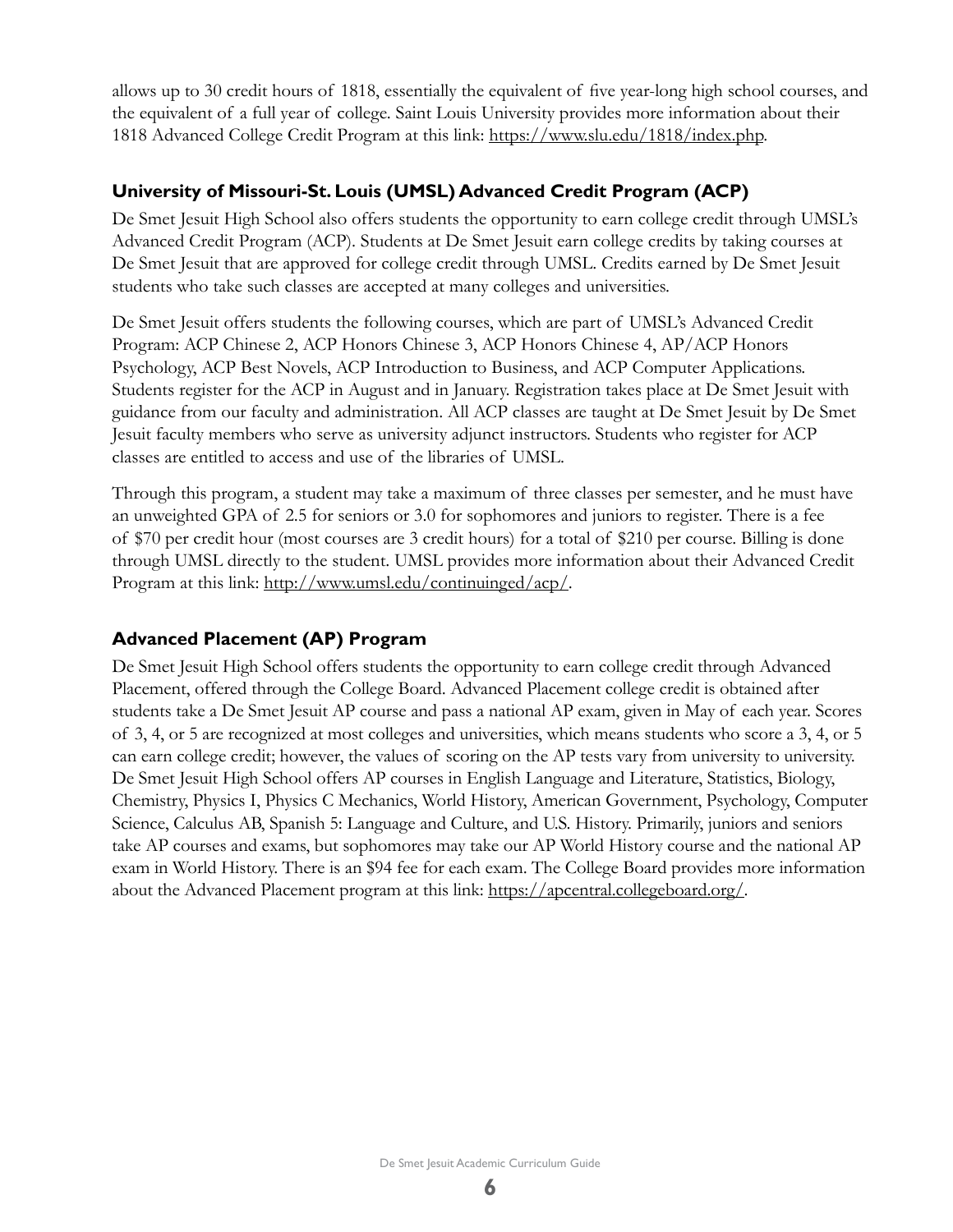## <span id="page-7-0"></span>**SLU 1818 ACC, UMSL ACP, & AP COLLEGE CREDIT COURSES**

| <b>Class</b>                            | <b>SLU 1818 ACC</b>      | <b>UMSLACP</b> | <b>AP</b> | <b>Comments</b>  |
|-----------------------------------------|--------------------------|----------------|-----------|------------------|
| <b>English</b>                          |                          |                |           |                  |
| <b>ACC Irish Literature</b>             | X                        |                |           |                  |
| <b>ACP Best Novels</b>                  |                          | X              |           |                  |
| AP/ACC Honors English 3: Language       | X                        |                | X.        | AP exam required |
| AP/ACC Honors English 4: Literature     | X                        |                | X         | AP exam optional |
| <b>Fine Arts</b>                        |                          |                |           |                  |
| <b>ACC Film Appreciation</b>            | I Semester               |                |           |                  |
| <b>ACC Film II</b>                      | I Semester               |                |           |                  |
| <b>World Languages</b>                  |                          |                |           |                  |
| <b>ACP Chinese 2</b>                    |                          | X              |           |                  |
| <b>ACP Honors Chinese 3</b>             |                          | $\times$       |           |                  |
| <b>ACP Honors Chinese 4</b>             |                          | X              |           |                  |
| <b>ACC Honors Latin 3</b>               | 2 <sup>nd</sup> Semester |                |           |                  |
| <b>ACC Honors Latin 4</b>               | X.                       |                |           | AP exam optional |
| ACC Honors Spanish 3                    | 2 <sup>nd</sup> Semester |                |           |                  |
| <b>ACC Honors Spanish 4</b>             | X                        |                |           |                  |
| AP Honors Spanish 5                     |                          |                | $\times$  |                  |
| <b>Mathematics</b>                      |                          |                |           |                  |
| <b>ACP Computer Applications</b>        |                          | $\times$       |           |                  |
| <b>AP/ACC Honors Calculus</b>           | X                        |                | X         | AP exam optional |
| AP Introduction to Computer Science     |                          |                | X         | AP exam optional |
| <b>AP Statistics</b>                    |                          |                | X.        | AP exam optional |
| <b>Science</b>                          |                          |                |           |                  |
| <b>ACC Honors Forensics</b>             | X                        |                |           |                  |
| <b>AP/ACC Honors Biology</b>            | X                        |                | X         | AP exam optional |
| <b>AP Honors Chemistry</b>              |                          |                | X         | AP exam optional |
| AP Environmental Science                |                          |                | X         | AP exam optional |
| AP Honors Physics I                     |                          |                | $\times$  | AP exam optional |
| AP Honors Physics C Mechanics           |                          |                | $\times$  | AP exam optional |
| <b>Social Studies</b>                   |                          |                |           |                  |
| <b>ACC Honors American History</b>      | X                        |                |           |                  |
| ACC Honors Modern European History      | X                        |                |           | AP exam optional |
| <b>AP/ACC Honors Government Studies</b> | X                        |                | X         | AP exam required |
| <b>AP/ACP Honors Psychology</b>         |                          | X              | X         | AP exam optional |
| AP Honors American (U.S.) History       | X                        |                | $\times$  | AP exam required |
| AP Honors World History                 |                          |                | X         | AP exam required |
| <b>ACP</b> Introduction to Business     |                          | X              |           |                  |
| <b>Theology</b>                         |                          |                |           |                  |
| <b>ACC Questions in Theology</b>        | I Semester               |                |           |                  |

De Smet Jesuit Academic Curriculum Guide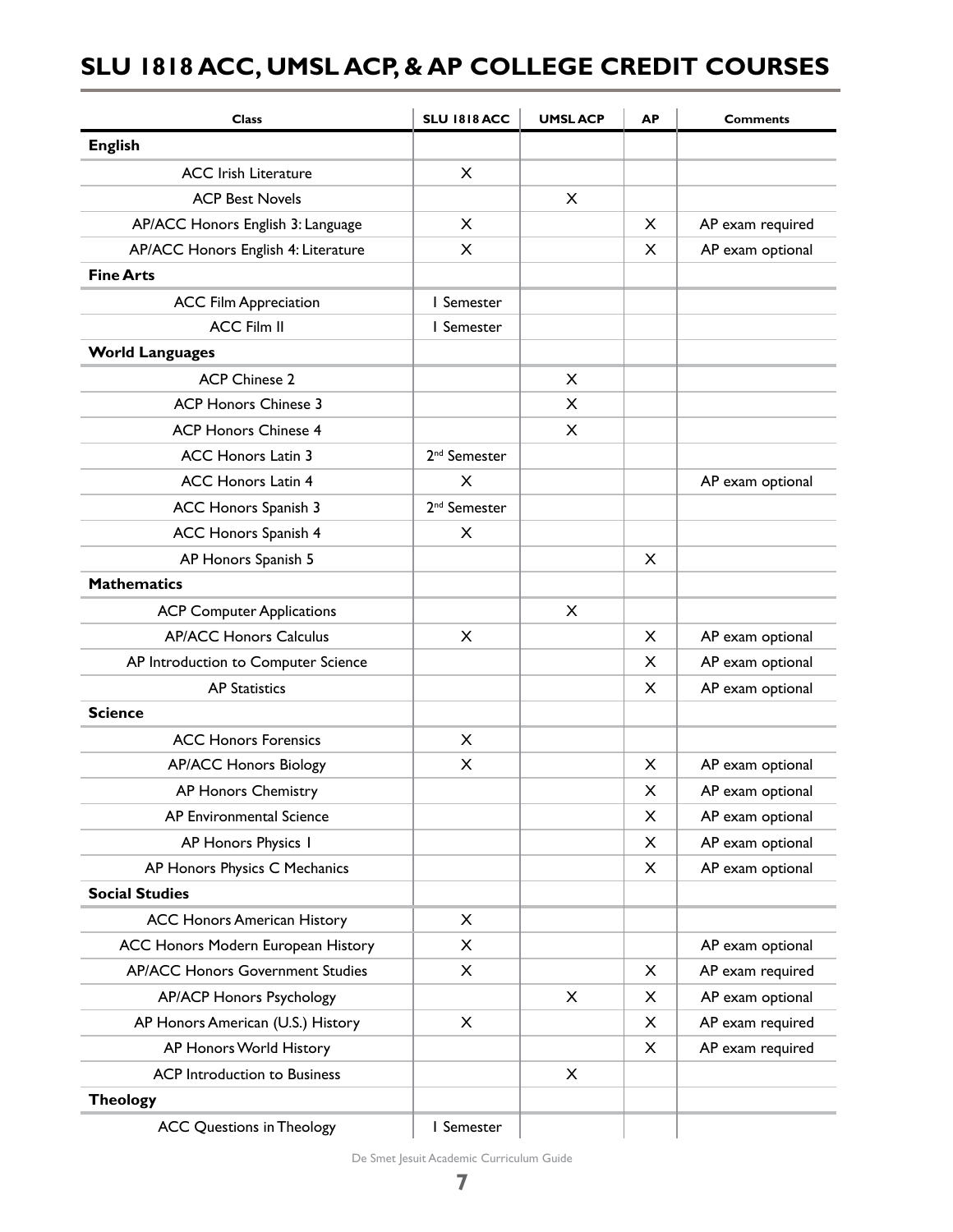## <span id="page-8-0"></span>**COURSE OFFERINGS BY GRADE LEVEL**

#### **FRESHMAN REQUIRED COURSES**

*(#) Indicates number of semesters, 1 semester =* ½ *credit, 2 semesters = 1 credit*

English 1 (2) or Honors English 1 (2)

Algebra 1 (2) or Honors Algebra 1 (2) or Honors Algebra 2 & Trigonometry (2)

Physical Education & Health 1 (1) or Beginning Weight Training & Health 1 (1)

Biology (2) or Honors Biology (2)

Human & Cultural Geography (1)

Catholicism & The Jesuits (1) Sacraments & Scripture (1)

World Language 1 (2) or World Language 2 (2)

Study Hall (2)

### **FRESHMAN ELECTIVE COURSES**

*(Freshmen must choose one of the following courses.)*

*English* Introduction to Media (1) Introductory Newswriting (1)

*Fine Arts* Exploring Studio Art (1) Beginning Instrumental Music (2) Instrumental Ensemble (2) De Smet Chorus (2) Acting & Improvisational Theatre 1 (1)

*Math* Honors Computational Thinking & Programming (1)

*Science* Introduction to Competition Robotics (1)

#### **SOPHOMORE REQUIRED COURSES**

*(#) Indicates number of semesters, 1 semester = ½ credit, 2 semesters = 1 credit*

English 2 (2) or Honors English 2 (2)

Geometry (2) or Honors Geometry (2) or

Physical Education 2 (1) \*\* or Intermediate Weight Training (1)

Chemistry (2) or Honors Chemistry (2)

World Studies (2) or AP Honors World Studies (2)\*

Scripture (1) Morality (1)

World Language 2 (2) or World Language 3 (2) or ACC/ACP Honors Foreign Language 3 (2)\*

Study Hall (2)

## **SOPHOMORE ELECTIVE COURSES**

\*\**(Sophomores may fulfill their second required credit of physical education as a junior or senior if they choose to take a full year of electives from the following list during their sophomore year.)*

*English* Digital Media/Digital Storytelling (2) Introductory News Writing (1) Yearbook (2)

*Fine Arts* Studio Art 2 (2) Introduction to Sculpture (1) Beginning Instrumental Music (2) Instrumental Ensemble (2) De Smet Chorus (2) Advanced Chorus (2) Advanced Acting/Directing (1) Theatre Tech & Design (1)

*Science* Introduction to Competition Robotics (1) Advanced Competition Robotics (1)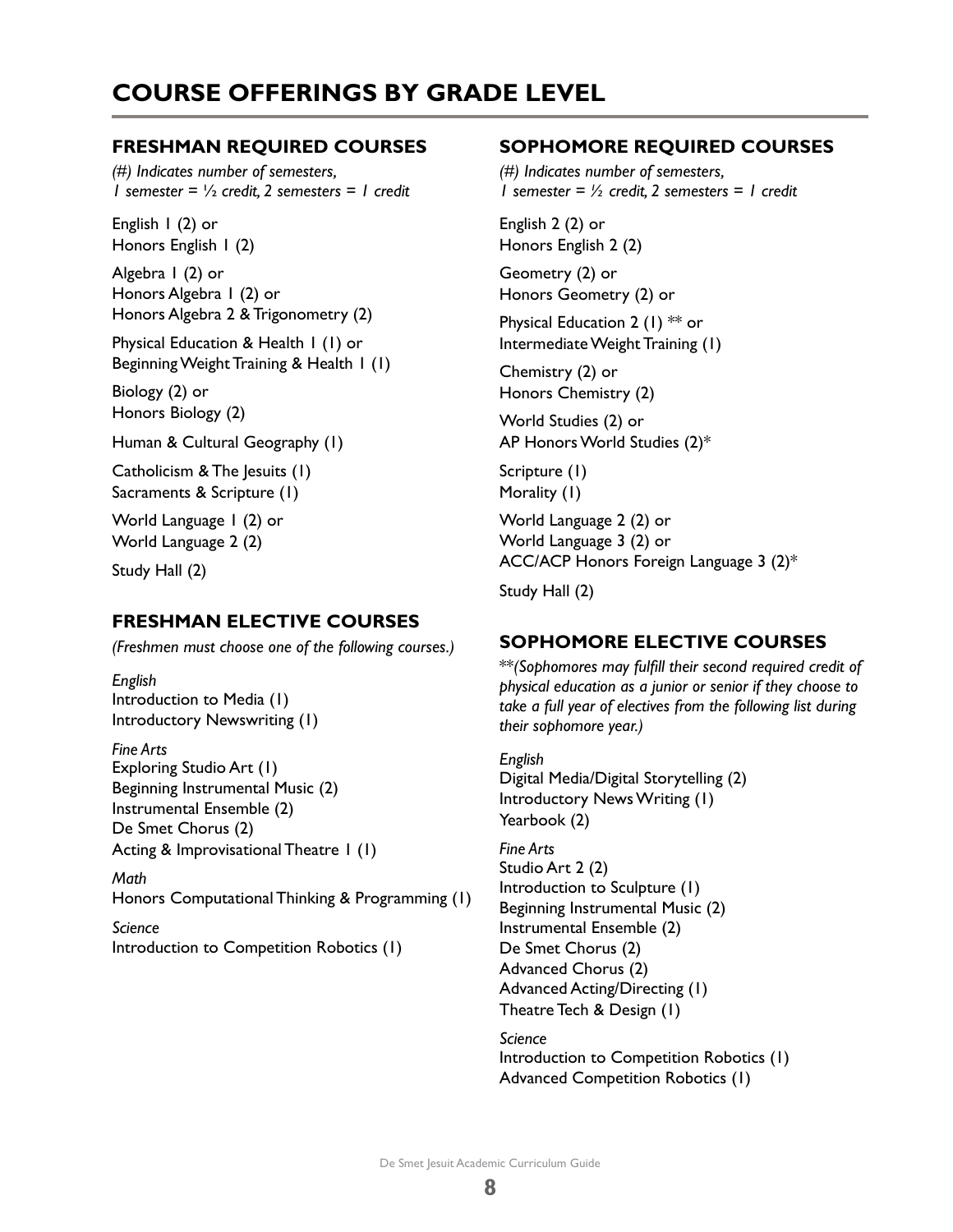#### **JUNIOR REQUIRED COURSES**

*(#) Indicates number of semesters, 1 semester = ½ credit, 2 semesters = 1 credit*

English 3 (2) or AP/ACC Honors English 3: Language & Composition (2)\*

Algebra 2/Trigonometry (2) or Honors Algebra 2/Trigonometry (2) or Honors Pre-Calculus (2)

Foundations of American Society (1) and America Comes of Age (1) or AP Honors American History (2)\* or ACC Honors American History (2)\*

Ecclesiology (1) Catholic Social Teaching (1) Junior Service Project (2)

Study Hall (2)

#### **JUNIOR ELECTIVE COURSES**

*English* Digital Media/Digital Storytelling (2) Introductory News Writing (1) News Writing (2) Yearbook (2)

*Fine Arts* Introduction to Sculpture (1) Studio Art 3 (2) Digital Graphic Design (1) Instrumental Ensemble (2) Honors Jazz Band (2) Advanced Chorus (2) Music Appreciation (1) Introduction to Music Production (1) Music Production (2) ACC Film Appreciation (1)\* ACC Film II (1)\* Advanced Acting/Directing (1) Public Speaking (1) Theatre Tech & Design (1)

#### *Math*

AP Honors Introduction to Computer Science (2)\* Web Page Design (1)

*Physical Education* Intermediate Weight Training (1) Advanced Weight Training (1) Lifetime Activities (1) Sports Management (1)

*Science* Conceptual Physics (2) Physics (2) AP Honors Physics 1 (2)\* Introduction to Competition Robotics (1) Introduction to Robotics Systems (1) Advanced Competition Robotics (1) Digital Electronics (1) 3D Design and 3D Printing (1)

*Social Studies* ACP Introduction to Business (1)\* Economics (1) Personal Finance (1) Accounting (1) Psychology (1) Foundations of Law & Justice (1)

*World Languages* ACP Honors Chinese 3 (2)\* ACC Honors Latin 3 (2)\* ACC Honors Latin 4 (2)\* Spanish 3 (2) Spanish 4 (2) ACC Honors Spanish 3 (2)\* ACC Honors Spanish 4 (2)\*

*Additional* Study Hall (1)

Magis Institute Mentored Study Path Option (1 or 2) Magis Institute Online Course Option (1 or 2)

*\*Indicates courses that are offered for college credit as either AP, 1818 ACC, or ACP.*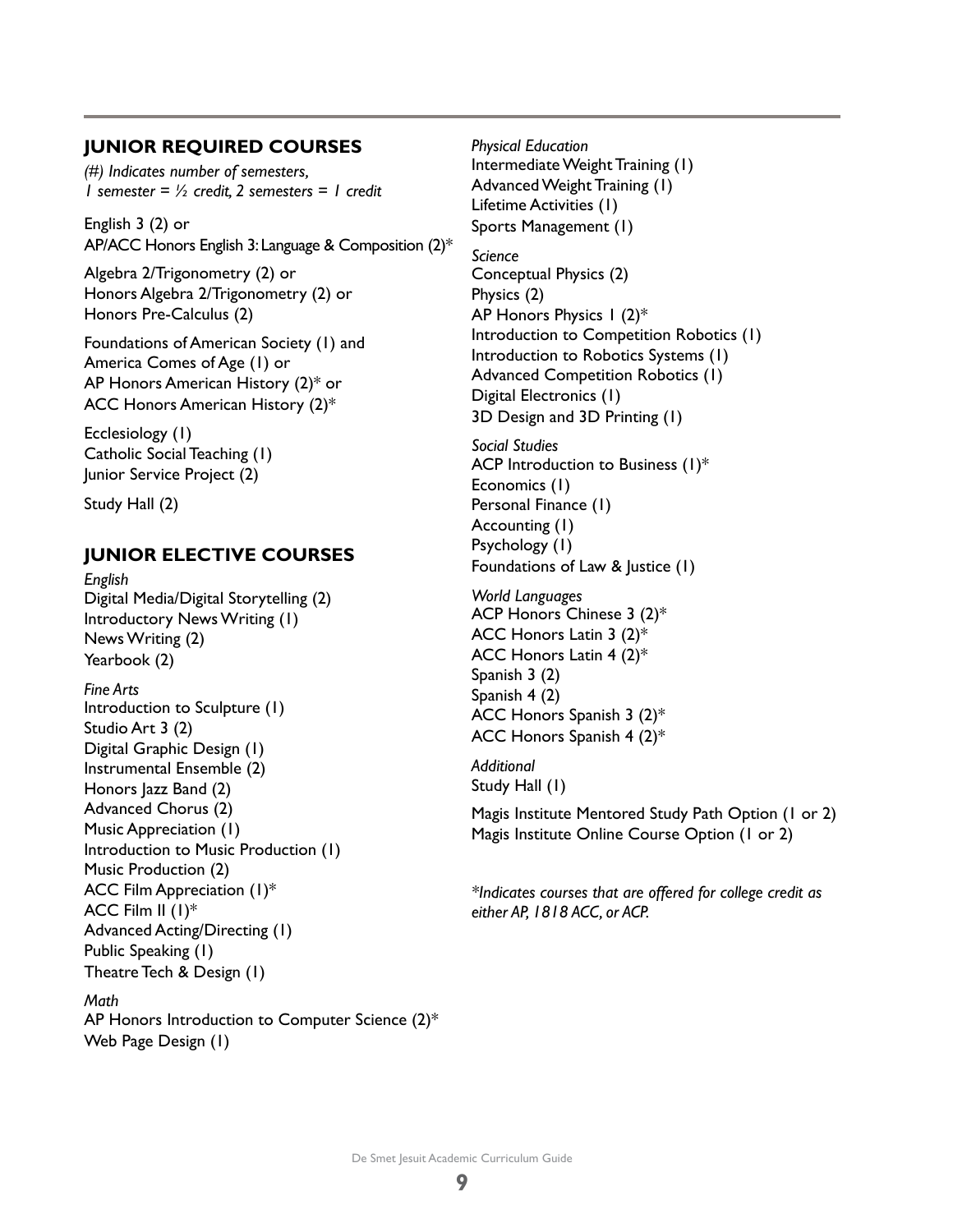#### **SENIOR REQUIRED COURSES**

*(#) Indicates number of semesters, 1 semester = ½ credit, 2 semesters = 1 credit*

AP/ACC Honors English 4: Literature (2)\* or two of the following:

English 4: ACC Irish Literature\* (1) English 4: ACP Best Novels\* (1) English 4: American Family Dynamics (1) English 4: Literary Analysis of American Storytelling (1) English 4: Literature and Sport (1) English 4: Literature of Initiation (1) English 4: Reading and Writing Fiction (1) English 4: Superheroes—New American Myth & Archetype (1) English 4: Voices of Color (1)

Pre-Calculus (2) or Calculus (2) or AP/ACC Honors Calculus (2)\* or College Algebra & Statistics (2) or Statistics (2) or AP Honors Statistics (2)\*

Modern American Society (1)

Contemporary Discipleship (1) and Christ & Faith (1) or Ignatian Vision (1) or World Religions(1) or ACC Questions in Theology (1)\*

Senior Service Project The Insignis Capstone Reflection

Study Hall (2)

**SENIOR ELECTIVE COURSES** *English* English 4: ACC Irish Literature (1)\* English 4: ACP Best Novels (1)\* English 4: American Family Dynamics (1) English 4: Literary Analysis of American Storytelling (1) English 4: Literature and Sport (1) English 4: Reading and Writing Fiction (1) English 4: Superheroes—New American Myth & Archetype (1) English 4: Literature of Initiation (1) English 4: Voices of Color (1) Digital Media/Digital Storytelling (2) News Writing (2) Yearbook (2) *Fine Arts* Studio Art 4 (2) Introduction to Sculpture (1) Digital Graphic Design (1)

Instrumental Ensemble (2) Honors Jazz Band (2) Advanced Chorus (2) Music Appreciation (1) Introduction to Music Production (1) Music Production (2) ACC Film Appreciation (1)\* ACC Film II (1)\* Advanced Acting/Directing (1) Theatre Tech & Design (1) Public Speaking (1)

*Math* ACP Computer Applications (1)\* AP Introduction to Computer Science (2)\* Web Page Design (1)

*Physical Education* Intermediate Weight Training (1) Advanced Weight Training (1) Lifetime Activities (1) Sports Management (1)

*Science* ACC Honors Forensic Science (2)\* AP/ACC Honors Biology (2)\* AP Honors Chemistry (2)\* AP Honors Environmental Science (2)\* AP Honors Physics C Mechanics (2)\* Anatomy & Physiology (2) Environmental Science (2)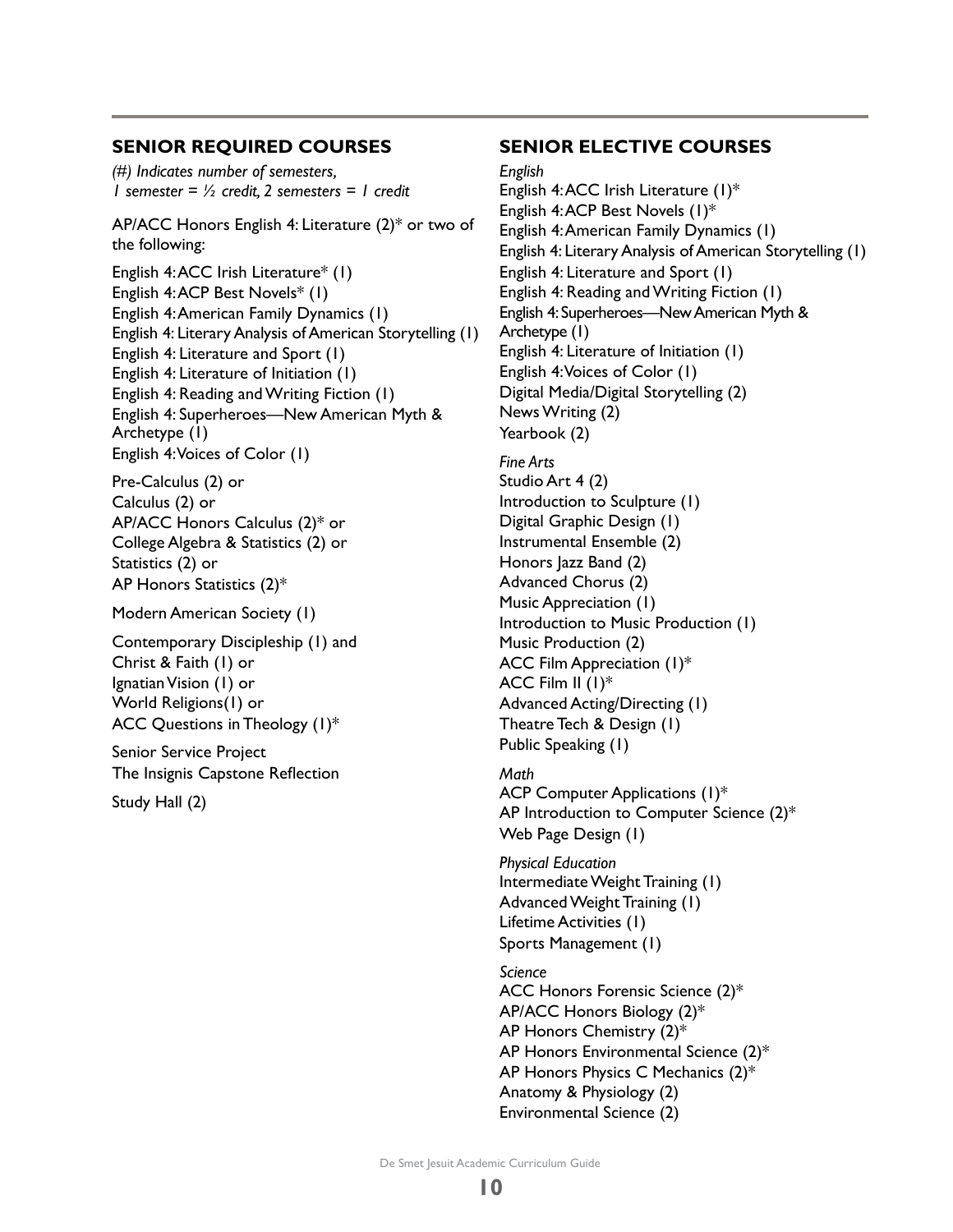Digital Electronics (1) Introduction to Robotics Systems (1) Advanced Competition Robotics (1) 3D Design and 3D Printing (1)

#### *Social Studies*

ACC Honors Modern European History\* (1) AP/ACC Honors American Government\* (1) AP/ACC Honors Government Studies (2)\* ACC Honors International Studies (1)\* Psychology (1) AP/ACP Honors Psychology (2)\* Economics (1) Foundations of Law & Justice (1) ACP Introduction to Business (1)\* Business 2: Ignatian Business Leaders (1) Personal Finance (1) Accounting (1)

*World Languages* ACP Honors Chinese 4 (2)\* ACC Honors Latin 4 (2)\* Spanish 4 (2) ACC Honors Spanish 4 (2)\* AP Honors Spanish 5 (2)\*

*Additional* Study Hall (1)

Magis Institute Mentored Study Path Option (1 or 2) Magis Institute Online Course Option (1 or 2)

*\*Indicates courses that are offered for college credit as either AP, 1818 ACC, or ACP.*

De Smet Jesuit Academic Curriculum Guide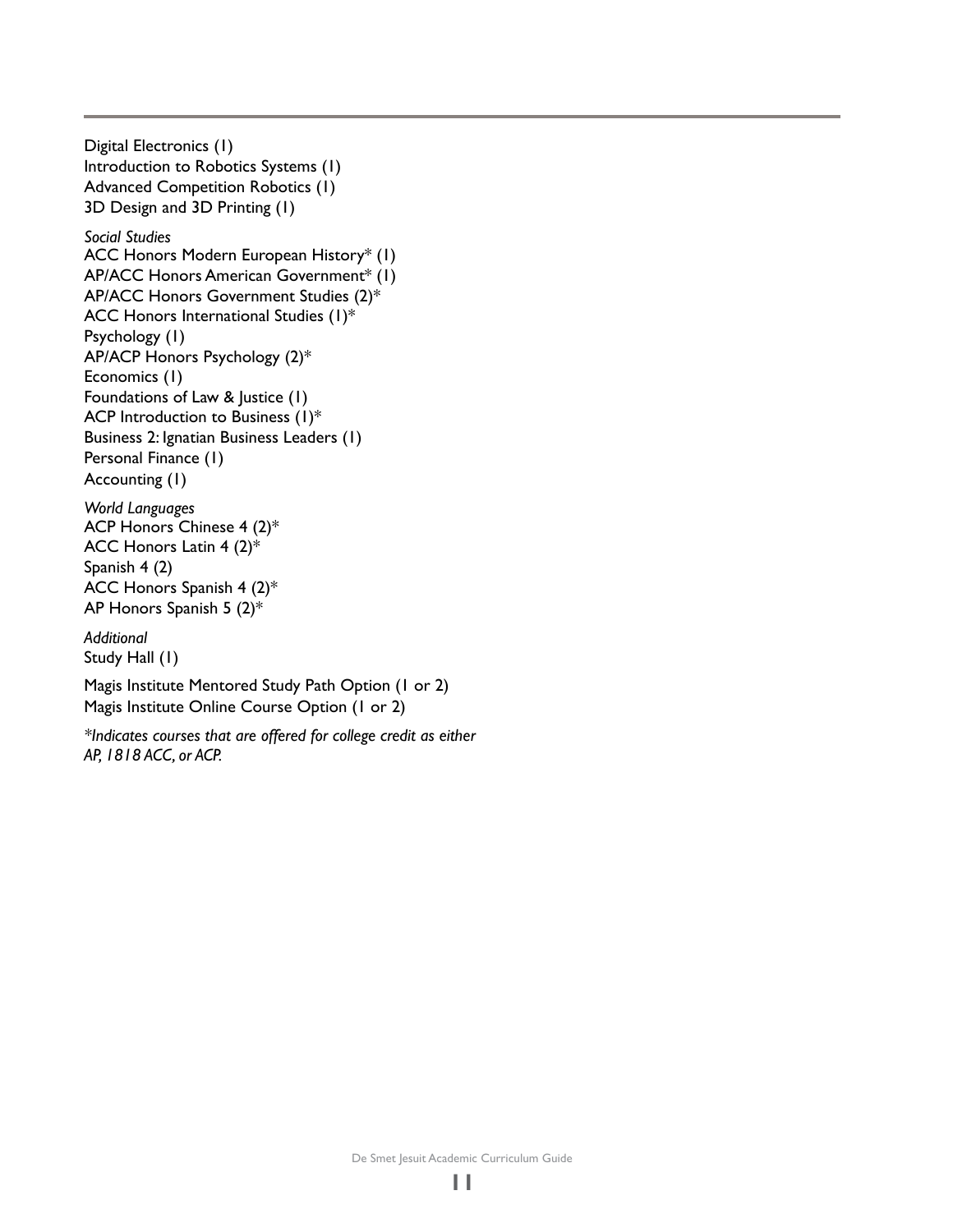# <span id="page-12-0"></span>**English Department**

## **ENGLISH 1 (20311)**

#### **Meets requirement | freshman | one credit | full year**

This course focuses on an introduction to various genres of literature including novels, drama, poetry, short stories, and essays. Students study the three interwoven areas of grammar, composition, and literature. Students use numerous, varied texts to provide the literary genres that become springboards for their compositions as well as provide vocabulary words, which they can incorporate into their own writing. The first semester is more heavily weighted toward mastery of basic English grammar, while the second semester is geared more toward literature and composition. The English department now uses the online resource NoRedInk to reinforce grammar skills as the department remains dedicated to teaching students to use proper punctuation and to develop strong syntax at both the sentence and paragraph level. The composition curriculum prepares students by year's end to write a logical, analytical, and well organized five-paragraph essay.

### **HONORS ENGLISH 1 (20331)**

#### **Meets requirement, by invitation | freshman | one credit | full year**

This freshman English course aims at growth in three areas: grammar, composition, and literature. The students study grammar for a better understanding of basic syntax and sentence structure. Students develop their composition skills by writing unified, coherent paragraphs and longer essays by practicing various methods of sentence and paragraph development. In addition, students read various works of fiction that explore basic literary elements such as plot, character development, point of view, and theme. They also work at building active vocabulary using numerous words selected from the context of the readings.

## **ENGLISH 2 (20512) Meets requirement | sophomore | one credit | full year**

#### *Prerequisite: English 1*

Sophomore English requires students to master the grammatical principles introduced during their freshman year and to practice and refine the fundamentals of prose writing through a logically structured, multi-paragraph essay. Clarity and accuracy of written expression are emphasized, as is vocabulary development. The students also deal with literature on a deeper and more sophisticated level: they learn to define literary types, identify figures of speech, and understand characterization and theme. Students are expected to respond intelligently—in both verbal and written form—in works ranging from Shakespeare to twenty-first century novelists. Students write to develop their individual voices and techniques. A strong emphasis is placed on logical, structured writing within the multi-paragraph essay.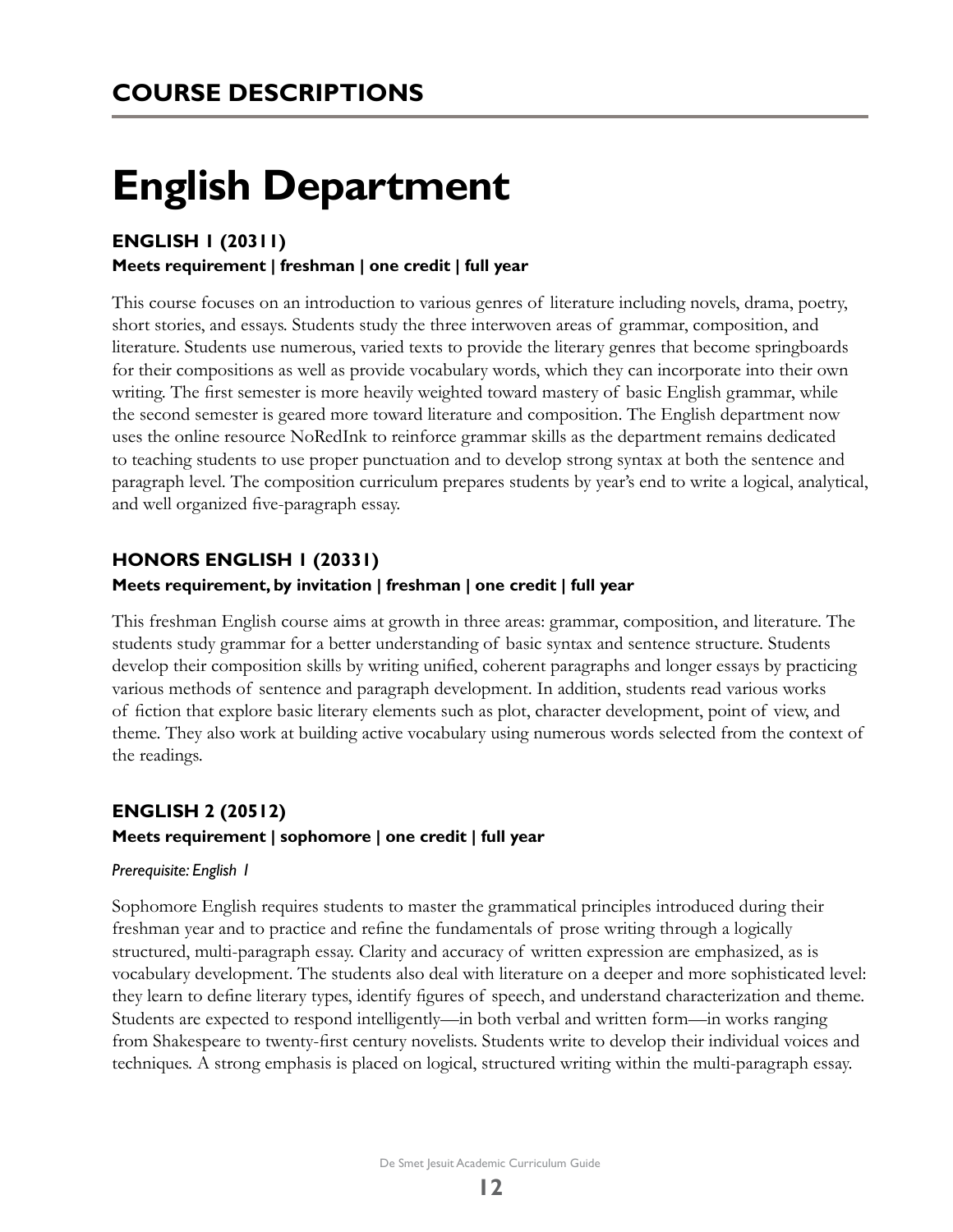## **HONORS ENGLISH 2 (20532)**

#### **Meets requirement, by invitation | sophomore | one credit | full year**

#### *Prerequisite: students must earn a B or higher in Honors English 1*

Sophomore Honors English provides students with an introduction to four major literary forms—short stories, the novel, drama, and poetry—and uses these works to assist students in their reflection on the existential question, "What is the meaning of life?" Students will explore the way authors from a variety of historical periods and nations have responded to this question, considering notions of money, power, family, friendship, love, honor, justice, and faith. The course emphasizes literary analysis and critical thinking through close reading, class discussion, and frequent writing assignments. Grammar is addressed as areas of concern arise in student writing, and vocabulary acquisition is based on words selected from the course readings.

## **ENGLISH 3 (20813) Meets requirement | junior | one credit | full year**

A chronological study of American literature and an emphasis on writing the argumentative, expository essay provide the two-fold focus for junior English. Students read selections from American fiction and non-fiction and view American film in order to better understand their culture and appreciate their historical background. The writing assignments provide practice in critical and logical thinking and in applying techniques of literary analysis. Research methods leading to the finished research paper as well as work on vocabulary improvement are part of the junior English curriculum.

## **AP/ACC HONORS ENGLISH 3: LANGUAGE & COMPOSITION (20943)**

#### **Meets requirement, by invitation | junior | one credit | full year**

#### *Prerequisite: students must earn a B or higher in Honors English 2*

The primary texts in this AP course, both fiction and non-fiction, will lead students through an investigation of American literature and its themes, authors, and culture. Students write in both informal and formal contexts to gain authority with varied rhetorical stances, while continuing to develop their vocabulary and address problems in grammar and style as weaknesses appear in their own writings.

An AP course in English Language and Composition prepares students for the AP exam in May, engages students in becoming skilled readers of prose written in a variety of rhetorical contexts, and helps them become skilled writers who compose for a variety of purposes. Consequently, students become aware of the interactions among a writer's purposes, audience expectations, and subjects. Students will study the rhetorical patterns of organization and various devices used for analysis. This course emphasizes the expository, analytical, and argumentative writing that forms the basis of academic and professional communication, as well as the personal and reflective writing that fosters the development of writing facility in any context.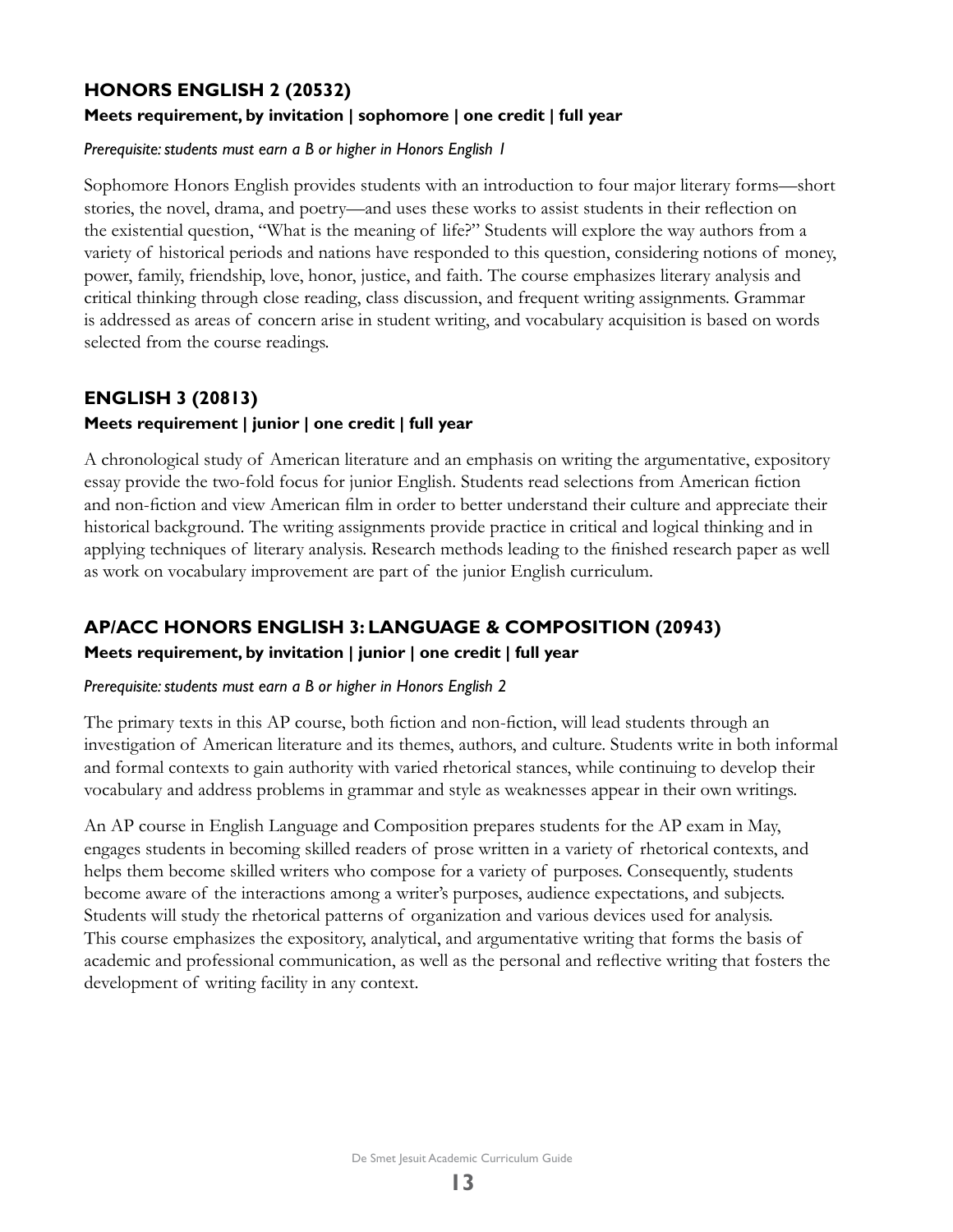### **AP/ACC HONORS ENGLISH 4: LITERATURE (21034) Meets requirement, by invitation | senior | one credit | full year**

#### *Prerequisite: students must earn a B or higher in AP/ACC Honors English 3: Language & Composition*

Students in this class study important works from ancient Greece and from the literature of England. Students study these works in chronological order within the philosophical context of the times in which they were composed, but also with attention to their timelessness and relevance to today's world. Students read and/or view films of important literary works, discuss them, and write primarily analytical essays on them. Students develop vocabulary in the context of the readings and address problems in grammar and style as they appear in their own writing. Students in the class will prepare for the AP English Literature and Composition exam.

#### **ENGLISH 4: ACC IRISH LITERATURE (21274) Meets requirement | senior | one-half credit | one semester**

Irish Literature is a semester-long, senior elective course that will look closely at works by Irish authors about life in Ireland (rural and urban, pagan and Christian, ancient and modern). This is a beautiful language and history strewn with strife and sectarian violence mostly thanks to the actions of their bullying neighbor England. The course will explore the myths and stereotypes as well as celebrate the great gift for storytelling and humor that helped Irish authors "invent" the uniquely Irish character often in politically charged writing.

### **ENGLISH 4: ACP BEST NOVELS (21214)**

#### **Meets requirement | senior | one-half credit | one semester**

This elective course is aimed at exploring and enjoying recent books that are not covered in other courses and at studying themes and styles that are current today. The class focuses primarily on five novels focusing on various literary critiques. The students choose the final novel for an independent indepth exploration of the work. Student response to the reading is encouraged through frequent class discussion, informal essays, and interpretive or informative projects on subjects suggested by details in the books. This course is available for college credit through UMSL's Advanced Credit Program (ACP).

## **ENGLISH 4: AMERICAN FAMILY DYNAMICS (21334) Meets requirement | senior | one-half credit | one semester**

A search for "American Family" returns images such as the Kennedys, Bushes, Waltons, Vanderbilts, etc. Each of these families is white and has mothers and fathers. This is not an accurate reflection of the American family. American families are diverse in their ethnicity, religion, race, and makeup. This course will investigate the diversity and dynamics of the American family through the readings of the course. Students will discuss how the families in the readings reflect or differ from their own reality with the goal that we may better come to understand the diversity within our own community and America. Additionally, by examining these diverse family dynamics, students will better understand how they can craft and lead the type of family dynamic they desire as future fathers and husbands.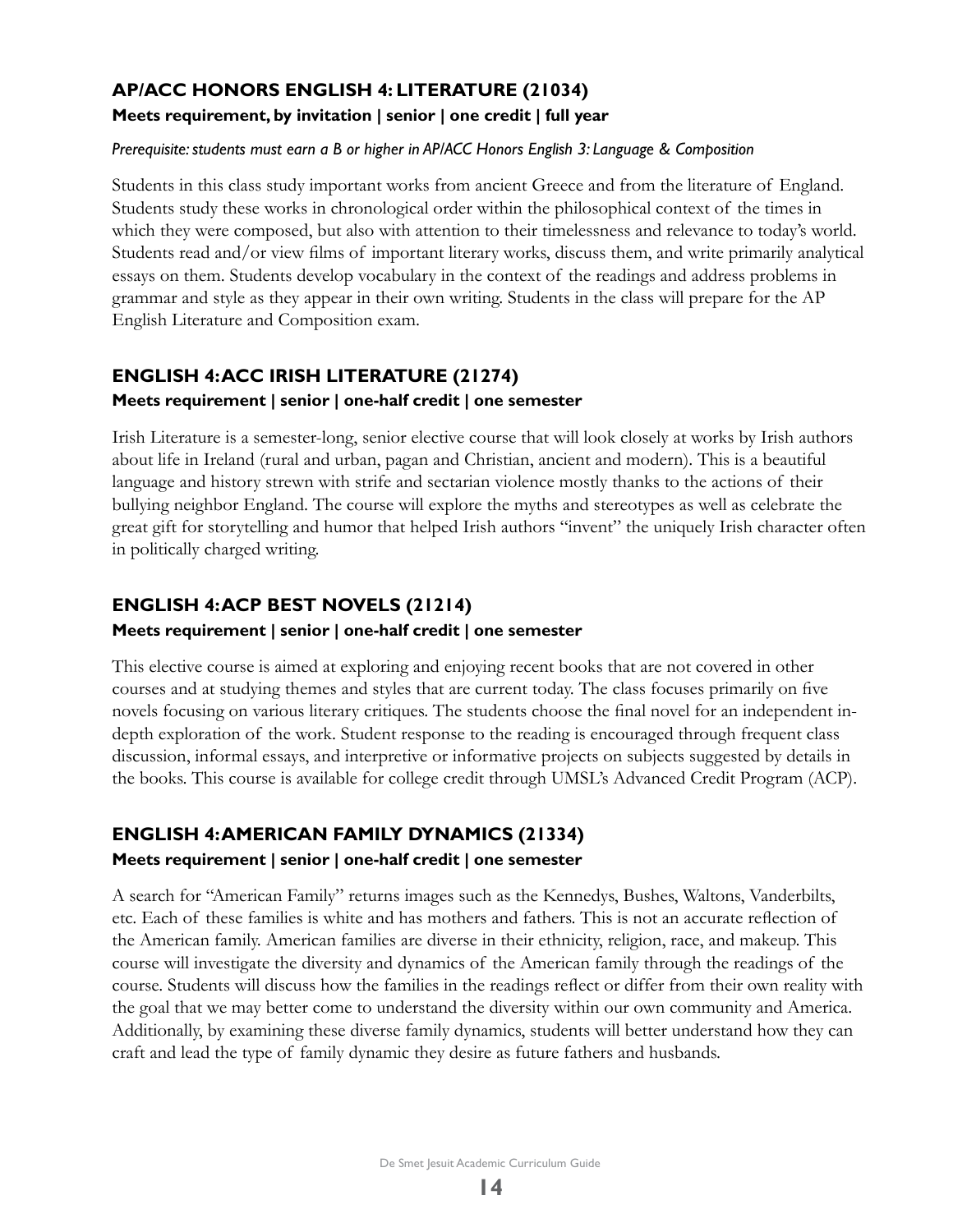## **ENGLISH 4: LITERARY ANALYSIS OF AMERICAN STORYTELLING (21264) Meets requirement | senior | one-half credit | one semester**

This senior elective is built on the assumption that art holds out the promise of inner wholeness. Both literary and cinematic art offer mirrors for reflection, and make powerful suggestions as to what is a flourishing and good life. But literature and film also present striking warnings about attitudes and choices that are likely to lead to misfortune. In this course, students will engage both texts and film using the Greek theory of Tragedy as an analytical lens. With the narratives as starting points, they will investigate the major and minor decisions necessary to survive human crises, and perhaps even flourish thereafter. The students will be encouraged to recognize and understand the flaws, and compensatory virtues, in characters and themselves. They will craft reflective and academic writing pieces written with personal voice and grammatical precision.

## **ENGLISH 4: LITERATURE AND SPORT (21294)**

#### **Meets requirement | senior | one-half credit | one semester**

As an elective for seniors, this course offers the opportunity to take ownership of one's education and to debunk the stereotype of literature as irrelevant to our daily lives. The course will incorporate literature, history, and social and personal psychology to better understand the social phenomenon of sports, the psychological drive of athletes or sportsmen, and the moral challenges that attend athletic or physical challenges and competitions. Throughout the semester, students will consider the following questions: What constitutes sport? Aside from the common understanding of "sports," what is it about sport that attracts our attention, engenders curiosity, and riles our emotions? What motivates those engaged in such activities? Why are writers like Norman Mailer, Joyce Carol Oates, David Remnick, Ernest Hemingway and others drawn to observe, analyze, and even at times participate in such sporting events? Why is there often a moral tension between the personal ambitions of the athlete/sportsman and the spirit of sportsmanship and fair play? How is the writer like an athlete in terms of power, elegance, intellect, cleverness, and precision?

## **ENGLISH 4: LITERATURE OF INITIATION (21344) Meets requirement | senior | one-half credit | one semester**

The texts of this course explore events central to the human psyche: first encounters with significant and often traumatic events. Often these events mark the passage from childhood to adulthood. Some societies mark the coming of age with rituals of initiation. More often in modern literature, the initiation is not planned but forced upon the protagonist by hard circumstances or some hidden and often terrifying knowledge. This course will investigate the values placed on the initiate, the character traits he must demonstrate to become an adult, the rituals involved in this process and how they vary by history or gender. Looking at these various initiations and requirements of initiates, we will better understand ourselves as men and how we can engage life more fully at De Smet Jesuit and beyond.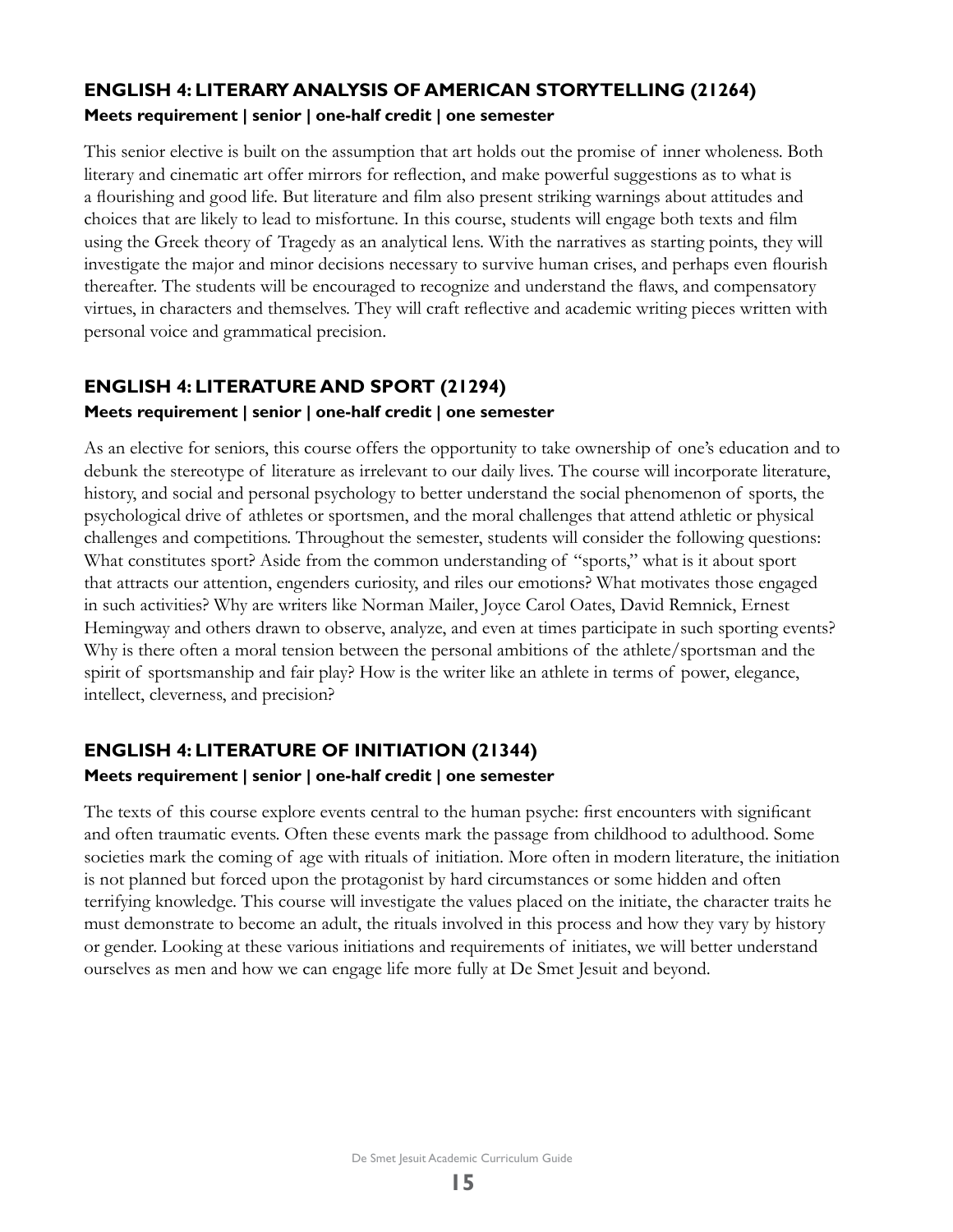## **ENGLISH 4: READING AND WRITING FICTION (21324) Meets requirement | senior | one-half credit | one semester**

As the title indicates, students in this course will spend part of their time reading short stories by traditional and contemporary authors and the other part writing stories. Although the initial activities will direct the students' attention to their experiences of the stories, this will evolve into a directive to understand the crafts and techniques used by these authors, so that students can utilize these skills in their own writing. When writing their own stories, students may draw upon personal experiences as they alter (or completely fabricate) these experiences to create a fictional narrative. Their stories will develop through the process of drafting, revising, and editing, some of which will happen in class and the rest will happen on their own time. There will be days set aside for small- and large-group peerediting sessions. At the end of each quarter, students will submit approximately fifteen pages of revised, polished fiction, not including science fiction, fantasy, or horror stories.

## **ENGLISH 4: SUPERHEROES—NEW AMERICAN MYTH AND ARCHETYPE (21254) Meets requirement | senior | one-half credit | one semester**

Superheroes began a world-wide phenomenon from their early inception as funny pages to the more modern graphic novel. They have been vilified, suppressed, banned, and raised to an art form. The class will attempt to define the nature of superheroes and why they receive such positivity in today's world as opposed to the history of their banishment and how they have been adapted into some of the top grossing films of all time. An analysis of the types of superheroes will begin the class that will culminate in the discussion of the cultural impact of the genre. Literary analysis will be applied in all facets of discussing these American cultural inventions that reflect their time of creation as well as the modern era.

## **ENGLISH 4: VOICES OF COLOR (21354) Meets requirement | senior | one-half credit | one semester**

As an elective for seniors, this course will primarily focus on amplifying and exploring fiction and nonfiction literature created by minority authors of color. By challenging students to wrestle with themes such as culture, forming one's identity, discrimination, injustice, race, and perseverance, this course aims to not only foster an appreciation of non-canonical literature and its authors' expression of the human experience, but also develop an environment in which real world issues can take practical shape and form through the means of the written and spoken word. While the themes will remain mostly universal and the assessment grounded in the ACT English Language Arts Skills standards, students will be tasked with becoming co-creators of literary content based on their interest and experience.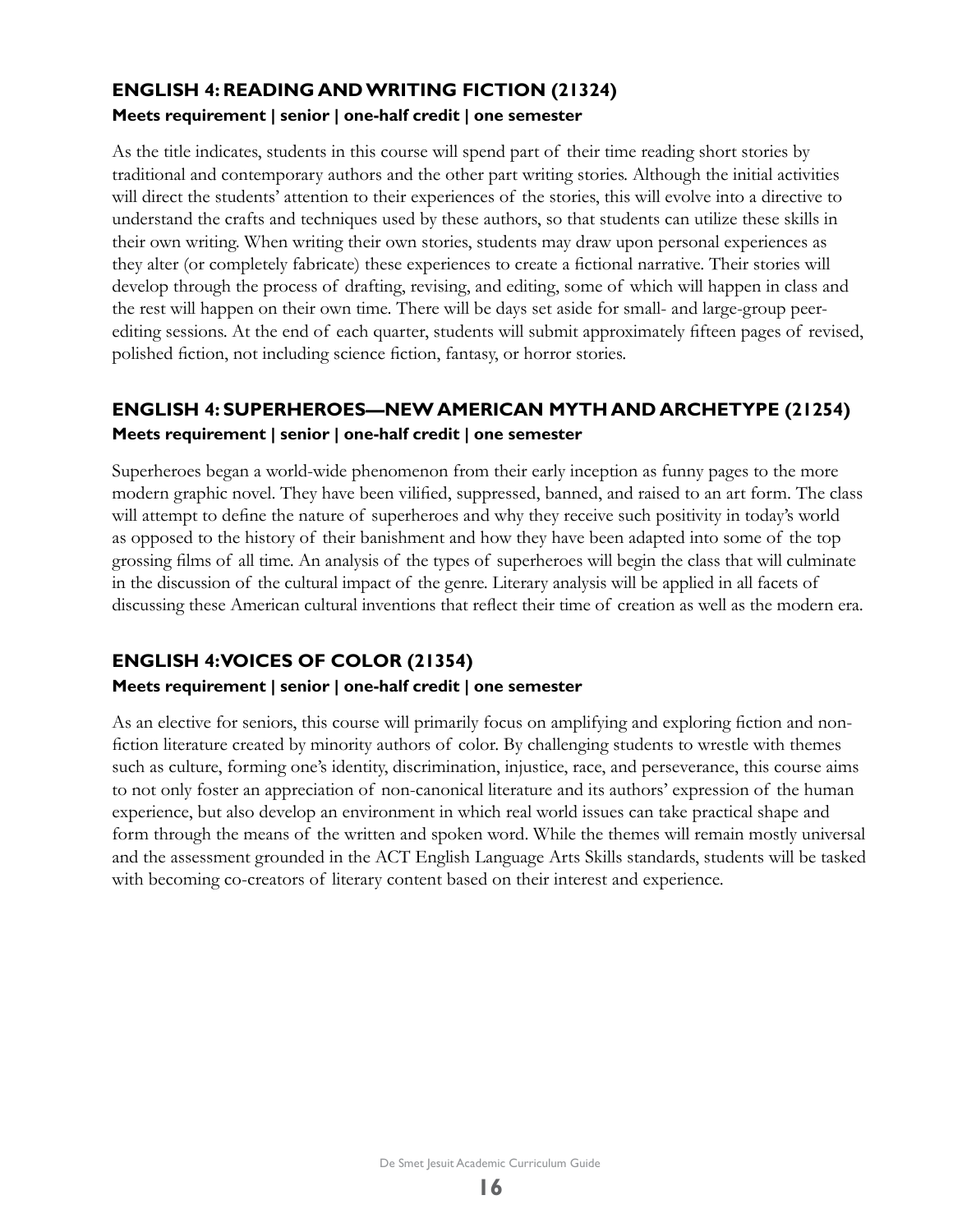### **INTRODUCTION TO MEDIA (21411) Elective | freshman | one-half credit | one semester**

This class provides an introduction to the digital world of communications, including words, pictures, video, and social media. It exposes the students to the world of desmetpress, establishing a clear pathway for yearbook, newspaper or digital media, by setting the framework for the development of twenty-first century skills such as collaboration, communication, critical thinking, and creativity. Students will have the opportunity to learn basic photography and videography skills. They will learn basic publication design and rules of composition. They will also gain a basic understanding of journalistic writing style such as the lead-quote-transition formula.

## **DIGITAL MEDIA/DIGITAL STORYTELLING (21412)**

#### **Elective | sophomore, junior, senior | one credit | full year**

This course teaches the fundamentals of digital photography and videography and how they relate to twenty-first century media consumption. Topics covered include operation of 35 mm and video cameras, the exposure triangle, visual composition, storytelling with photos and video, computer editing programs (Adobe Photoshop and Premiere), and media law and ethics. Assignments will be geared toward use in one of the school publications: *The Mirror* (newspaper), desmetmirror.com (website), *Spartan Olympiad* (yearbook), and De Smet Student Network-DSN (broadcast). This course will serve as an alternate prerequisite for News Writing and Yearbook.

## **YEARBOOK (21414)**

#### **Elective | sophomore, junior, senior | one credit | full year**

#### *Prerequisite: teacher approval*

This course aims mainly at producing the *Spartan Olympiad*, De Smet Jesuit's student yearbook. Students work to strengthen their writing skills for articles, headlines, photo captions, and other feature material. Students also gain valuable experience in page and graphic design and computer layout. A high level of personal initiative and reliability is a must. Each class member is responsible for producing his own allotment of pages, plus helping with other efforts, which contribute to the yearbook's completion.

The class meets during a normal class period, and a great deal of the production work must be done on the student's own time after school. Note: At the senior level, it is only open to students with prior yearbook experience. Freshmen are invited to join the staff on a non-credit, extracurricular basis after the first quarter of the school year.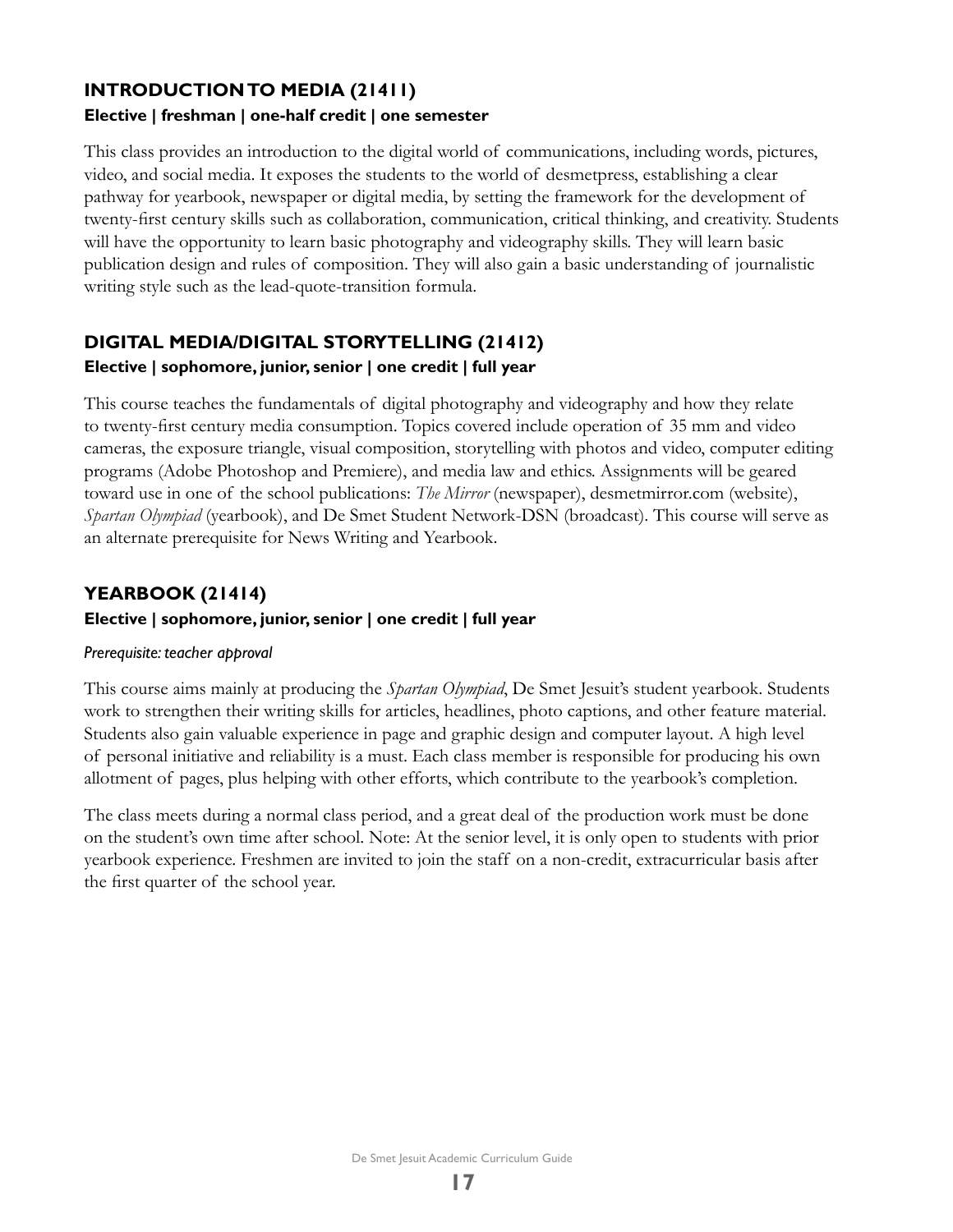## **INTRODUCTORY NEWS WRITING (21123)**

#### **Elective | freshman, sophomore, junior | one-half credit | one semester**

#### *Prerequisite: freshmen by invitation; sophomores and juniors by teacher approval*

This class provides an introduction to newspaper writing and production and is available to freshmen, sophomores and juniors. Through frequent efforts on several articles and long-range projects of their own, students sharpen their overall skills as writers and practice the main forms of newspaper writing (news, features, editorials, sports, etc.). At the same time, they will be working in other areas that are part of the production of a newspaper such as interviewing, proofreading and editing, writing headlines and photo captions, designing layouts and learning desktop publishing with Adobe InDesign. Course work includes other issues such as history of journalism, free speech and freedom of the press, honesty, and newspaper ethics. As the writers gain skill, they will publish their work in the school newspaper and try their hand at helping to produce the paper.

### **NEWS WRITING (21114)**

#### **Elective | junior, senior | one credit | full year**

#### *Prerequisite: Introductory News Writing and teacher approval*

This course is open only to juniors and seniors who have completed the Introductory News Writing class. At this level, News Writing focuses on the actual production of *The Mirror*, De Smet Jesuit's official student newspaper. While working to improve their skills as writers and journalists, News Writing students will publish *The Mirror*. In addition to filling editorial roles with various leadership duties, each member of the class will be required to write for every issue of the paper. Longer range projects will also aim to broaden their knowledge of the world of professional journalism beyond De Smet Jesuit.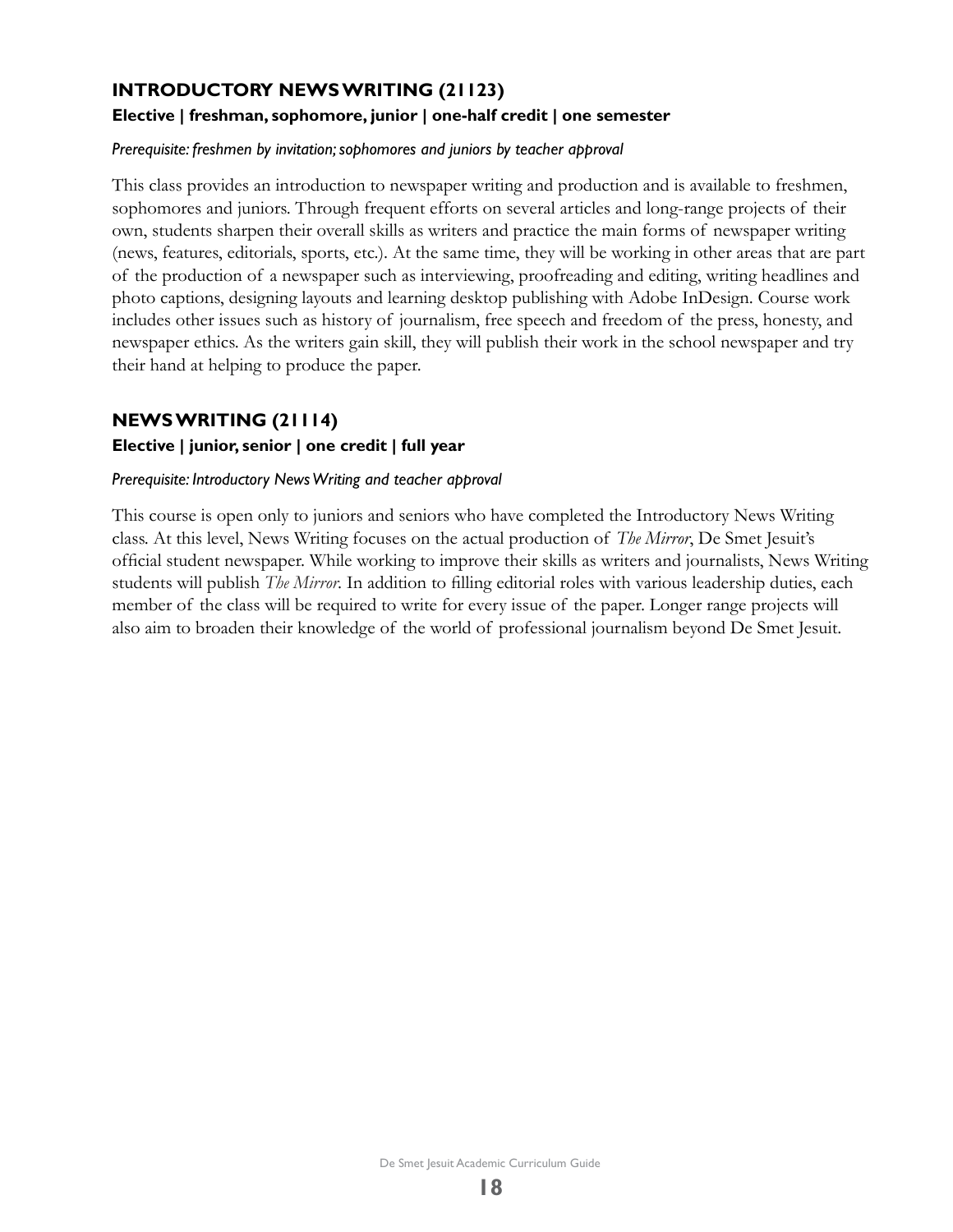# <span id="page-19-0"></span>**Fine Arts Department**

## **EXPLORING STUDIO ART 1 (30110)**

#### **Meets requirement | freshman | one-half credit | one semester**

This entry level visual arts course provides freshman students with the opportunity to communicate their ideas effectively through a visual language known as the elements and principles of art and exposes them to the idea of the creative process. In a studio art setting, students will be assigned hands-on projects that explore a wide variety of two-dimensional drawing mediums such as pencil, ink, charcoal, etc. A brief introduction to three-dimensional concepts will be covered as well. In this course, an emphasis will be placed on the building of observation skills, the exploration of new artistic mediums, and the understanding that visual problems can be solved through multiple solutions. Students will also respond, analyze, and interpret their works and the works of others through constructive collaborative critiques.

## **INTRODUCTION TO SCULPTURE (30122)**

### **Meets requirement | sophomore, junior, senior | one-half credit | one semester**

This one-semester introductory course will expose students to the fundamental principles of 3-D design such as structure, scale, mass, form, balance and unity. A significant component of this class is to intentionally transform the casual observer or object consumer into a maker and appreciator of art. We will rehearse the creative process through problem solving. This class will consist of three major projects along with smaller projects interspersed throughout. Students will explore a variety of materials and techniques, both traditional (e.g., clay, wood, wire, plaster) as well as non-traditional (e.g., found objects, paper, duct tape). This is a studio-oriented class with a strong physical basis that is supplemented by examining 3-D concepts via reading, artist lectures, slides, videos, and other materials.

## **STUDIO ART 2 (30112) Meets requirement | sophomore | one credit | full year**

#### *Prerequisite: Exploring Studio Art 1*

The fundamentals of design, painting, and sculpture will be the thrust of this course. The first unit will begin with the basic elements of design (i.e., line, shape, texture, value, balance, harmony, etc.) and how they are used in art. Students will use Adobe Photoshop basics to generate and develop their ideas The basic techniques of sculpture will be the second unit. After some practice exercises, students will undergo a long-range project in order to complete a human bust which will serve as their final sculpture project. The last third of the class will be devoted solely to the fundamentals of oil painting, including color mixing, color harmony, and brush techniques as applied to a variety of subject matter.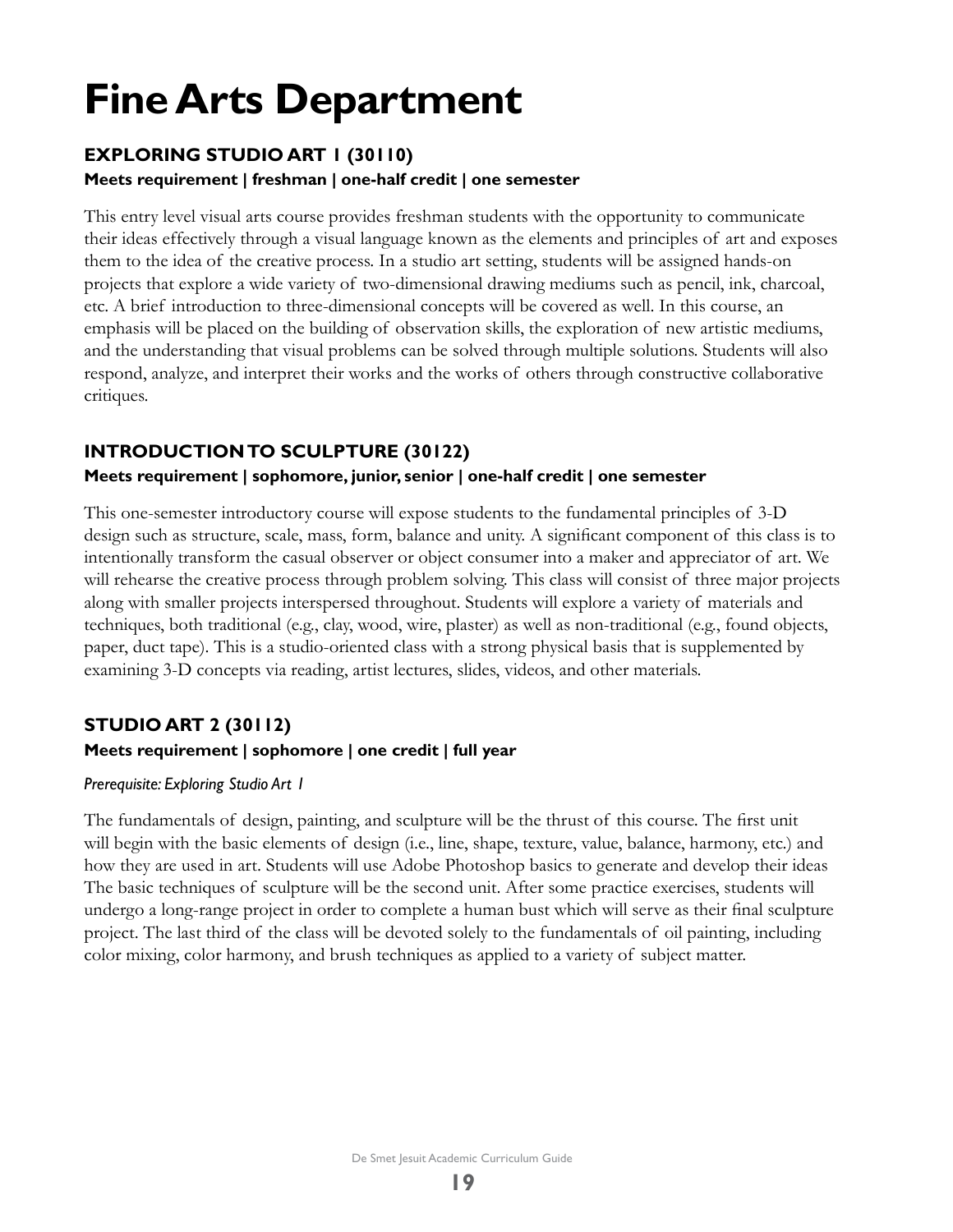## **STUDIO ART 3 (30113) Meets requirement | junior | one credit | full year**

#### *Prerequisite: Studio Art 2*

This course presumes that the students have a strong interest in art and therefore goes well beyond the basics of art. Creativity and design are the major focus of the course. No matter what the medium or project, the focus will be on the composition and creative approach to the subject matter. The course is broken into three parts: figure drawing, watercolor, and advanced 3D design (sculpture). Figure drawing will work with gesture and contour line drawing, with an emphasis on capturing a pose quickly. There will be creative approaches to handling of the figure as well. Watercolor painting will begin with the fundamentals and progress into more advanced approaches to applying those techniques to a variety of subject matter. Advanced sculpture will consist of problem-solving projects in three dimensions. Each project will have multiple correct solutions to foster individuality and creativity.

### **STUDIO ART 4 (30114)**

#### **Meets requirement | senior | one credit | full year**

#### *Prerequisite: Studio Art 3*

The first semester of this course will focus on advanced oil painting. There will be a series of quick paintings focused on increasing speed, as well as loosening up the students' approach to applying paint. The remainder of the semester will be a series of paintings centered on developing well-thought-out concepts for class assignments. Emphasis will be placed on creative problem solving. Second semester will be advanced drawing, where the emphasis will be on developing individual style and interest. Drawing will be done in charcoal, graphite, and mixed media. The main thrust of the course will be to explore the various approaches to drawing and representing a concept or image.

#### **DIGITAL GRAPHIC DESIGN (30123)**

#### **Meets requirement | junior, senior | one-half credit | one semester**

This course is project-based and designed to give students an understanding of visual communication and basic digital design. Students will learn the theories of graphic design while designing and producing several real-world graphics such as logos and package designs, as well as learn how to identify clients' needs and research brand strategies. Students will learn about digital painting techniques and typography with Adobe Photoshop and Illustrator. Research, critical thinking, discussion, and critique help provide students with a solid foundation from which to proceed as they explore new directions using the newly acquired design knowledge and technical skills.

## **BEGINNING INSTRUMENTAL MUSIC (30619)**

#### **Meets requirement | freshman, sophomore | one credit | full year**

This class is open only to freshmen and sophomores, and no prior musical training is required. Students will learn to play a musical instrument of their choice. The instruments include all woodwinds, brass and percussion instruments, electric bass, and acoustic bass. Along with an in-depth study of their chosen instrument, students will have the opportunity to learn the fundamentals of all the instruments and experience playing each instrument. Music theory will also be taught so an overall understanding and appreciation of music will be developed.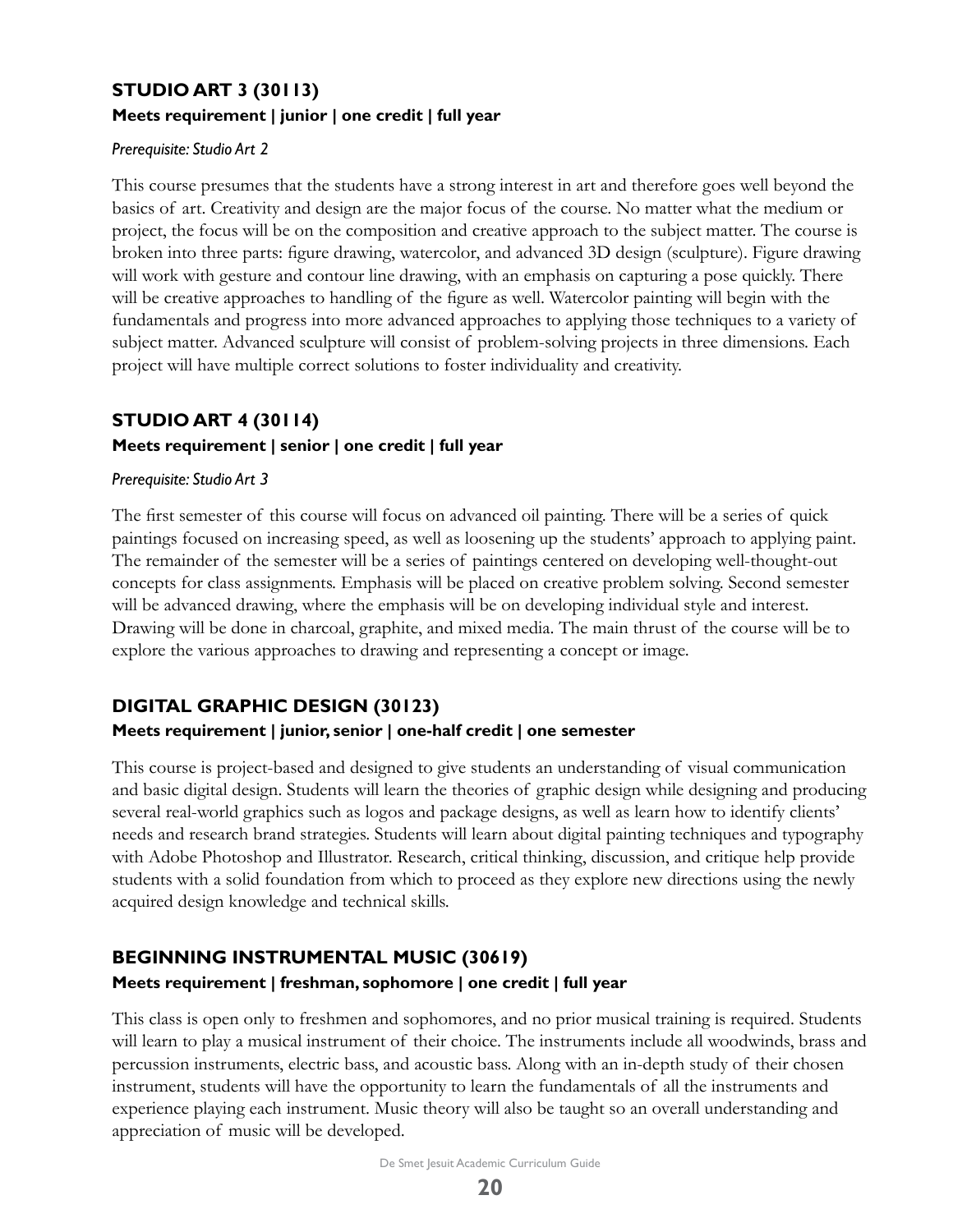## **INSTRUMENTAL ENSEMBLE (30634)**

#### **Meets requirement | freshman, sophomore, junior, senior | one credit | full year**

#### *Prerequisite: audition or permission of instructor*

This year-long course is an intermediate level study of ensemble music open to all grade levels by audition. The group studies various styles of jazz, pop, blues, and rock. In addition to learning music through playing it, students will also spend time listening to recordings, working on improvisational skills, and studying music theory. Because it is a performing ensemble, participation at school concerts and other school and community events is required.

## **HONORS JAZZ BAND (30624)**

#### **Meets requirement | junior, senior | one credit | full year**

#### *Prerequisite: Jazz Combo, Concert Band, or Instrumental Ensemble*

This advanced group is selected by an audition process and is open to students who have music theory knowledge and a high level of proficiency on their instruments. Special emphasis will be placed on honing improvisation and sight-reading skills. A continued study of advanced music theory topics will supplement students' ensemble playing. Because this is a performance-based course, students are required to participate in many school functions, community events, and various workshops and festivals sponsored by local high schools and universities.

## **DE SMET CHORUS (30725 for freshmen, 30721 for sophomores) Meets requirement | freshman, sophomore | one credit | full year**

De Smet Chorus is for freshmen and sophomores who have little or no singing experience. Students will further develop their vocal technique and musicianship. It can be preparatory for those who wish to audition for Black Robe, De Smet's select choir. Emphasis will be placed on learning to read music and improving voice range and quality. Students will also have the opportunity to do some drumming and create their own music. A few performances will be planned, including the annual Christmas tour. No audition is required. The class is graded on attendance, effort, and formative and summative assessments and performances.

## **ADVANCED CHORUS (30724)**

#### **Meets requirement, by audition | sophomore, junior, senior | one credit | full year**

The performance of traditional and contemporary three- and four-part music is the goal of this group. The class concentrates on improving the ability to sight-sing, sing with a full and flexible technique, and to be an independent part-singer. Continued improvement of the individual's voice and performance are also stressed. Students who have taken De Smet Choir and wish to advance to this group will need Mr. Sherrock's approval. Any student who has not taken choir at De Smet is required to audition. This group performs frequently. All members are expected to strive as individuals for the excellence of the ensemble. The class is graded on attendance, effort, and individual skill testing. Members of Black Robe Choir can earn extra credit through their participation and performance opportunities. Please contact Mr. Sherrock for more details.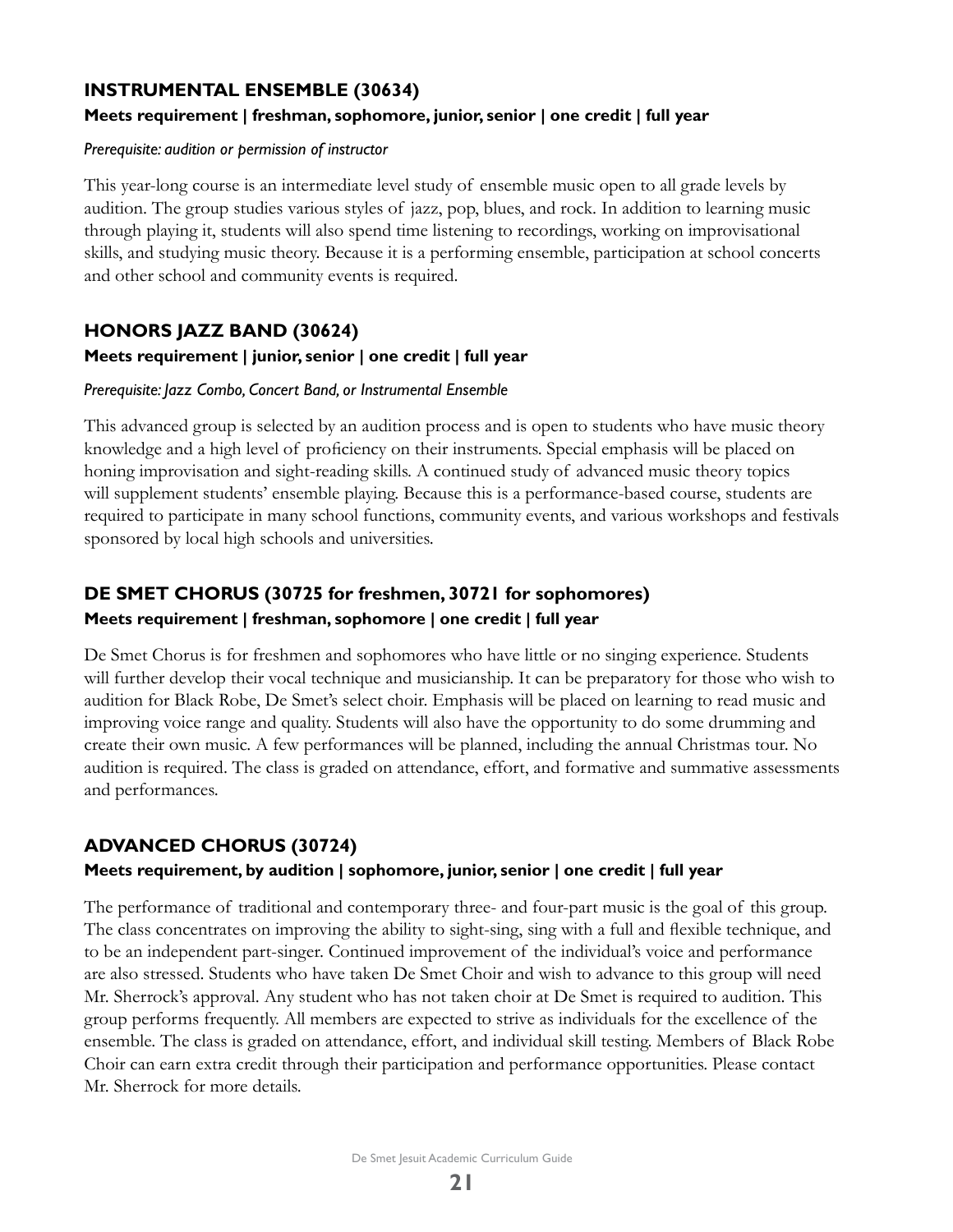## **MUSIC APPRECIATION (30313)**

#### **Meets requirement | junior, senior | one-half credit | one semester**

"The more you love music, the more music you'll love." This quote from Tom Moon, legendary music reviewer, sums up the basic premise of this class. In addition to listening to and learning more about a wide variety of music, students will learn from their classmates as they share their favorite music. The class will evaluate music as a human artifact, one of the pieces of media that informs and reflects who we are. Students will also study how music functions in daily lives, larger celebrations and rituals, and how it binds and defines us collectively and individually. While the class will cover many genres, students will spend extra time listening to and evaluating America's "family tree" of popular music, including the roots of everything heard today.

## **INTRODUCTION TO MUSIC PRODUCTION (30333) Meets requirement | junior, senior | one-half credit | one semester**

#### *Prerequisite: teacher approval*

This class is open to juniors and seniors who have an interest in studying music production and composing, MIDI sequencing, and music theory. This is an introductory class in which students will learn more about all the following: listening to, analyzing, evaluating, and describing music; reading and notating music; composing and arranging music, and; sequencing music using digital audio workstations (DAW). Students will become familiar with and utilize various programs including Finale (for notation), Ear Master (for ear training), and Soundtrap. Students are provided a free subscription to Soundtrap as part of this class.

## **MUSIC PRODUCTION (30323)**

#### **Meets requirement | junior, senior | one credit | full year**

#### *Prerequisite: teacher approval*

This class is open to juniors and seniors who have an interest in studying music theory, composition, MIDI sequencing, and music production. Students will learn more about all the following: reading and notating music; listening to, analyzing, evaluating, and describing music; composing and arranging music; sequencing music using digital audio workstations (DAW) and other programs; and mixing, arranging, and producing music using studio software. Students will become familiar with and utilize various programs including Finale (for notation), Ear Master (for ear training), PreSonus One (for recording, mixing and mastering), Soundtrap, and Reason (for studio and audio production). Students are provided a free subscription to Soundtrap as part of this class.

## **ACTING & IMPROVISATIONAL THEATRE 1 (30215)**

## **Meets requirement | freshman | one-half credit | one semester**

This course provides students with an exposure to the various forms of acting, improv, and drama, thereby helping the student develop a more creative and flexible approach to solving performance problems and critical thinking. This is a very active class that challenges the imagination of the actor and gives him a chance to explore a variety of experiences on stage. The ensemble will play improv and theatre games, and perform scenes in order to communicate better with one another and the community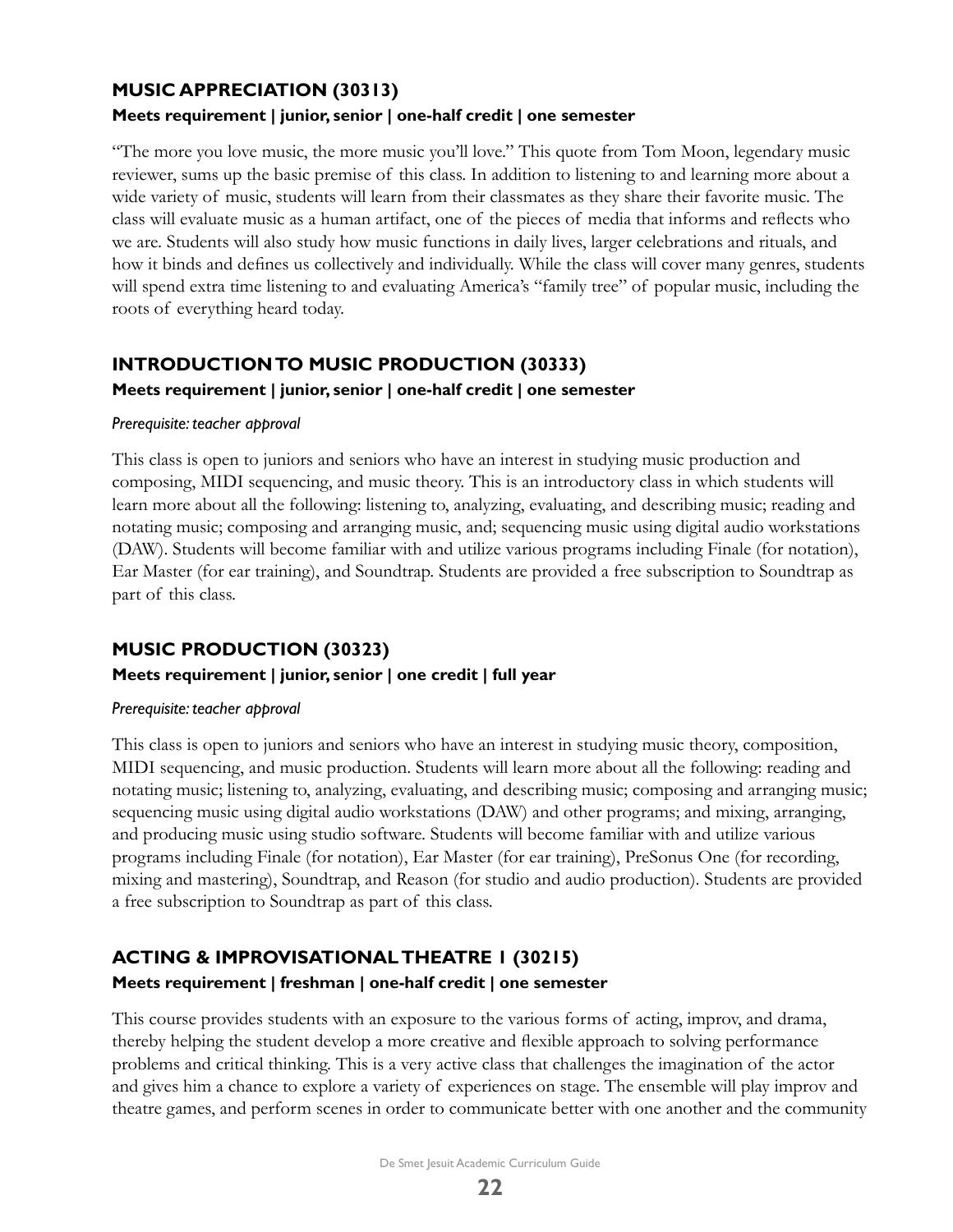at large. Through a series of exercises, the student will obtain a basic understanding of one of the fundamentals of acting—improvisation.

The course is also designed to provide students with an introduction to the theatre and acting in theory and performance. Emphasis will be on the use of imagination, the senses, an introduction to stage movement, and script analysis. Students will perform a monologue and/or scene from a comedic or dramatic script, and attend one live theatre performance at De Smet Jesuit.

## **ADVANCED ACTING/DIRECTING (30515)**

#### **Meets requirement | sophomore, junior, senior | one-half credit | one semester**

This course develops and expands upon the skills developed in Acting and Improvisational Theatre I by introducing the student to character techniques, blocking, and an awareness of the actor's and director's point of view. This course is focused on the continued development of acting techniques and introduces students to the art of directing. Students will focus upon the study of acting and will perform three or four scenes and monologues, continue reading plays, and explore theatre history. They will perform detailed analyses of characters and scenes and will then take turns directing one another in the small scenes and monologues with supervision and feedback from the instructor.

 Attending live theatre performances and writing play reviews will also be required. Emphasis will be placed on fine-tuning technique with specific attention paid to staging. The use of improvisation as an audition technique will also be used as an in-depth study of the audition process from the perspective of both the actor and the director. There is no prerequisite to enroll in this course.

#### **THEATRE TECH & DESIGN (30535)**

#### **Meets requirement | sophomore, junior, senior | one-half credit | one semester**

Through a combination of hands-on experiences, projects, and demonstrations, students will work directly on practical theatre projects. This includes building scenery, hanging and focusing lighting, setting up sound equipment, as well as practical applications of properties and costumes. In addition to learning how to function on the technical side of performing arts production, students will gain a knowledge of materials and safety awareness; but, moreover, will develop a respect for the areas of theatre that support the performer on stage. Participation as crew members on De Smet theatre productions will be required.

## **ACC FILM APPRECIATION (30414)**

#### **Meets requirement | junior, senior | one-half credit | one semester**

This course will focus on American films through two main approaches: genres and directors. The impact of media and mass communication on life in the twentieth century will also be explored. An historical context will be given for films that range from the 1910s to the present. Directors such as Chaplin, Keaton, Ford, Hitchcock, Welles, Demme, Coppola, Kubrick, Spielberg, Kazan, Peckinpah, Nichols, Tarantino, Redford, Cohen, Stone, Eastwood, Lee, Rosenberg, Robbins, Nolan, Fincher, and Scorsese will be studied, along with western, suspense, satire, war, gangster, comedy, drama, noir and horror genres. The films seen in class will be critiqued in several ways that draw upon various film theories and techniques. Films will be "read"—much the same way a book is read—concentrating on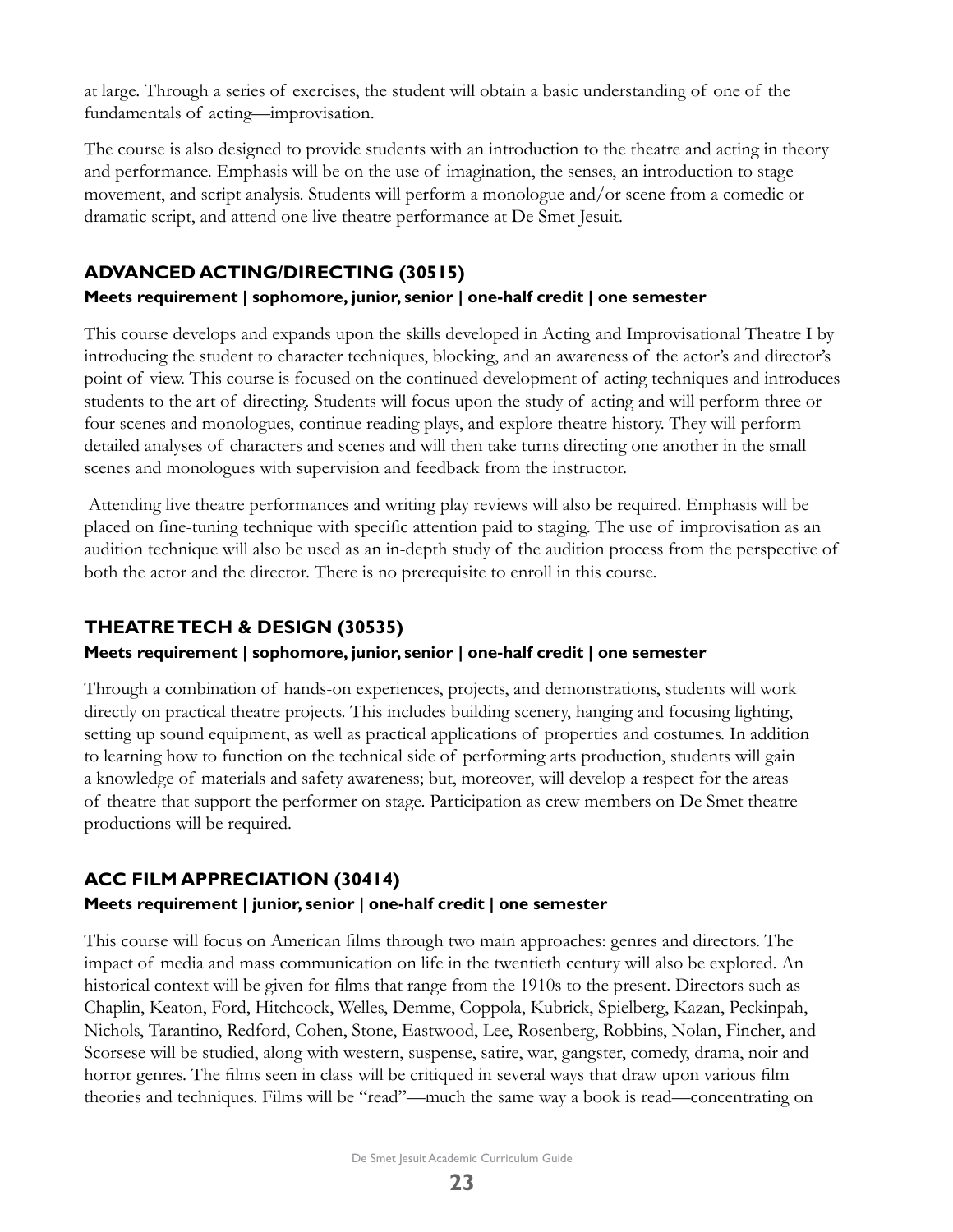both style and themes. Students will prepare and give reports to the class on specific films and topics. Students will learn a historical overview, key terms and concepts, how a film is made, and how to give presentations on film. Each student will be responsible for an independent project, Power Point presentations, quizzes, tests, written reports, reflections, content/detail quizzes, and a media log.

## **ACC FILM II: GENRE & AUTEUR (30464)**

#### **Meets requirement | junior, senior | one-half credit | one semester**

#### *Prerequisite: ACC Film Appreciation and teacher approval*

Film II will build upon skills and understanding from Film Appreciation and do a deeper study of two primary theories, genre and auteur. The first half of the semester will explore several genres, using the four parts of the genre cycle to see how different categories or kinds of movies have reoccurring themes, styles, and conventions. The second half of the semester will concentrate on how a director's style and themes can be found within a body of work. Finally, students will be able to see how the theories of genre and auteur change over time, often reinventing traditional forms of storytelling for new generations.

## **PUBLIC SPEAKING (30516)**

#### **Meets requirement | junior, senior | one-half credit | one semester**

This introductory course in public speaking, speech writing, and composition is designed to introduce students to the skills required to develop ideas, theories, and analysis of various topics and positions as well as draft, write, and present effective public speeches. Additional emphasis will be placed on informative (expository) and persuasive (argumentative) discourse.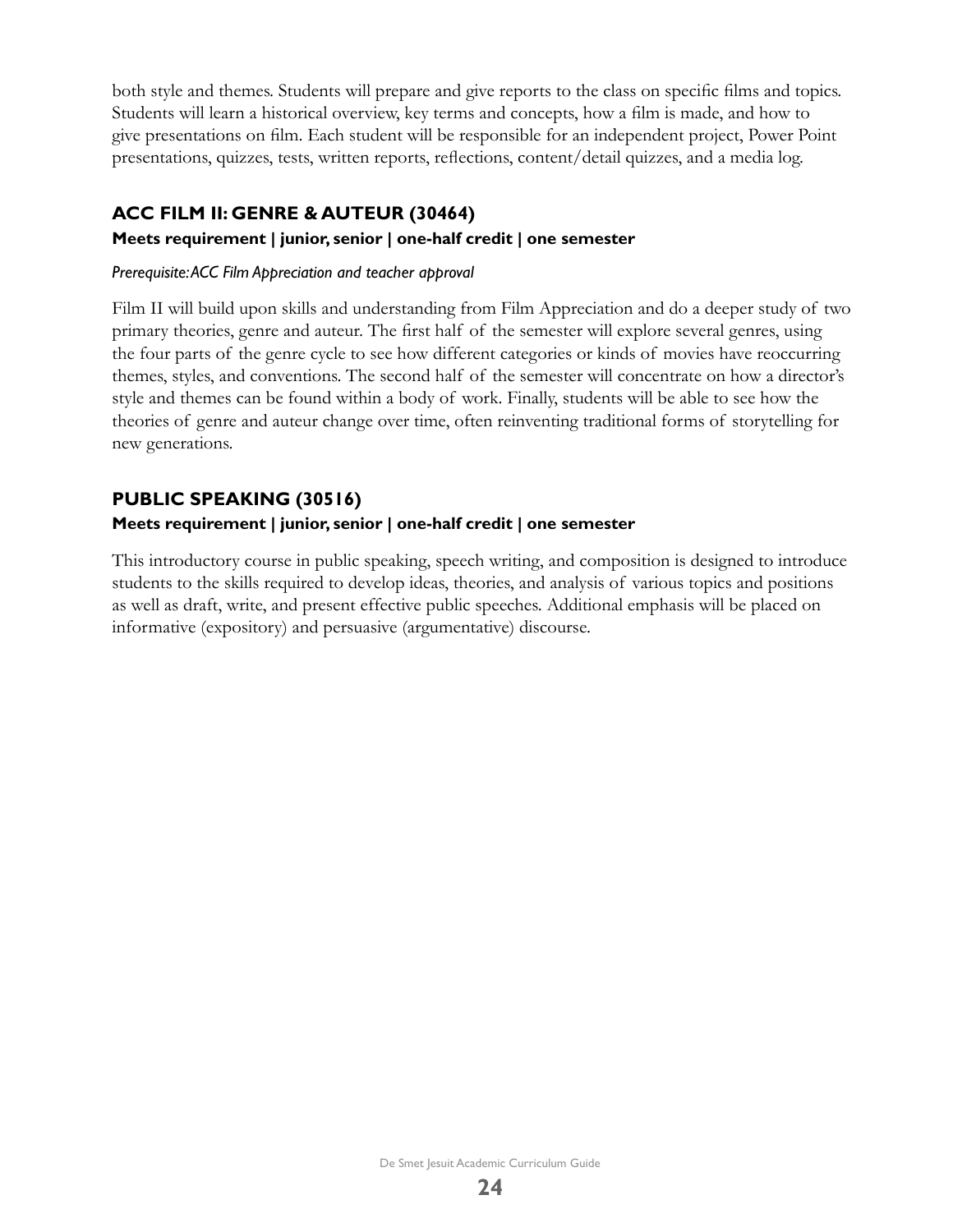# <span id="page-25-0"></span>**Mathematics Department**

## **ALGEBRA 1 (50211) (B)**

#### **Meets requirement, by invitation only | freshman | one credit | full year**

This course begins with a review of Pre-Algebra. Students will then study the basic properties of numbers and solving of equations. The study of proportional reasoning as well as relations and functions are explored further. Graphing and the analysis of linear relations, functions, and systems will also be studied.

## **ALGEBRA 1 (50311) (A) Meets requirement | freshman | one credit | full year**

This course covers the standard topics of Algebra 1. Expressions are evaluated and equations are solved. Linear functions are represented in multiple ways: as equations, tables, and graphs. Systems of two linear equations are introduced. Operations on polynomials, including factoring and solving for real zeroes, will be studied in depth. Graphing calculator techniques are introduced early and applied throughout the course. Concepts in geometry are integrated throughout the course, including the Pythagorean Theorem, angles, and triangles. The quadratic function is studied along with rational and radical expressions and equations.

## **HONORS ALGEBRA 1 (50331)**

#### **Meets requirement, by invitation only | freshman | one credit | full year**

This course covers the standard topics of Algebra 1 in more depth. Expressions are evaluated and equations are solved. Linear functions are represented in multiple ways: as equations, tables, and graphs. Systems of two linear equations are introduced. Exponential functions are studied, including applications of growth and decay. Operations on polynomials, including factoring and solving for real zeroes, will be studied in depth. Graphing calculator techniques are introduced early and applied throughout the course. Concepts in geometry are integrated throughout the course, including the Pythagorean Theorem, angles, and triangles. The quadratic function is studied along with rational and radical expressions and equations.

## **HONORS ALGEBRA 2/TRIGONOMETRY (50431)**

#### **Meets requirement, by invitation only for incoming freshmen | one credit | full year**

This course concentrates on extending and enhancing the algebra initiated during the student's previous year of Algebra 1, including concepts involving real numbers, linear and quadratic equations, and operations involving polynomials and irrational numbers. New material introduced in this algebra course are complex numbers; conic sections; exponential, logarithmic, and trigonometric functions; identities; circular functions and their inverses; matrices; and sequences and series.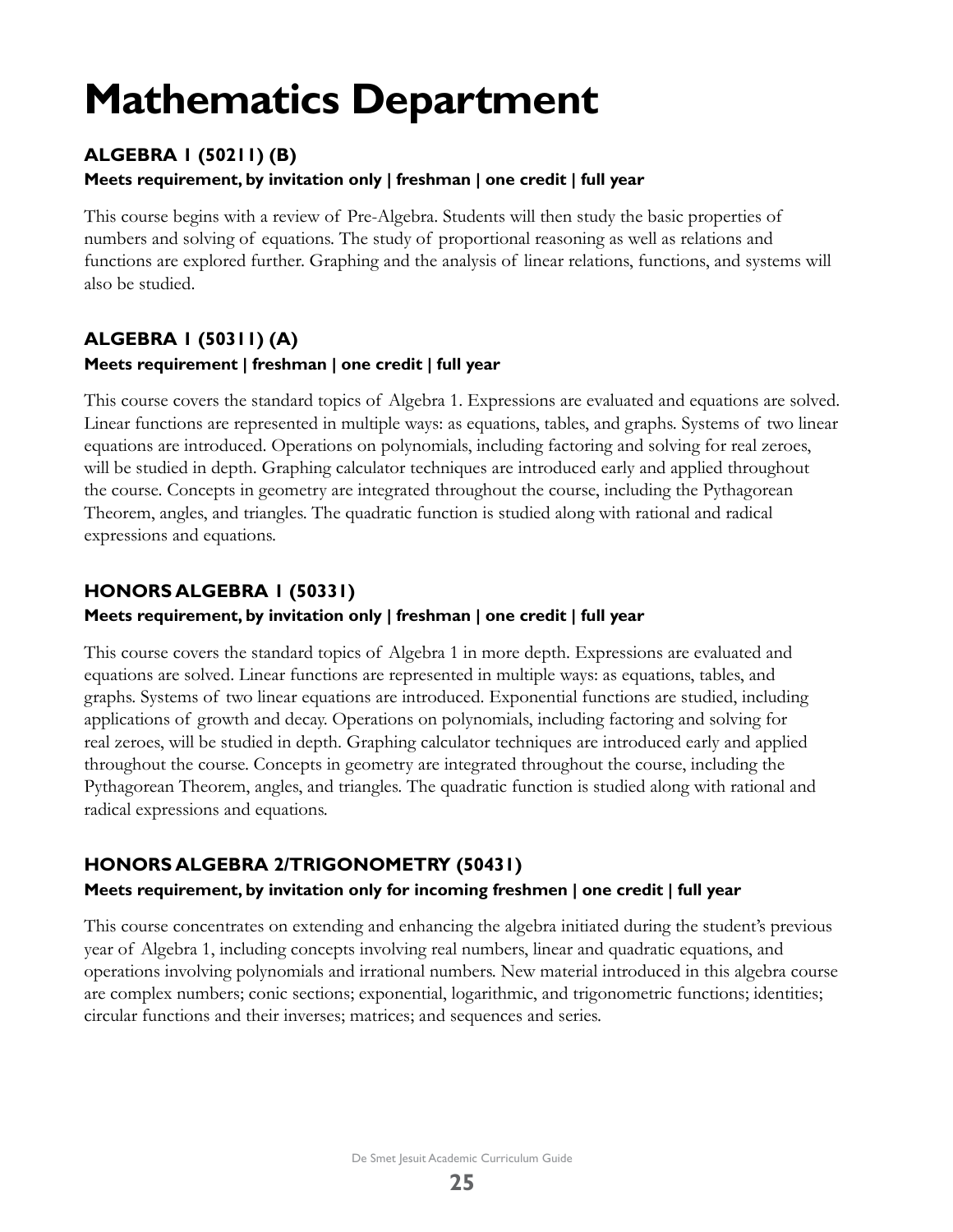## **GEOMETRY (50522) (B) Meets requirement | sophomore | one credit | full year**

#### *Prerequisite: Algebra 1 (50211)*

This course is designed to emphasize the study of the properties and applications of common geometric figures in two and three dimensions. This course includes the study of transformations and right triangle trigonometry. Students will use inductive and deductive thinking skills to solve problems and apply those skills to real world applications. The course introduces the writing of proofs to illustrate the properties of geometric figures and other theorems in geometry.

## **GEOMETRY (51822) (A) Meets requirement | sophomore | one credit | full year**

#### *Prerequisite: Algebra 1 (50311)*

This course is designed to emphasize the study of the properties and applications of common geometric figures in two and three dimensions. This course includes the study of transformations and right triangle trigonometry. Students will use inductive and deductive thinking skills to solve problems and apply those skills to real world applications. The course introduces the writing of proofs to illustrate the properties of geometric figures and other theorems in geometry.

## **HONORS GEOMETRY (51832)**

#### **Meets requirement | sophomore | one credit | full year**

#### *Prerequisite: by invitation based on a test at the end of the freshman math course*

This course is designed to emphasize the study of the properties and applications of common geometric figures in two and three dimensions. This course includes the study of transformations and right triangle trigonometry. Students will use inductive and deductive thinking skills to solve problems and apply those skills to real world applications. The course introduces the writing of proofs to illustrate the properties of geometric figures and other theorems in geometry.

## **ALGEBRA 2/ TRIGONOMETRY (50113) (B)**

#### **Meets requirement | junior | one credit | full year**

#### *Prerequisite: Geometry (B) 50522*

This course extends the concepts of Algebra 1. Systems of equations are explored as well as an exploration of polynomials and their functions. The quadratic and exponential functions are studied along with rational and radical expressions and equations. Graphing calculators and geometry are integrated throughout the program. New material introduced in this course includes numbers; conic sections; exponential, logarithmic functions, and trigonometric functions; circular functions and their inverses; and matrices.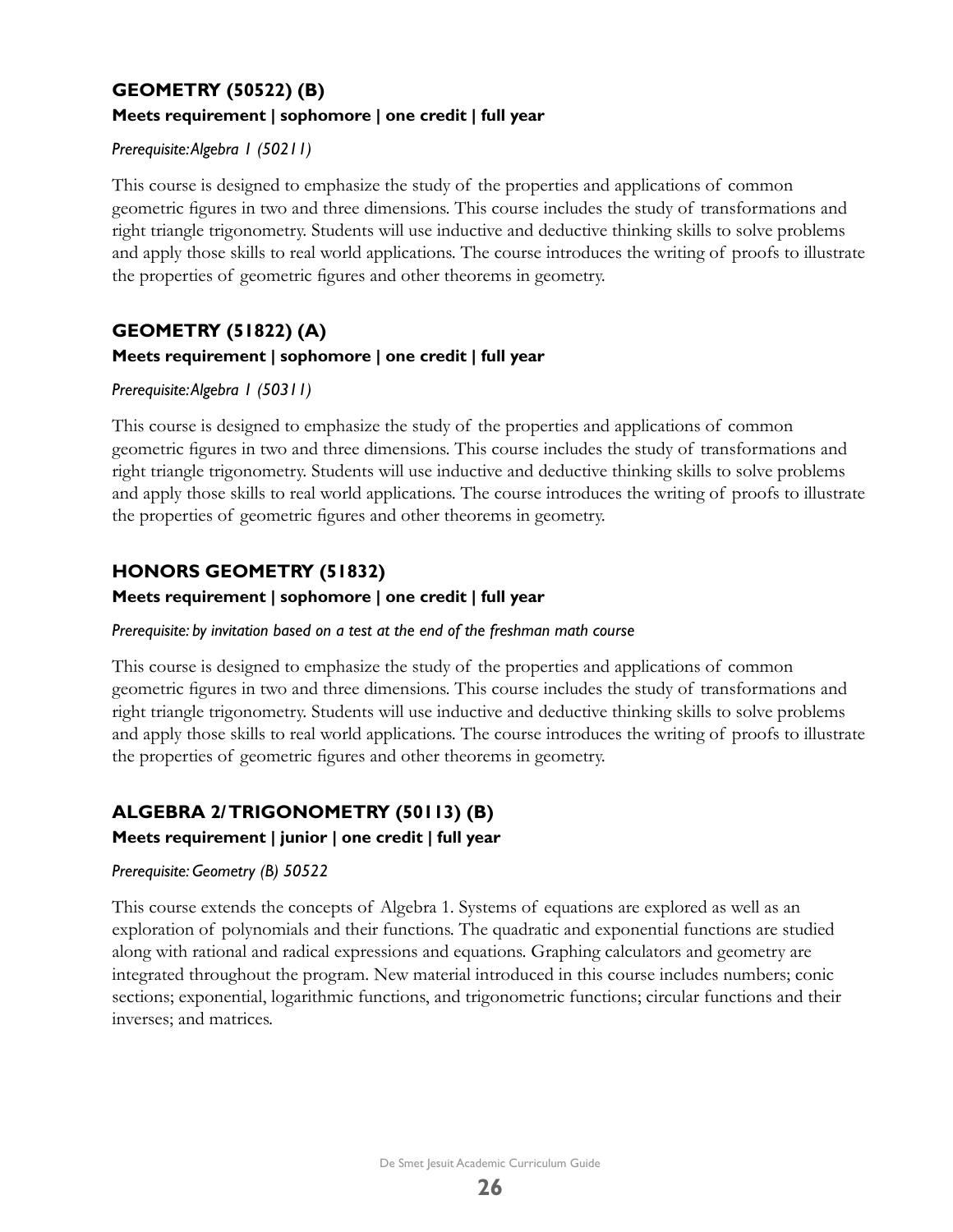## **ALGEBRA 2/ TRIGONOMETRY (50223) (A)**

#### **Meets requirement | junior | one credit | full year**

#### *Prerequisite: Geometry (51822)*

This course continues the students' study of algebra, geometry, trigonometry, and analytic geometry from an advanced point of view. Topics covered include, among others, the following: coordinate geometry, polynomials, inequalities, algebraic functions, logarithmic functions, exponential functions and trigonometric functions, Cartesian coordinates, complex numbers, vectors and determinants, sequences, and series.

## **HONORS ALGEBRA 2/ TRIGONOMETRY (50333) Meets requirement | junior | one credit | full year**

#### *Prerequisite: B in Honors Geometry or A+ in Geometry*

This course continues the students' study of algebra, geometry, trigonometry, and analytic geometry from an advanced point of view. Topics covered include, among others, the following: coordinate geometry, polynomials, inequalities, algebraic functions, logarithmic functions, exponential functions, and trigonometric functions, Cartesian coordinates, complex numbers, vectors and determinants, sequences and series.

## **HONORS PRE-CALCULUS (51533)**

#### **Meets requirement | junior | one credit | full year**

#### *Prerequisite: enrolled in Honors Algebra 2 (50431) as a freshman*

This course is for seniors who plan to take the AP/ACC Honors Calculus course. It covers algebra, geometry, trigonometry, and analytic geometry from an advanced point of view. Topics covered include, among others, the following: coordinate geometry, polynomials, inequalities, algebraic functions, logarithmic functions, exponential functions and trigonometric functions, polar and Cartesian coordinates, complex numbers, vectors and determinants, sequences and series, and an introduction to calculus.

## **PRE-CALCULUS (51824)**

#### **Meets requirement | senior | one credit | full year**

#### *Prerequisite: enrollment in Algebra 2/Trigonometry (50223)*

The course continues the students' study of algebra, geometry, trigonometry, and analytic geometry from an advanced point of view. Topics covered include, among others, the following: coordinate geometry, polynomials, inequalities, algebraic functions, logarithmic functions, exponential functions and trigonometric functions, Cartesian coordinates, complex numbers, vectors and determinants, sequences and series.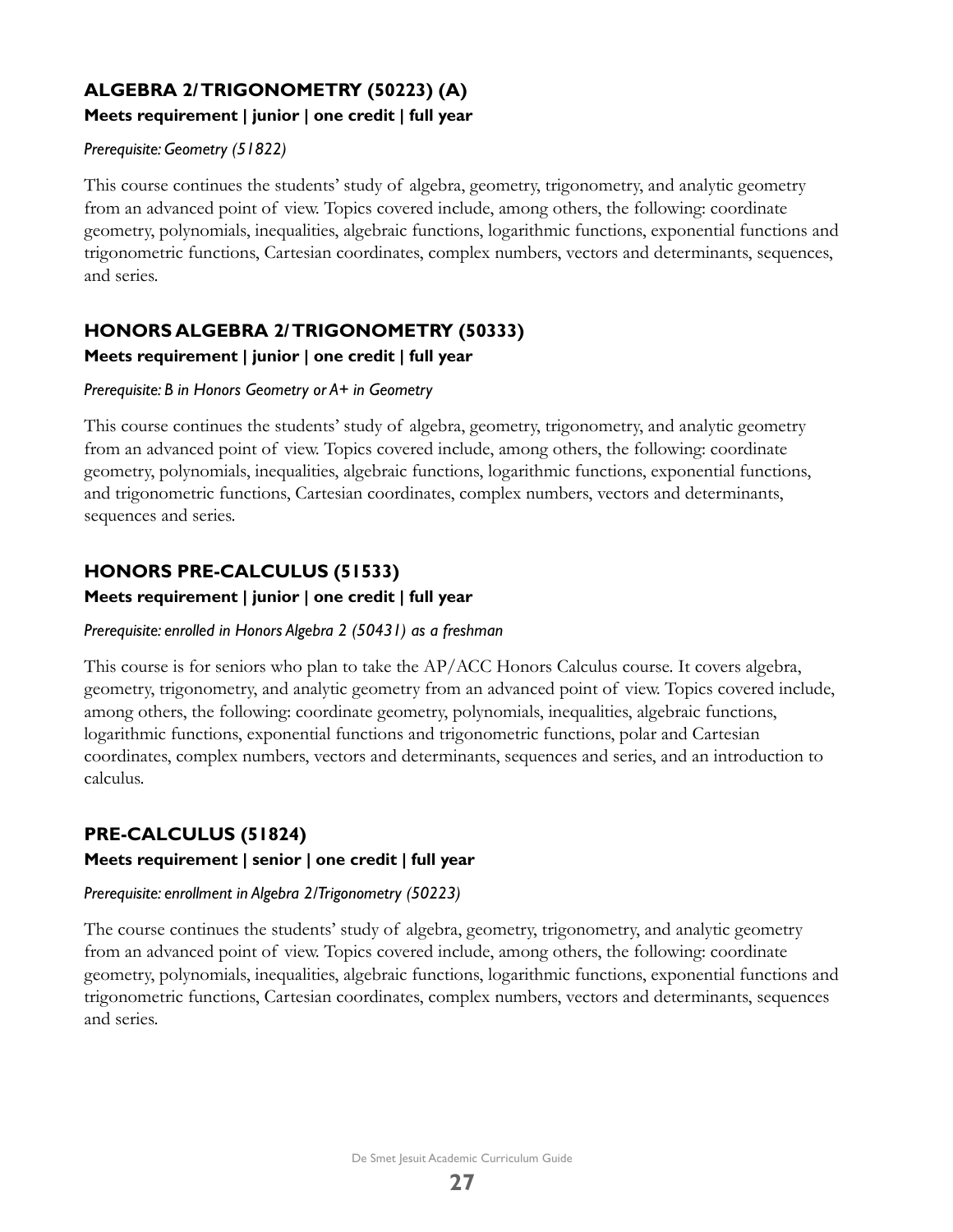## **CALCULUS (51924)**

#### **Meets requirement | senior | one credit | full year**

#### *Prerequisite: B in Honors Algebra 2/Trigonometry (50333) or A in Algebra 2/Trigonometry (50223)*

College calculus is the quantitative study of continuous change in preparation for advanced work in mathematics, science, or specialized business fields. Topics studied include analytic geometry, limits, continuity, the derivatives, and integrals of various functions with applications. Calculus is then applied to the trigonometric, logarithmic, and exponential functions. The conic sections are also treated in detail. This course covers approximately the first semester of college calculus.

## **AP/ACC HONORS CALCULUS (52034) Meets requirement | senior | one credit | full year**

#### *Prerequisite: B in Honors Pre-Calculus (51533) or A in Honors Algebra 2/Trigonometry (50333)*

This course is taught at the college level. Functions, limits, continuity, and techniques of differentiation will be studied with applications including maxima and minima of functions, curve sketching, related rates, and rectilinear motion. The course also covers the concept of the integral, techniques of integration, application of the integral, including areas, volume of solids, and work. The differentiation and integration of elementary transcendental functions is explored. The course concludes with improper integrals, L'Hopitals' Rule, infinite sequences, divergent and convergent series, and power series.

## **COLLEGE ALGEBRA & STATISTICS (51325)**

**Meets requirement | senior | one credit | full year**

#### *Prerequisite: enrollment in Algebra 2/Trigonometry (B) (50113)*

In the first semester of this course the students will study functions and their applications. Included in this study will be polynomial, rational, exponential, and logarithmic and radical functions. The second semester of the course will introduce the student to the field of statistics, with a focus on the normal distribution and its applications. Students will then generate and test hypotheses based upon statistics gathered and their distribution.

## **STATISTICS (51614)**

#### **Meets requirement | senior | one credit | full year**

#### *Prerequisite: enrollment in Algebra 2/Trigonometry (50223) or Algebra 2/ Trigonometry (B) (50113)*

Students enrolled in this course will be introduced to the major concepts and tools for collecting, analyzing, and drawing conclusions from data. Students will be exposed to four broad conceptual themes: exploring data, sampling and experimentation, anticipating patterns, and statistical inference.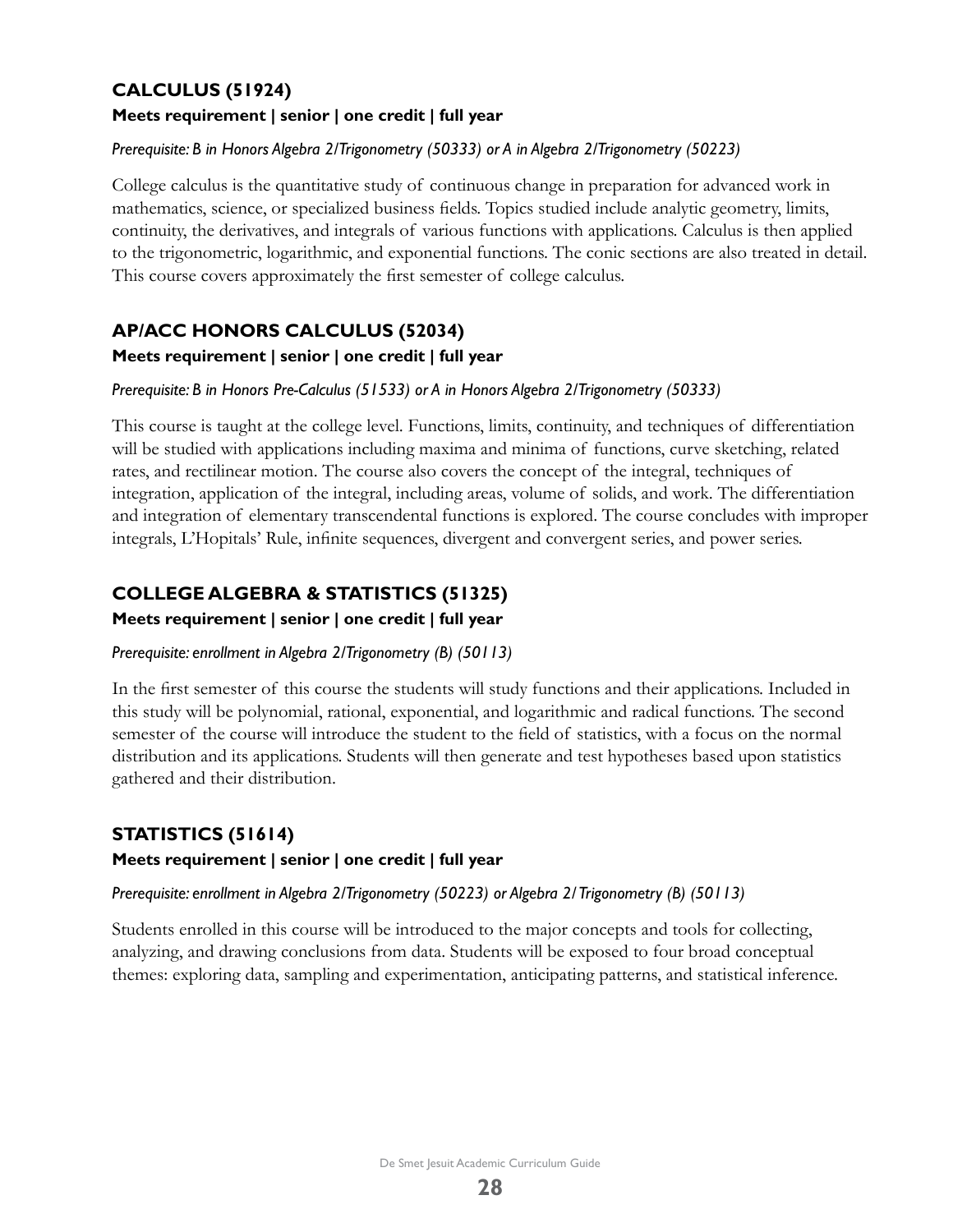## **AP HONORS STATISTICS\***

\*Taught through Arrupe Virtual Learning Institute

#### **Meets requirement | senior | one credit | full year**

#### *Prerequisite: C in Honors Pre-calculus (51533), C in Honors Algebra 2/Trigonometry (50333), or B in Algebra 2/ Trigonometry (50223)*

For the 2022-2023 school year AP Statistics will be taught online through the Arrupe Virtual Learning Institute. A faculty mentor will be provided for students in the online course. This course prepares students to take the Advanced Placement national examination in elementary statistics. It develops an intuitive, non-calculus based understanding with an emphasis on doing statistics. Statistics makes sense of data. It consists of a set of tools that allow us to make inferences in the face of uncertainty. Statistical methods draw from the Gaussian (normal, bell shaped) distribution as well as the binomial and chi-square distributions. We learn about data description concepts, hypothesis testing, probability, discrete and random variables, several inferential techniques, regression, and how to plan and carry out a properly designed statistical analysis.

## **HONORS COMPUTATIONAL THINKING AND PROGRAMMING (10531)**

#### **Elective | freshman, sophomore | one-half credit | one semester**

This course centers around algorithmic thinking, design, and computer programming. Beginning with the students' current understanding of a computer as a machine, students will deconstruct the computer using a series of abstractions, explore the inner workings, and learn the computer's native language: binary. Students will extend this knowledge to the architecture of the internet. From there, students will learn to think as a computer does by creating algorithms to solve problems. They will apply this skill to varied computer applications and problems of varying degrees of complexity. Finally, students will apply their algorithmic knowledge to a programming language in order to put their skills into a visual medium and see the results of their work in real time. Emphasis is placed on study habits relating to computing best practices, critical thinking, and organization.

## **WEB PAGE DESIGN (10623)**

#### **Elective | junior, senior | one-half credit | one semester**

Web Page Design is a one-semester elective course offered to juniors and seniors. The goal of the course is for students to learn to create meaningful, organized, and aesthetic websites. Students will use the most cutting-edge versions of HTML and CSS to create modern web pages using industry standard techniques and designs. Students will practice organizational skills and file management as they expand their websites. Finally, students will create a website for an outside organization to learn client relationship skills, copyright practices, and fair use of information.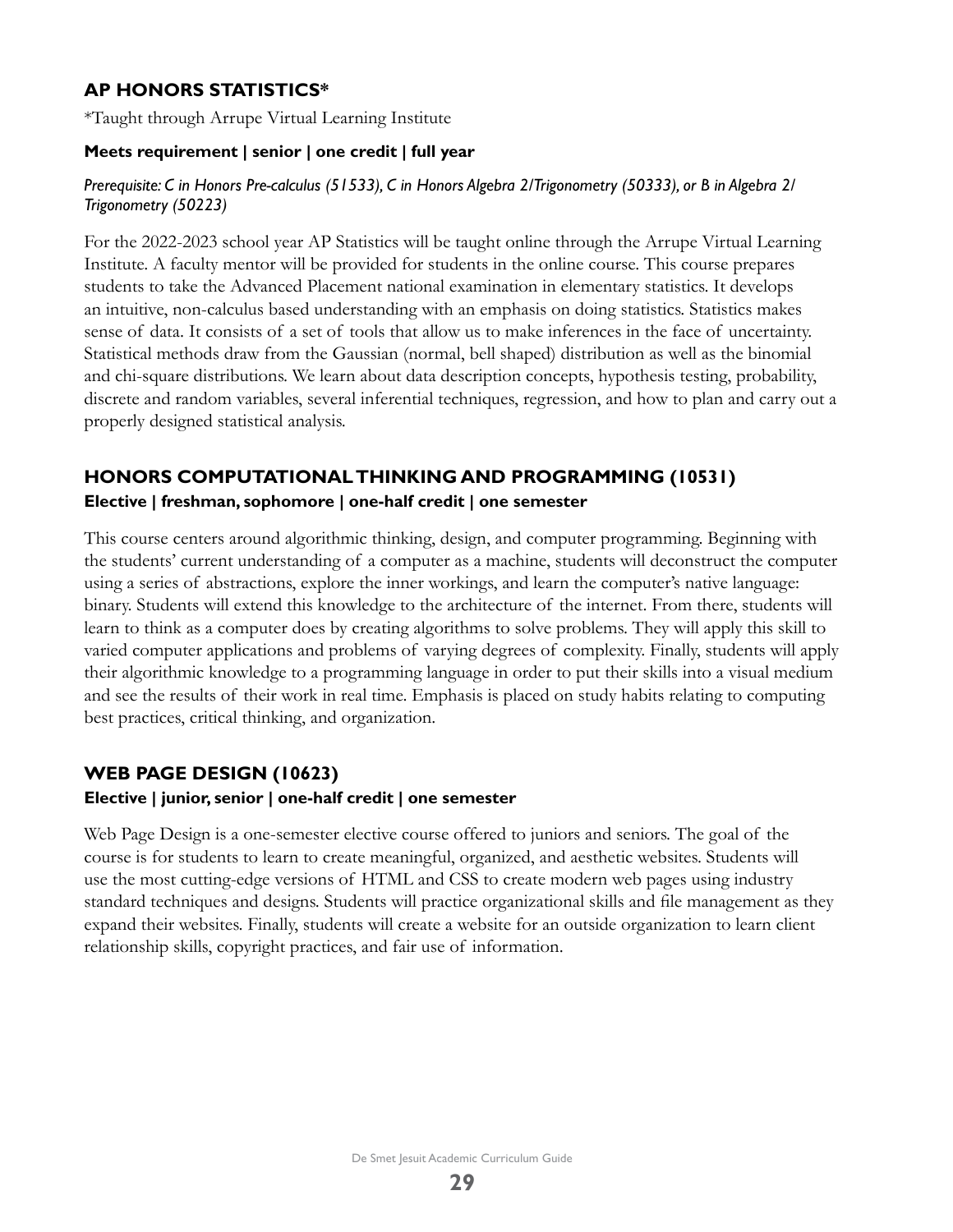## **ACP COMPUTER APPLICATIONS (10514) Elective | senior | one-half credit | one semester**

Computer Applications is a one-semester class offered to seniors. The course centers on the computerized transition from raw data to usable information. Students will focus on Microsoft Excel and Access in addition to other Microsoft products to facilitate this transition. They will use their skills in these programs to build to a final capstone in the class: assembling, maintaining, and utilizing a complete business infrastructure including a functional database, website, and order forms. This course is taught to the standards of the Advanced Credit Program from the University of Missouri – St. Louis.

## **AP INTRODUCTION TO COMPUTER SCIENCE (10734) Elective | senior | one credit | full year**

AP Introduction to Computer Science is a one-year elective class for honors credit and a college prep class for those interested in pursuing a career in computer science or another related field in business technology, information technology, or engineering. This course is offered for college credit as the class is written to College Board standards as an Advanced Placement preparation class. Students will read, write, and debug programs in the Java programming language, learn the basics of algorithm design (both practical and heuristic), and learn to write code within the framework of object-oriented programming.

De Smet Jesuit Academic Curriculum Guide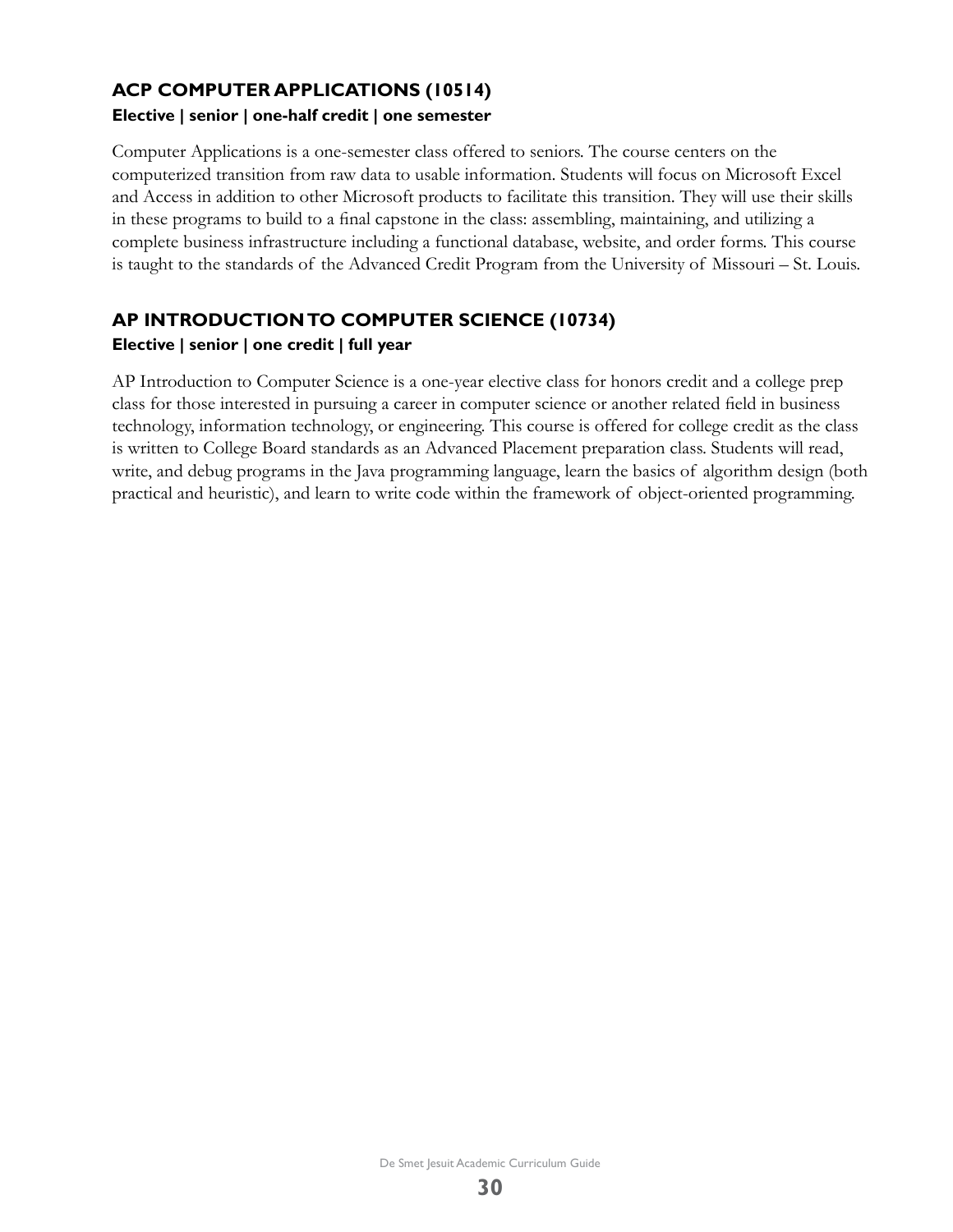# <span id="page-31-0"></span>**Physical Education and Health Department**

## **PHYSICAL EDUCATION & HEALTH 1 (60111)**

#### **Meets requirement | freshman | one-half credit | one semester**

Approximately nine weeks (one academic quarter) of this course is designed to introduce students to the theory and practices of cardiovascular efficiency, muscular strength, muscular endurance, flexibility, and muscular power through plyometric training. The students will be pre- and post-tested in each of these areas. The other nine weeks (one academic quarter) of health education will be provided in the following areas: taking responsibility for one's health, stress, stress management, nutrition, alcohol, tobacco and other drugs, sexually transmitted diseases, HIV infection, prevention of injuries from physical activity, and fitness planning.

## **BEGINNING WEIGHT TRAINING & HEALTH 1 (60121)**

#### **Meets requirement | freshman | one-half credit | one semester**

Approximately nine weeks (one academic quarter) of this course are designed to introduce students to the theory and practices of weight training to develop athleticism. The course will focus on introduction to weight training exercises and spotting techniques with program implementation for a solid foundation for future classes. The other nine weeks (one academic quarter) of this course will be focused on the following areas: taking responsibility for one's health, stress, stress management, nutrition, alcohol, tobacco and other drugs, sexually transmitted diseases, HIV infection, prevention of related injuries from physical activity, and fitness planning.

## **PHYSICAL EDUCATION 2 (60112)**

#### **Meets requirement | sophomore | one-half credit | one semester**

This course is designed to introduce students to the theory and practice of team sports. This course is organized to provide competition in bocce, floor hockey, touch football, softball, indoor soccer, frisbee, basketball and volleyball. Team play within a tournament, knowledge of the particular rules of the sport, sportsmanship and discipline are emphasized.

## **INTERMEDIATE WEIGHT TRAINING (60222)**

#### **Meets requirement | sophomore, junior, senior | one-half credit | one semester**

Students in this class will be taught basic lifts in four-week cycles. They will be given individual instruction on exercise form and technique. The level-one workouts they complete are characterized by a higher number of repetitions per set and by basic strength foundation building exercises. Exercises will be alternated daily using a push/pull sequence. Students who are able will progress to a level-two program. This will be an eight-week cycle with greater emphasis on the Olympic-style lifts and slightly fewer repetitions per set. The push/pull sequence is maintained.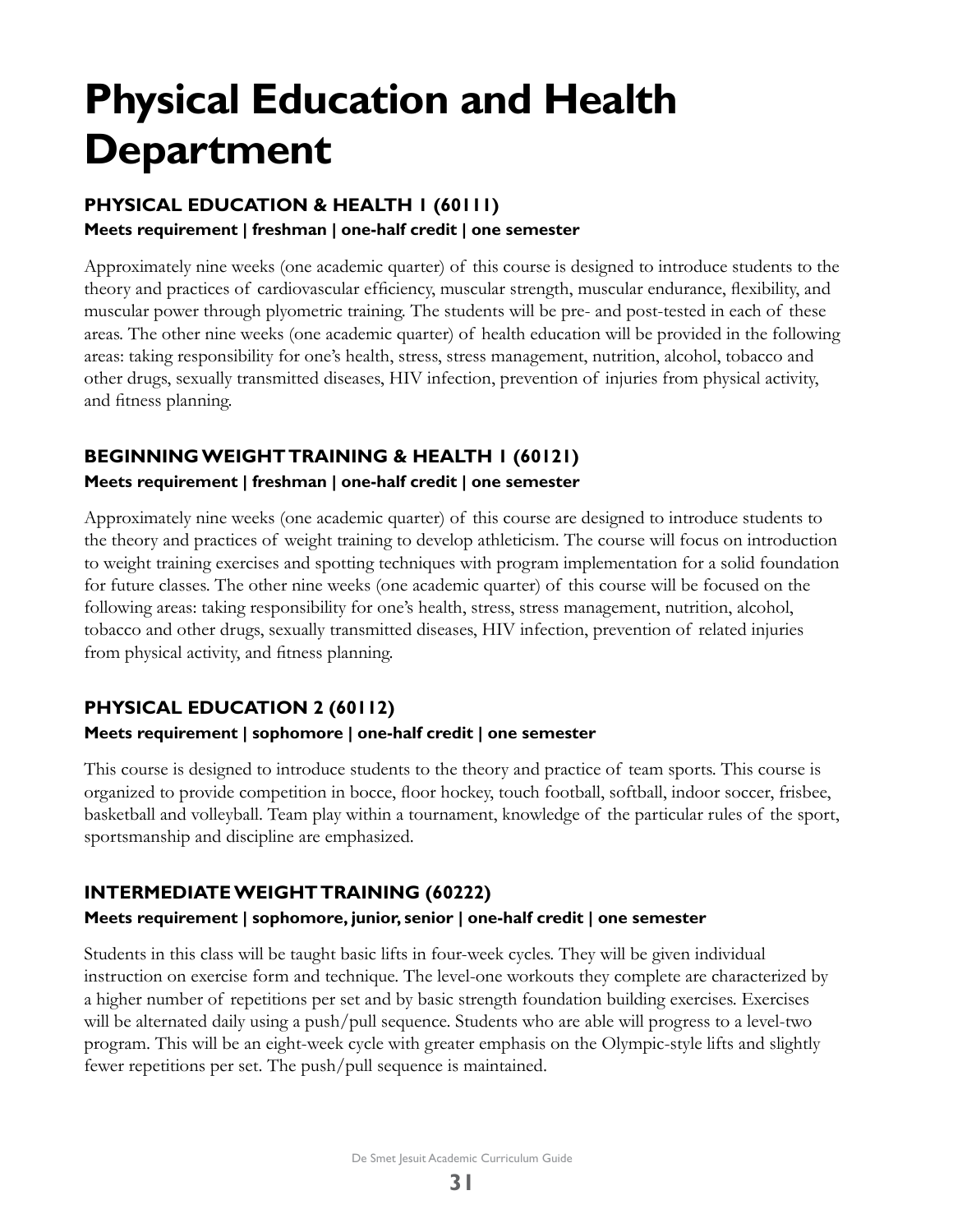## **ADVANCED WEIGHT TRAINING (60223)**

## **Meets requirement | junior, senior | one-half credit | one semester**

### *Prerequisite: Intermediate Weight Training (60222)*

This course will build on previous classes and focus on advanced techniques that emphasize the neuro-muscular strength/force and hypertrophy techniques that will aid in development of individual athletes' sport-specific goals. Students will move away from a one-size-fits-all program. Strength training, theories, hypertrophy, balance, and body composition will be topics for discussion as well as nutrition and supplement use. Cardiovascular, cross, and interval training will be integrated into the strength/endurance/power lifting phases. Students will obtain background information and experience supporting careers in the areas of personal training, fitness instruction, corporate fitness, as well as opportunities for personal growth and enrichment.

## **LIFETIME ACTIVITIES (60234)**

### **Meets requirement | junior, senior | one-half credit | one semester**

This course is designed to offer a higher level of proficiency and in-depth instruction in activities students may encounter and enjoy throughout their lifetimes. The curriculum will emphasize individual or dual activities. The only team sports that will be explored in this course are those that have carry-over values as lifetime activities. The curriculum will provide diverse offerings to meet the individual needs of all students and develop competency in these activities.

Examples of activities include, but are not limited to, golf, weight training, conditioning, jogging, walking, aerobics, yoga, disc golf, disc freestyle, skating, cycling, martial arts, cross-fit, badminton, horse shoes, two- and four-man volleyball. Physical fitness and proper nutrition are emphasized as necessary to maintain good health throughout life, and physical activity will be taught as a way of reducing stress and broadening students' education experience.

## **SPORTS MANAGEMENT (60413)**

#### **Elective | junior, senior | one-half credit | one semester**

This course will allow students to enhance their knowledge about career opportunities within the sports industry while gaining hands-on experience. This course will cover athletic administration, sports marketing, graphic design, social media, sponsorships, fundraising, analytics, officiating, and more. Students will get live field experiences while implementing these projects for our De Smet athletic teams.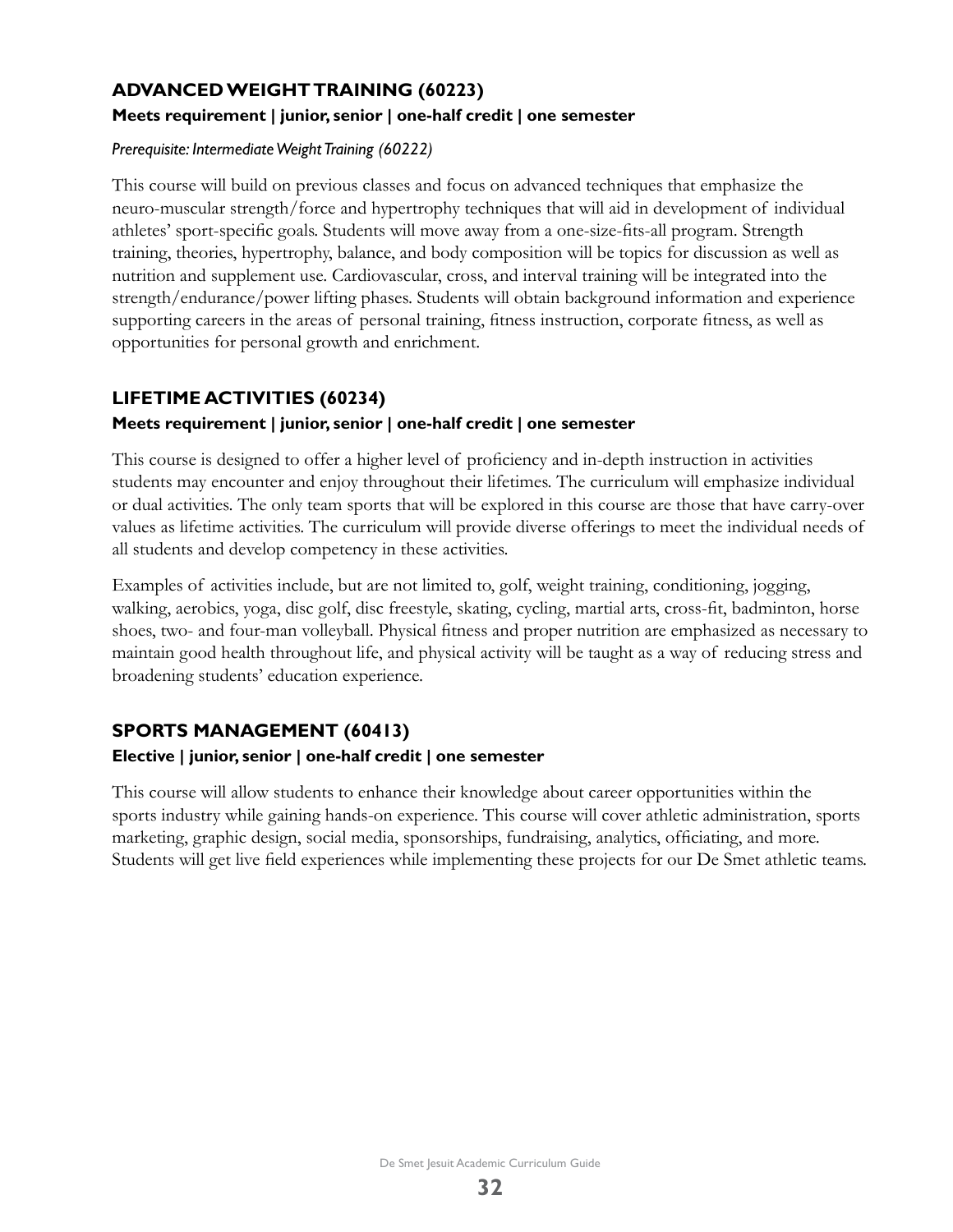# <span id="page-33-0"></span>**Science Department**

Students are required to take three science credits. Biology and chemistry are both required. Three years of a lab science\* are recommended.

## **BIOLOGY (80211)\***

#### **Meets requirement | freshman | one credit | full year**

This course gives a broad overview of the science of biology. It introduces the student to the scientific method, biochemistry, cell structure and function, genetics, and classification, characteristics of various plant and animal phyla, including many body systems of animals. Inquiry-based laboratory work, including dissection, is an integral part of the course.

## **HONORS BIOLOGY (80231)\***

### **Meets requirement, by invitation | freshman | one credit | full year**

This course gives a systemic approach to the science of biology. Topics covered will be the scientific method, biochemistry, cell structure and function, genetics, molecular biology, evolution, classification, conservation and ecology. Specific emphases within units will be directed by the interest of the students in the course. A "systemic approach" is based on making connections between concepts and understanding how cellular and molecular mechanisms function in the whole organism, how organisms function together in a community or ecosystem. Application beyond recall and conceptual understanding of the material is emphasized. Laboratory work, which emphasizes investigations of biological principles and application to real world issues, and value-based, informed decision making on bioethical concepts are integral parts of the course. Connections between concepts from multiple units will be expected and consistent daily review is required for success. As the broad overview of the principles of biology are covered, students will not only improve on organizational and study skills but also develop an understanding an appreciation for the living world and all of its forms, examine their faith compass on bioethical issues and mature on the life skills of perseverance, grit and adaptability.

#### **CHEMISTRY (80722)\* Meets requirement | sophomore | one credit | full year**

## *Prerequisite: Biology (80211)*

This course is an introductory chemistry program combining chemical concepts and theories with quantitative problems. The class utilizes problem-solving and critical thinking skills while relating Chemistry use in other fields and everyday situations. The course introduces students to chemical formulas, the mole, atomic structure, the periodic table, gas laws, acid-base theory, and other general chemistry principles taught in a college course. Inquiry-based laboratory investigations are emphasized.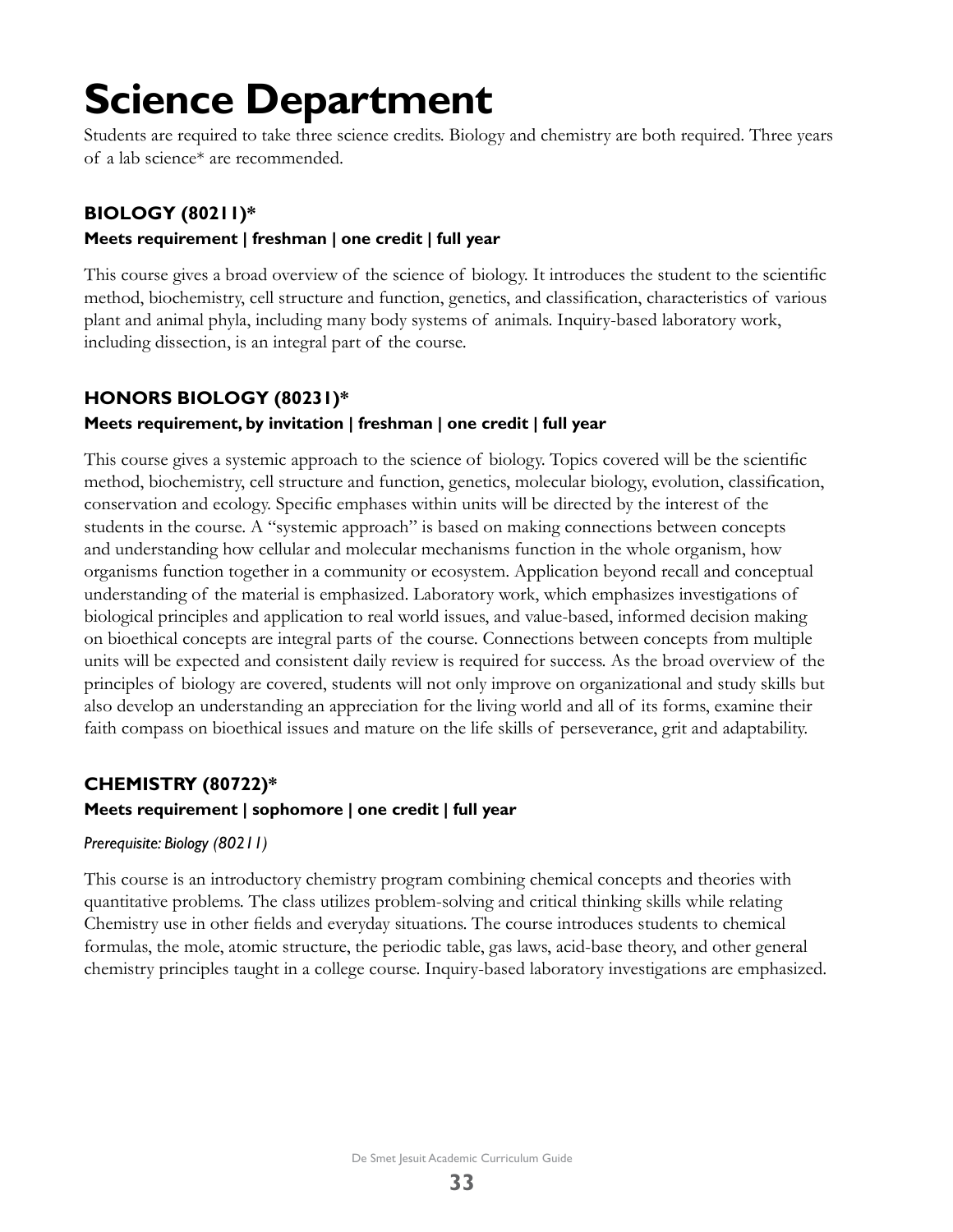## **HONORS CHEMISTRY (80632)\***

#### **Meets requirement, by invitation | sophomore | one credit | full year**

#### *Prerequisite: Honors Biology with a grade of B or above or Biology with a grade of A and approval of biology teacher*

This course is an introductory chemistry program combining chemical concepts and theories with quantitative problems requiring a mastery of the subject matter. The class utilizes problem-solving and critical thinking skills while relating Chemistry use in other fields and everyday situations. Topics include chemical formulas, the mole, atomic structure, the periodic table, the gas laws, acid-base theory, and other general chemistry principles that would be taught in a college course. The student is also introduced to laboratory techniques and procedures that reinforce the principles taught. This course is recommended for students who have achieved a high level of success in their previous science and math courses.

## **CONCEPTUAL PHYSICS (80913)\* Meets requirement | junior, senior | one credit | full year**

#### *Prerequisite: Chemistry*

Conceptual physics is an algebra-based course designed to provide students with the fundamentals of physics. The course includes the study of one-dimensional motion, Newton's Laws, energy, momentum, and electric circuits. Hands-on learning labs will be utilized throughout the course. Emphasis will be placed on developing problem-solving skills as applied to principles and concepts covered in physics. While mathematical skills are necessary, there will be greater focus placed on the conceptual knowledge of physics.

## **PHYSICS (80923)\***

#### **Meets requirement | junior, senior | one credit | full year**

#### *Prerequisite: Chemistry, Geometry (51822) with a grade of C or above*

Physics will utilize mathematics and investigative science laboratory activities to explore topics such as one/two-dimensional motion, forces and Newton's Laws, work, energy, momentum, and electric circuits. With emphasis on problem-solving techniques, students must have a solid background in algebra and basic trigonometry. This course places emphasis on understanding concepts through handson learning activities and labs. This course will serve as a good background for college courses in physics and physical science.

## **AP HONORS PHYSICS 1 (80935)\***

#### **Meets requirement | junior, senior | one credit | full year**

#### *Prerequisite: Honors Chemistry with a grade of B or above and Honors Geometry (51832) with a grade of B or above*

AP Physics 1 is an algebra-based, college-level physics course that explores topics such as Newtonian mechanics, work, energy, power, mechanical waves and sound, and basic circuits. Through inquiry-based learning and lab activities, students will develop scientific critical thinking and reasoning skills. The pace of this class will be much quicker and the depth of analysis will be deeper than the other junior-level physics classes. Strong proficiency in trigonometry and Algebra 2 is required.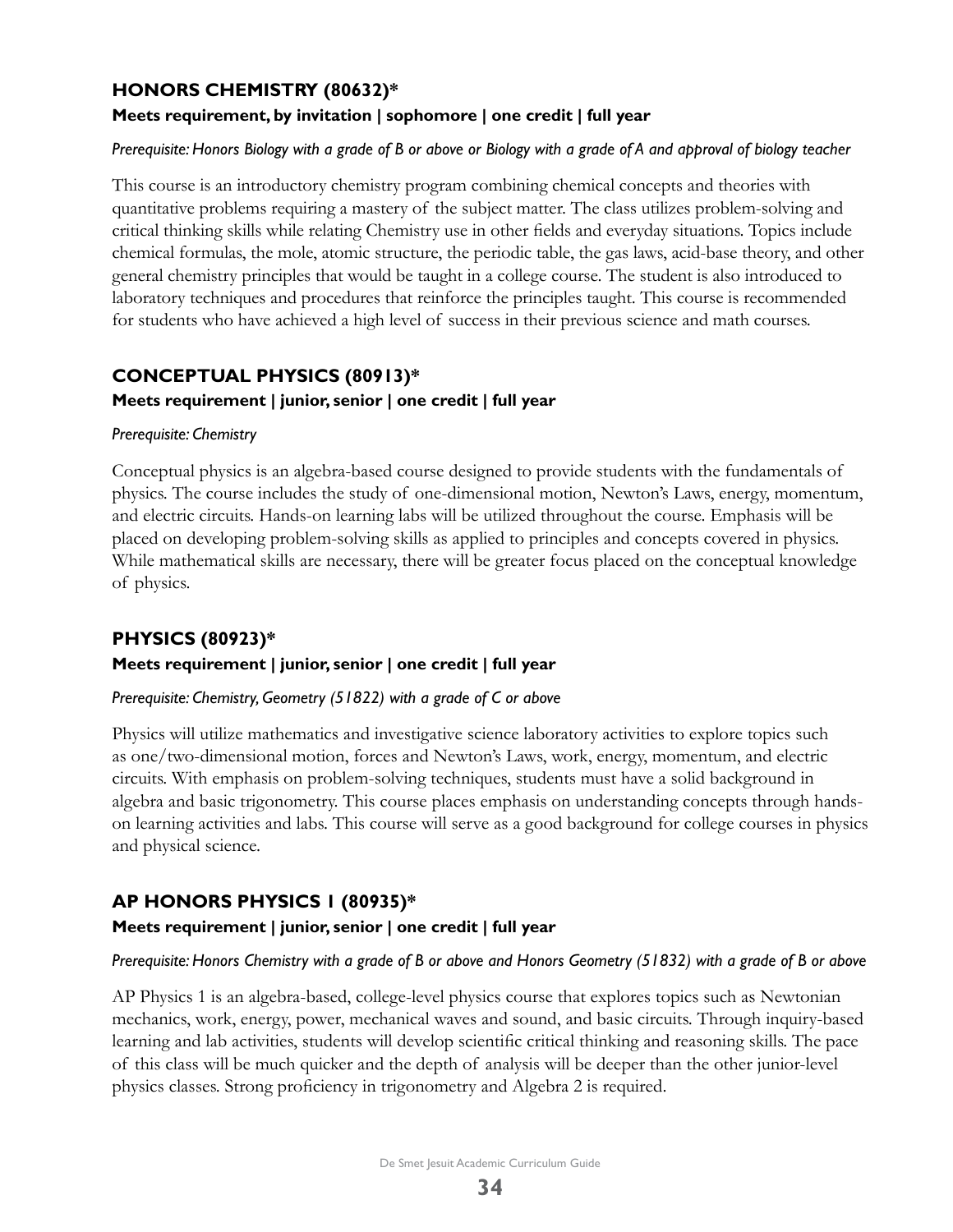## **ACC HONORS FORENSIC SCIENCE (81734)**

#### **Meets requirement | junior, senior | one credit | full year**

#### *Prerequisite: students must have an A average or higher in their previous science classes and teacher approval*

Forensic science is the application of science to the law and involves various scientific disciplines. This course introduces the various methodologies and applications used in forensics. The objectives of the course are to introduce various disciplines and methodologies of forensic sciences, understand the roles of various disciplines in crime investigation, and demonstrate the use of forensic science in actual cases. Problem solving and critical thinking skills will be utilized through the application of science concepts to solve real world problems. Laboratory work that demonstrates the use of forensic science is an integral part of the course. Students may register for three hours of ACC credit.

## **AP/ACC HONORS BIOLOGY (81324)\***

#### **Meets requirement | junior, senior | one credit | full year**

#### *Prerequisite: AP Honors Physics or Physics with a grade of A or above and teacher approval*

This AP/ACC Biology course is an in-depth, university-level examination of the sub-organismal levels of biology. Students learn about the chemical and molecular basis of living organisms, cell structure and function, gene structure, expression and heredity, animal anatomy and physiology and animal development. In addition to learning concepts in biology, students practice critical thinking and problem-solving. This course is supported by frequent laboratory activities and formal studies that include experimental approaches used in molecular and cellular biology, genetics, and animal physiology. Students will learn to use scientific instruments and techniques implemented in these fields. Students will propose and test hypotheses, collect and analyze data, represent data visually, and practice written and oral scientific communication skills. The laboratory section of the class is at least 25 percent of the course. Students may take the AP test after taking this course or they may register for four hours of ACC credit. The SLU courses covered by this course are BIOL 1240–Principles of Biology I (three credit hours) and BIOL 1245–Principles of Biology I (one credit hour). Most of the AP labs or the equivalent will be covered. Note that the primary focus on the course is the ACC curriculum rather than AP.

## **AP HONORS CHEMISTRY (81124)\***

#### **Meets requirement | senior | one credit | full year**

#### *Prerequisite: AP Honors Physics or Physics with a grade of A or above*

The AP Honors Chemistry course is designed to be the equivalent of the general chemistry course usually taken during the first college year. Students will attain a depth of understanding of fundamentals and competence in dealing with chemical problems. The course is designed to contribute to the development of the student's abilities to think clearly and to express their ideas, orally and in writing with clarity and logic. Students who complete this course will be prepared to take the National Advanced Placement Chemistry test in May.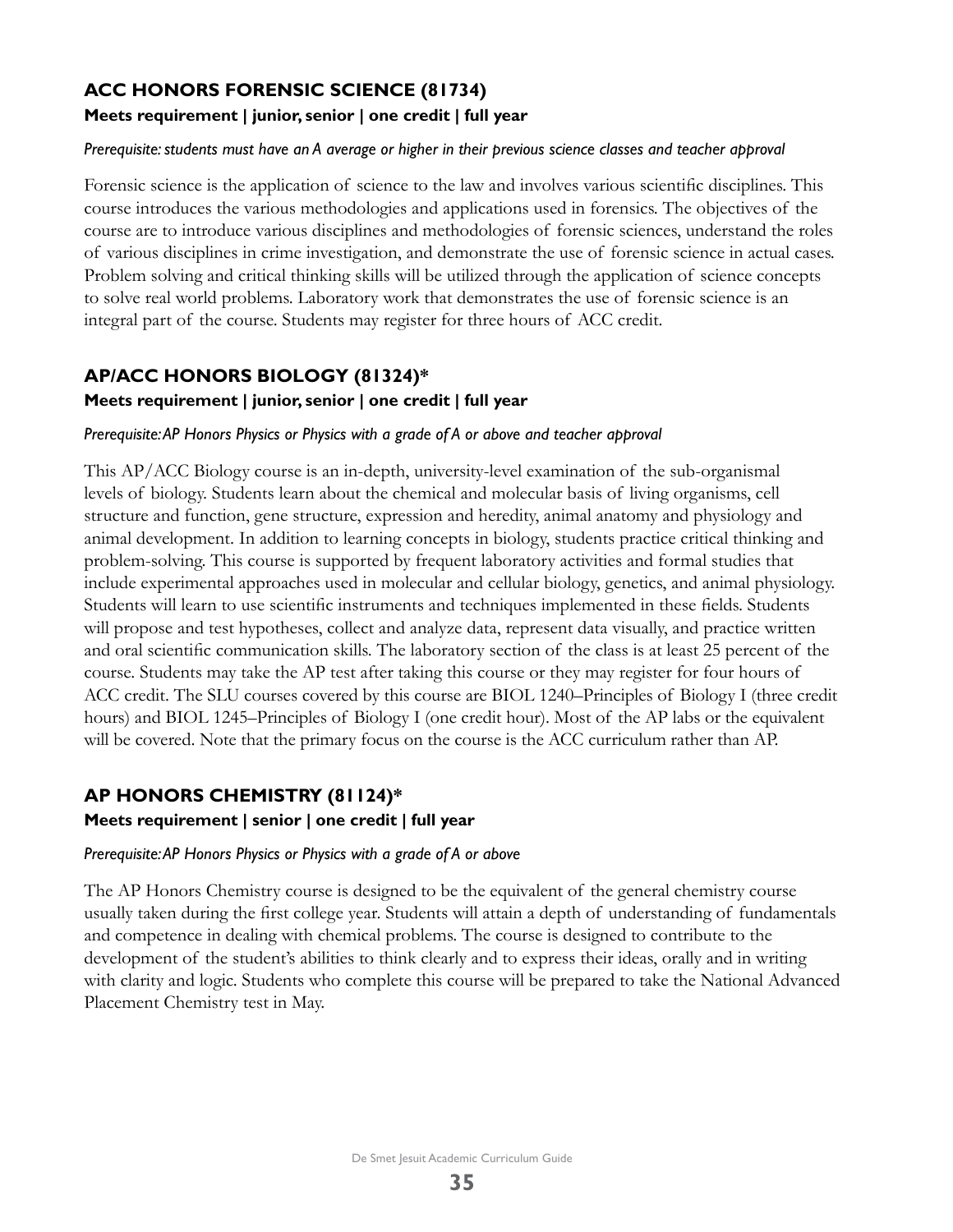## **ENVIRONMENTAL SCIENCE (81834)\* Meets requirement | junior, senior | one credit | full year**

Environmental Science explores issues involving living organisms and the flow of energy and matter in the biosphere. After completing this course, students will comprehend and appreciate the interrelationships of the natural world, be able to identify and analyze environmental problems, and discuss the possible solutions for conserving the Earth's resources and preventing problems in the future. Areas of study include the Earth and its resources, balance in ecosystems, problems in the biosphere (including water, land, air, atmosphere and climate), and the role of human population growth in the causes and solutions to these problems. Environmental Science uses an interactive approach to learning, providing many opportunities for hands-on, active learning. Students identify facts, evaluate information, think critically and defend decisions regarding current real-world concerns.

## **AP HONORS ENVIRONMENTAL SCIENCE\***

\*Taught through Arrupe Virtual Learning Institute

### **Elective | senior | one credit | full year**

#### *Prerequisite: AP Honors Physics 1 with a grade of B or above or Physics with A or above, and teacher approval*

The goal of the AP Environmental Science course is to provide students with the scientific principles, concepts, and methodologies required to understand the interrelationships of the natural world, to identify and analyze environmental problems both natural and human-made, to evaluate the relative risks associated with these problems, and to examine alternative solutions for resolving and/or preventing them. Labs will be coordinated with the student's brick-and-mortar school. In the spring, students will be eligible to take the AP Environmental Science exam offered by the College Board at their school.

## **AP HONORS PHYSICS C MECHANICS (81225)\***

#### **Elective | senior | one credit | full year**

#### *Prerequisite: AP Honors Physics 1 with a grade of B or above and taking Calculus or AP/ACC Calculus concurrently*

Topics covered include motion, forces, energy, momentum, rotation, gravitation, and oscillation. Students entering this class need to be highly proficient in mathematics. Students who complete this course will be prepared to take the National Advanced Placement Physics test in May.

## **ANATOMY & PHYSIOLOGY (81024)\***

#### **Meets requirement | junior, senior | one credit | full year**

Anatomy & Physiology, designed for students interested in the life sciences, provides a more in-depth study of the various systems of the body and how they function. Study begins at the cellular level and continues through all the body's organ systems. There will be a number of microscope labs and dissections for comparison in the course. Students interested in a basic knowledge of the human body and students pursuing college degrees in science will benefit from the class. The course is highly recommended for students interested in working in the medical field.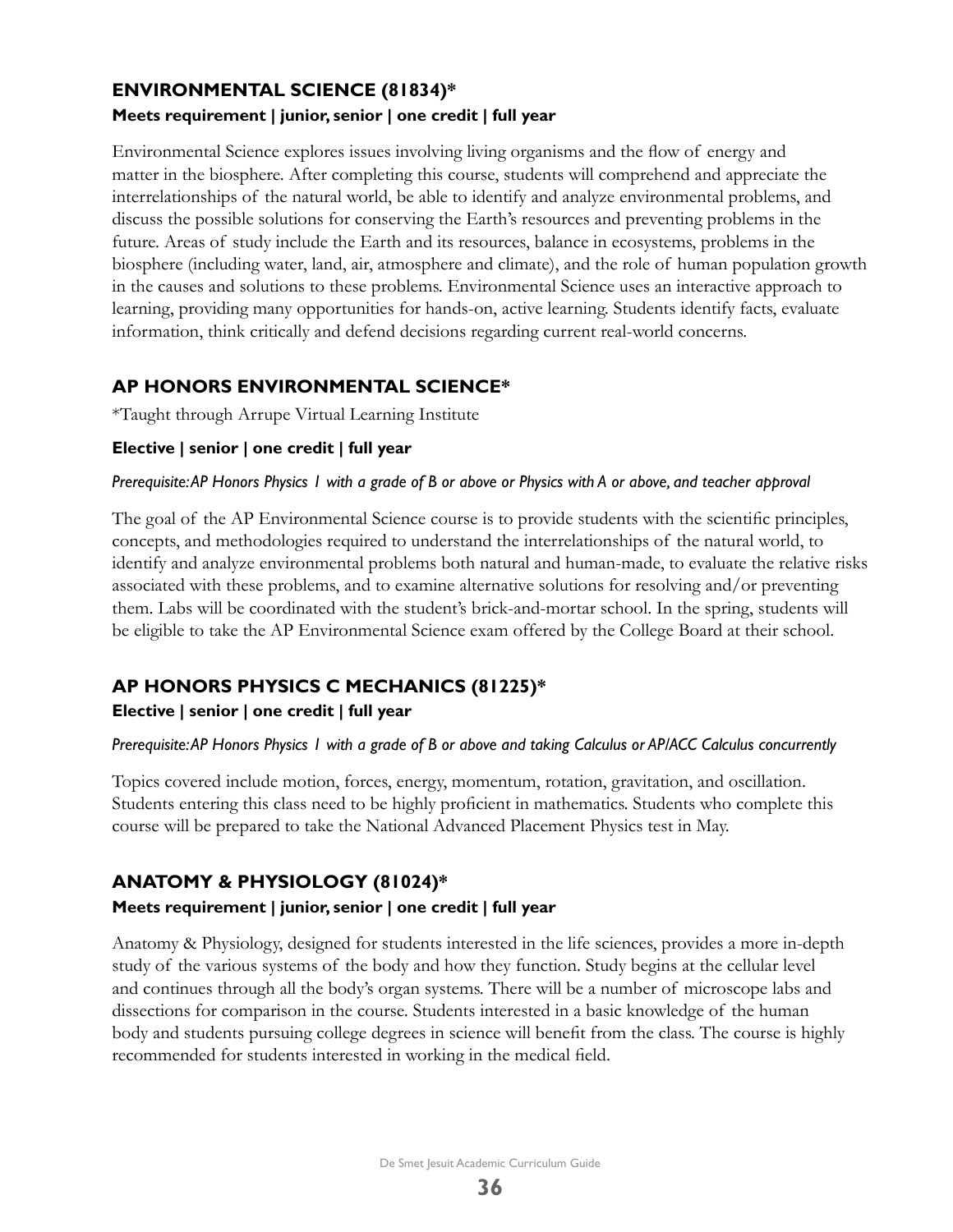### **DIGITAL ELECTRONICS (80534) Meets requirement | junior, senior | one-half credit | one semester**

#### *Prerequisite: teacher approval*

Digital electronics surround us. Gaming systems, DVRs, and smart phones are just a few items that students use every day that contain digital circuits. This course provides a foundation for students who are interested in electronics. Students learn about topics such as combinational and sequential logic, logic gates, integrated circuits, and programmable logic devices by designing and building digital electronic devices.

### **INTRODUCTION TO COMPETITION ROBOTICS (81235) Meets requirement | freshman | one-half credit | one semester**

Introduction to Competition Robotics will introduce students to all aspects of competitive robotics systems such as electronics, drive train mechanics, motors/gears, wiring, safety, and programing. Content will include introductions to basic concepts of robotic motion, power, and object manipulation as well as a study of how the components and subsystems interrelate to create a working system.

## **INTRODUCTION TO ROBOTICS SYSTEMS (80233)**

#### **Elective | junior, senior | one-half credit | one semester**

#### *Prerequisite: teacher approval*

Introduction to Robotics Systems is a one-semester introduction into the mechanisms, electrical systems, and controls of modern robotics systems. Course content will employ group projects to evaluate drive systems, electronics systems, pneumatics systems, and mechanical manipulation through a combination of LEGO Mindstorms, intermediate robotics kits, and other collaborative build systems. No prior robotics or physics experience required. Students will be required to participate in the Clavius Project which will involve spending one afternoon each week teaching the LEGO Mindstorms system at a grade school in the region. Students may earn up to 30 service hours through the Clavius Project. Go to http://claviusproject.com/ for further information.

## **ADVANCED COMPETITION ROBOTICS (80236)**

#### **Meets requirement | sophomore, junior, senior | one-half credit | fall semester**

#### *Prerequisite: teacher approval*

Advanced Competition Robotics is a semester-long class that meets during the regular school schedule in the fall. Students will work in groups to master all the necessary disciplines that are utilized such as electronics, drive train mechanics, motors/gears, wiring, safety, and programing. Students will design and build a robot that will compete against other teams in the FIRST robotics competition at the FTC level.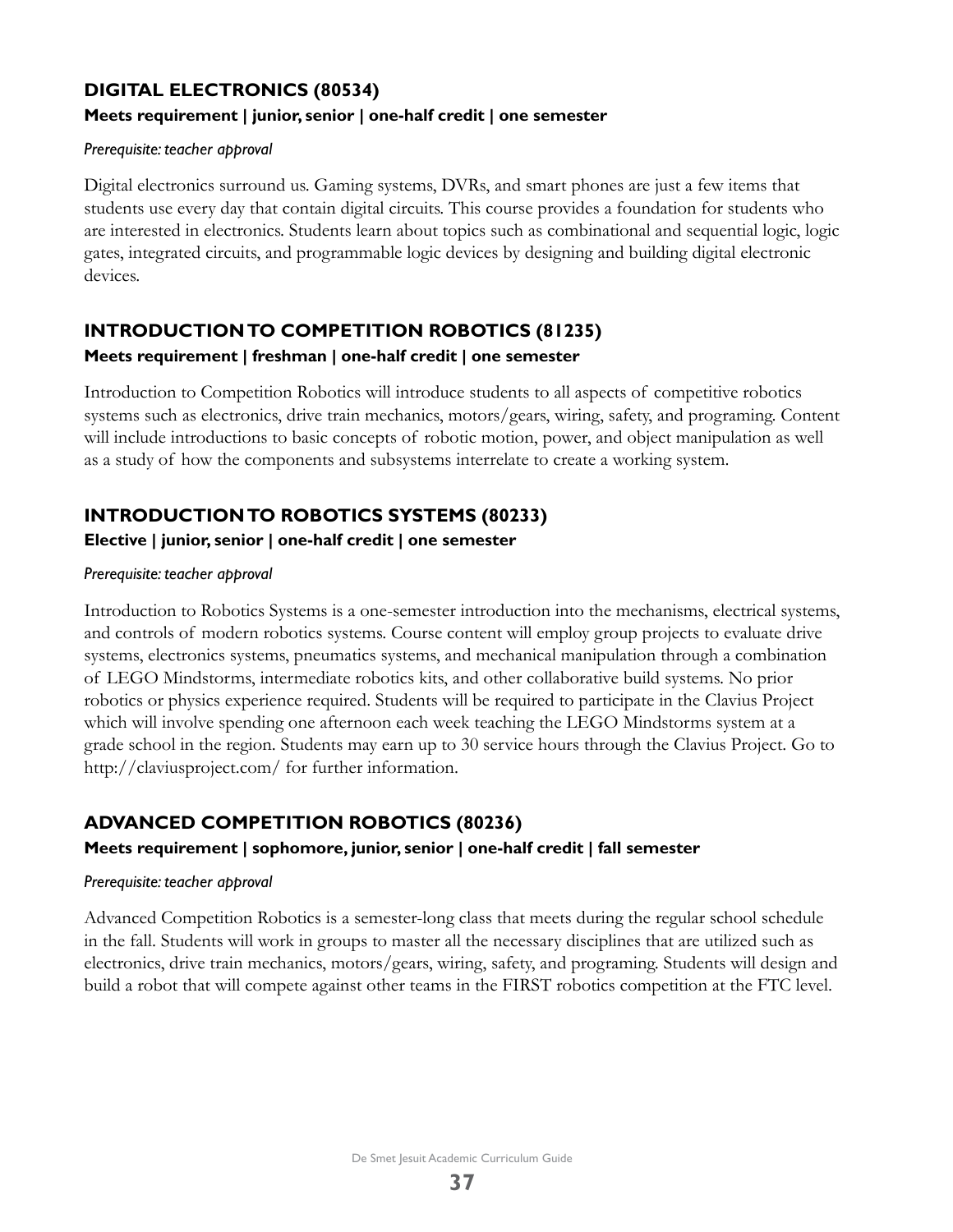## **3D DESIGN AND 3D PRINTING (80253) Elective | junior, senior | one-half credit | one semester**

#### *Prerequisite: teacher approval*

In this course students will study how to use CAD/CAM software to develop 2D and 3D files, as well as different techniques to prepare these design files for printing or machining on a 3D printer or CNC machine. Students will also learn about several different styles of 3D printing technology and other additive manufacturing techniques. This course will also serve as an introduction to engineering, architecture, or product design. Students will use the knowledge and design ability to aid in the completion of engineering design projects during the semester.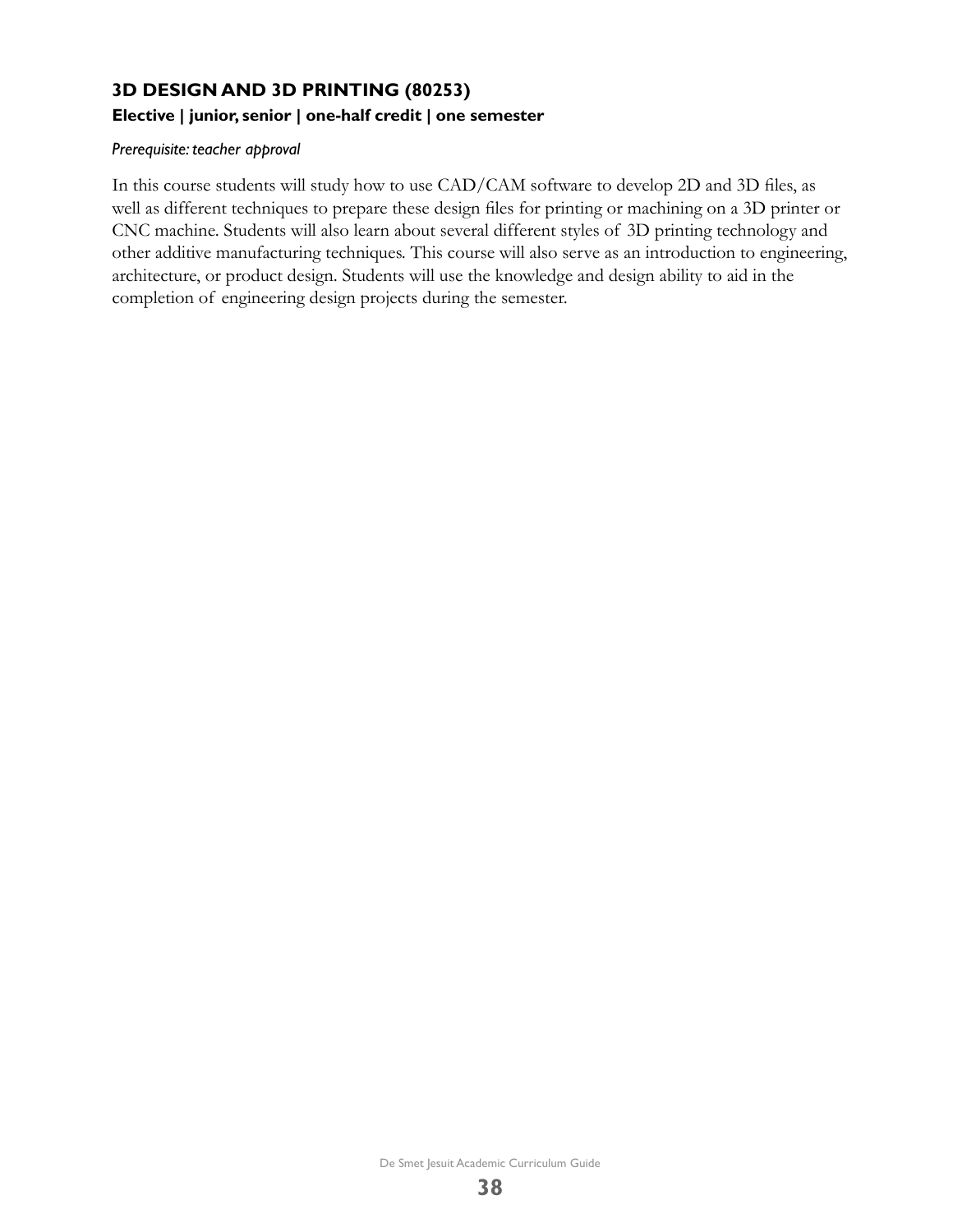# <span id="page-39-0"></span>**Social Studies Department**

Three units (six semesters) of credit in social studies are required for graduation. Starting with the Class of 2025 the required courses include Human & Cultural Geography, World Studies and American History. Students graduating before the class of 2025 are required to take three units of social studies, but only the courses in World Studies and American History are required.

## **Geography**

*Freshman Year:* Human & Cultural Geography (1 semester)

## **World Studies**

*Sophomore Year:* World Studies or AP Honors World Studies: Modern (2 semesters)

### **American History**

*Junior Year: Foundations of American Society (1 semester) and America Comes of Age (1 semester) OR* AP/ACC Honors American History (2 semesters)

*Senior Year*: Modern American Society (1 semester) is required for students who took the Foundations of American Society and America Comes of Age courses. Students in the Classes of 2023 and 2024 will have one or two semesters of social studies classes labeled "meets requirement" that they must take during their junior or senior years to complete the three required units. Students in the Class of 2025 will complete their social studies requirement if they choose the three-semester option for American History, or will need to take one additional semester if they choose a two-semester option for American History.

- ACC Honors Modern European History (senior)
- AP/ACC Honors Government Studies (senior)
- Economics (junior and senior)
- Foundations of Law and Justice
- Psychology (junior and senior), AP/ACC Honors Psychology (senior)
- Summer courses in social studies labeled "meets requirement"

## **HUMAN & CULTURAL GEOGRAPHY (91301)**

## **Meets requirement | freshman | one-half credit | one semester**

Human geography refers to "the study of interrelationships between people, place, and environment, and how these vary spatially and temporally across and between locations" (Castree, Kitchin, & Rodgers, 2013). Central course topics include: population and health, migration, folk and popular culture, languages, religions, ethnicities, political geography, food and agriculture, development, industry, services and settlements, urban patterns, and resource issues. A systematic exploration of human geography develops the learner's skills of cultural competency, research, analysis, global citizenship, and digital literacy. As a Jesuit school, students are challenged to view course topics through the Universal Apostolic Preferences of walking with the excluded and caring for our common home. Inquiry-based and problem-based learning are the primary instructional strategies utilized in this course.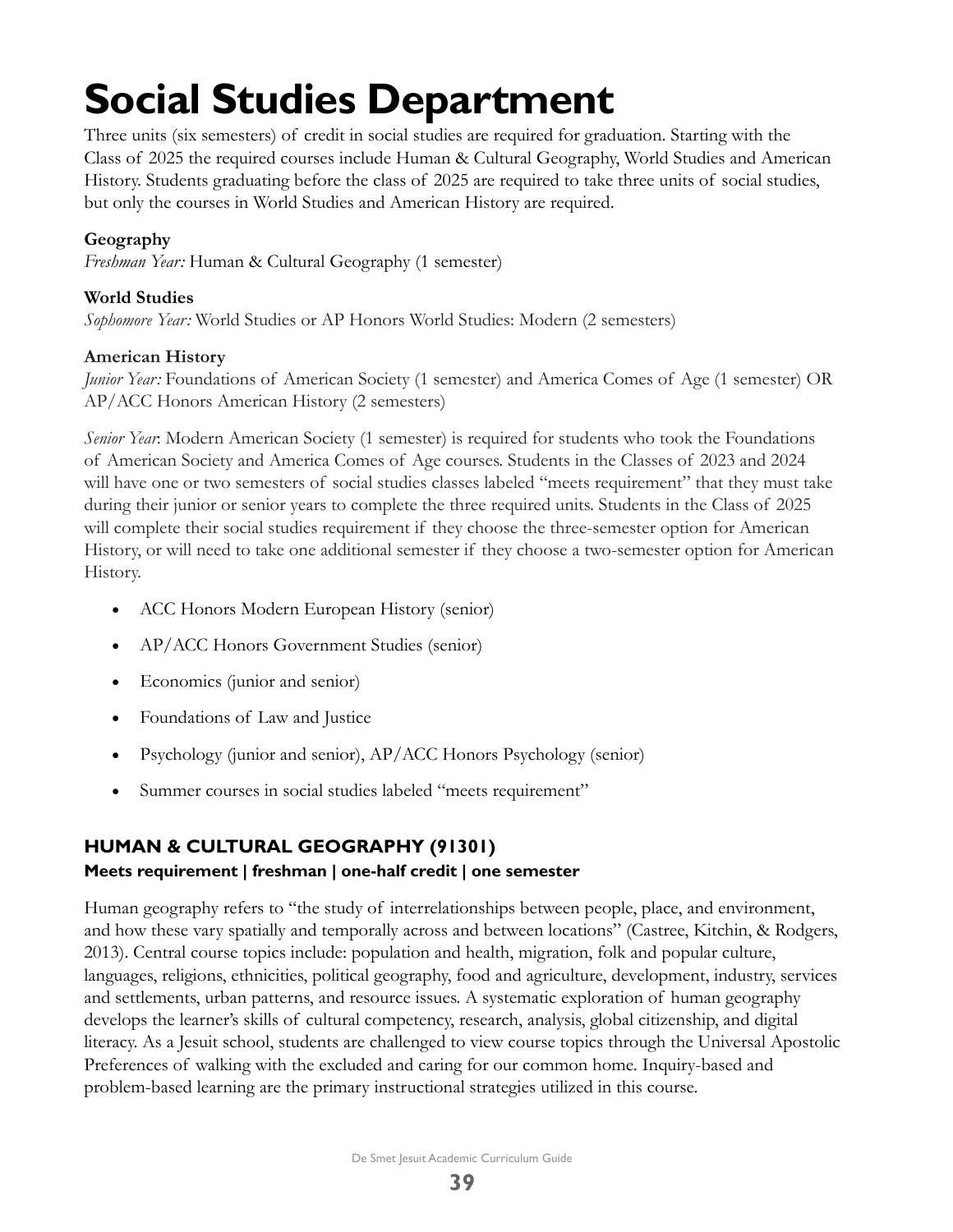#### **WORLD STUDIES (91212)**

#### **Meets requirement | sophomore | one credit | full year**

World Studies focuses on the development of civilizations and peoples in the following areas of the world: Eurasia, Africa, East Asia, South and Southwest Asia, and the Americas. The course will present and familiarize the student with a basic knowledge of significant and recurring historical themes: power, authority and revolution; religious, philosophical, and ethical systems; culture and cultural interaction; social structures; economics; science and technology; and interaction with the environment.

## **AP HONORS WORLD HISTORY: MODERN (91232)**

#### **Meets requirement | sophomore | one credit | full year**

*Prerequisite: A in Human & Cultural Geography and A in English (or B in Honors English)*

AP World History: Modern is designed to be the equivalent of an introductory college or university survey of modern world history, with students investigating significant events, individuals, developments, and processes from 1200 CE to the present. Students develop and use the same skills, practices, and methods employed by historians: analyzing primary and secondary sources; developing historical arguments; making historical connections; and utilizing reasoning about comparison, causation, and continuity and change over time. The course provides six themes that students explore throughout the course in order to make connections among historical developments in different times and places: humans and the environment, cultural developments and interactions, governance, economic systems, social interactions and organization, and technology and innovation. This course is designed to prepare each student for the AP World History: Modern exam. Each student is expected to take the AP World History: Modern exam as a requirement for this class.

## **FOUNDATIONS OF AMERICAN SOCIETY: 1603–1840 (90513) Meets requirement | junior | one-half credit | fall semester**

The focus of this course is the origins of American society beginning with the arrival of European colonists in the new world, the founding of the 13 English colonies, and the American Revolution. The historical narrative continues through the Age of Jackson. The course also examines the foundations of American government, the origins of the American political system, the Constitution, and the foundations of separation of powers.

## **AMERICA COMES OF AGE: 1840–1920 (90613)**

#### **Meets requirement | junior | one-half credit | spring semester**

The second semester begins in the nineteenth century with Manifest Destiny, the Industrial Revolution, the growth of the Federal Judiciary, the evolving presidency, the Civil War, Reconstruction, and the Gilded Age. In the early twentieth century, the course explores the Progressive Era and World War I.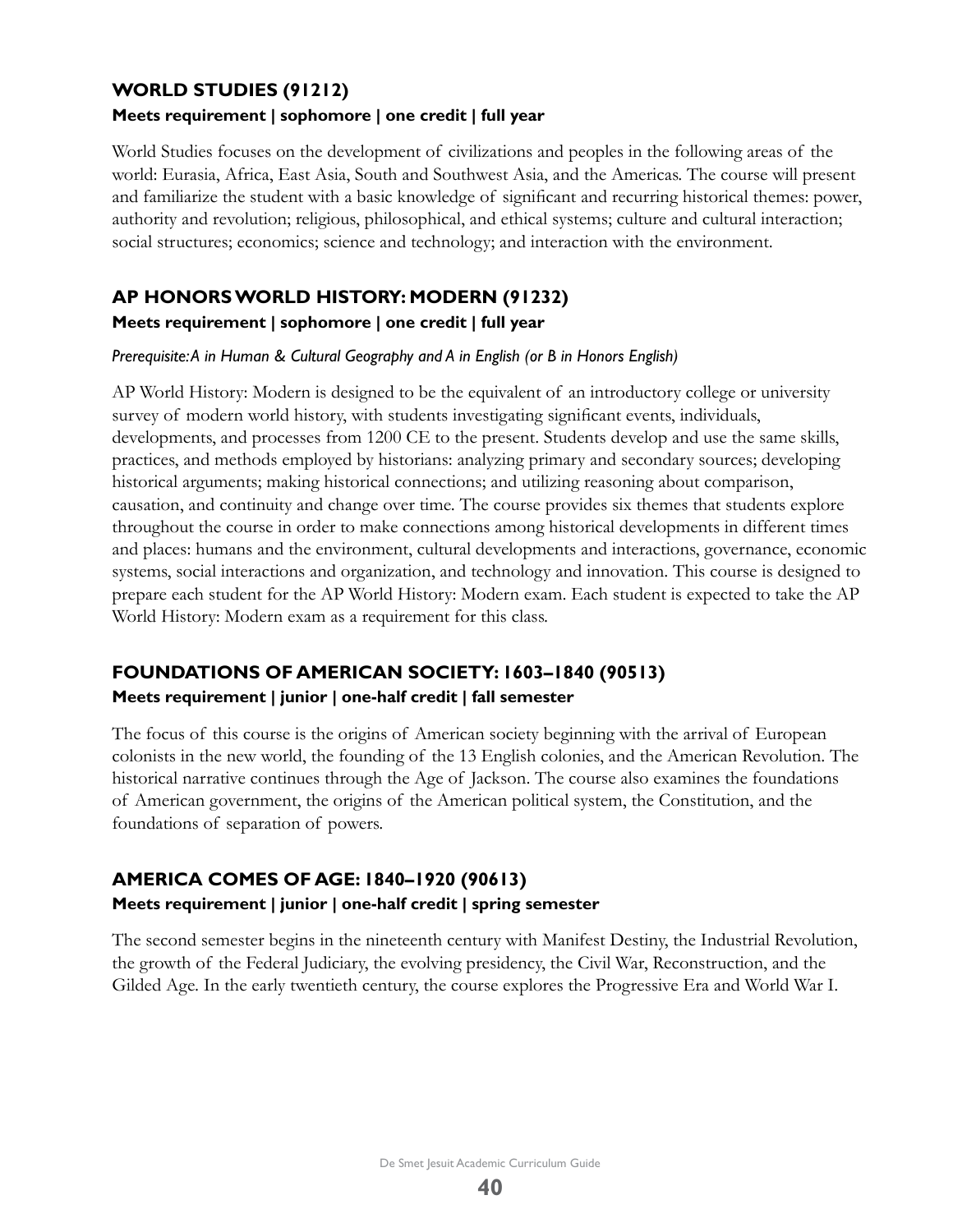## **MODERN AMERICAN SOCIETY: 1920 TO PRESENT (90724)**

#### **Required for students who have taken Foundations of American Society (90513) and America Comes of Age (90613) | senior | one-half credit | one semester**

The focus of this class is essentially modern America with a strong emphasis on the American political system. Among the many topics covered are the Roaring Twenties, the Great Depression, World War II, the Cold War, as well as the corresponding presidencies. The course also closely examines the workings of the American government in the twentieth century, with a strong emphasis on the evolving nature of politics.

## **ACC HONORS AMERICAN HISTORY (90423)**

### **Meets requirement | junior | one credit | full year**

#### *Prerequisite: cumulative GPA of 3.25 and teacher approval*

ACC Honors American History is designed to give students a thorough understanding of United States History, requiring students to master historical and analytic skills, including chronological and spatial thinking, historical research, and historical interpretation. The class strives to prepare students to assess historical materials, evaluate relevance and reliability, and deal critically with problems and materials in United States History. The course is equivalent to a full-year introductory college class, thus preparing students for intermediate and advanced college courses. All students enrolled in this course are required to participate in the 1818 program through Saint Louis University.

## **AP HONORS AMERICAN HISTORY (90533)**

#### **Meets requirement | junior | one credit | full year**

#### *Prerequisite: cumulative GPA of 3.25 and teacher approval*

Advanced Placement Honors American History is designed to give students a thorough understanding of United States history, requiring students to master historical and analytic skills, including chronological and spatial thinking, historical research, and historical interpretation. The class strives to prepare students to assess historical materials, evaluate relevance and reliability, and deal critically with problems and materials in United States history. The course is equivalent to a full-year introductory college class, thus preparing students for intermediate and advanced college courses. Students have an opportunity to demonstrate content mastery by taking the AP exam in May. All students enrolled in this course are required to take the Advanced Placement exam.

## **ACC HONORS MODERN EUROPEAN HISTORY (90835)**

## **Meets requirement | senior | one-half credit | one semester**

#### *Prerequisite: cumulative GPA of 3.25, received a B+ or higher in previous history courses and teacher approval*

ACC Honors Modern European History focuses on the increasing importance of European affairs and their interactions with the rest of the world. The course will cover the transatlantic encounters, the Protestant and Catholic Reformations, the Scientific Revolution, absolutism, the Enlightenment, the French Revolution, the Industrial Revolution, imperialism, the world wars, totalitarian systems and the new global age.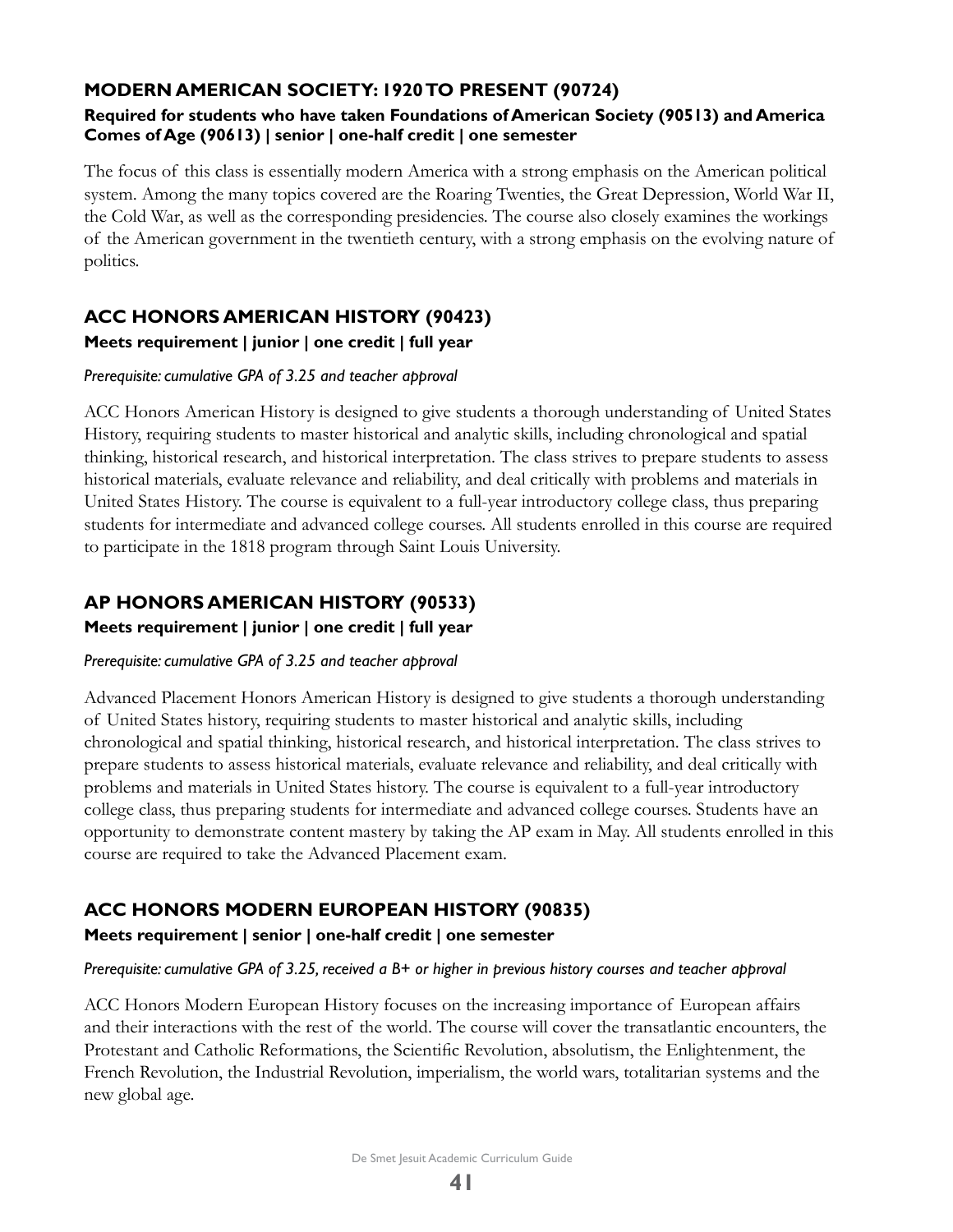## **AP/ACC HONORS GOVERNMENT STUDIES (90735) Meets requirement | senior | one credit | full year**

#### *Prerequisite: cumulative GPA of 3.25, received a B+ or higher in previous history courses and teacher approval*

Honors Government Studies is an honors-level course that combines two AP curricula, AP U.S. Government and Politics and AP Comparative Government. The AP U.S. Government and Politics component of the course provides a college-level, nonpartisan introduction to key political concepts, ideas, institutions, policies, interactions, roles, and behaviors that characterize the constitutional system and political culture of the United States. Students will study U.S. foundational documents, Supreme Court decisions, and other texts and visuals to gain an understanding of the relationships and interactions among political institutions, processes, and behaviors. The AP Comparative Government component of the course is designed to introduce students to a variety of political institutions through examining issues such as citizen participation, governmental organization, the idea of sovereignty and the root of power, public policy, and the ways in which political and economic institutions change. Students will become more familiar with these institutions through examining case studies of Great Britain, Nigeria, Mexico, Iran, China, and Russia. Upon completion of the course in April, students will sit for the exam in AP U.S. Government and Politics and the course AP Comparative Government, which are worth three college credits each. The class will also be accredited through the 1818 program at SLU for a total of six credit units. This year long course is designed to have the workload and rigor of a freshman or sophomore level college course.

#### **PSYCHOLOGY (90523 & 90514)**

#### **Meets requirement | junior, senior | one-half credit | one semester**

#### *Prerequisite: teacher approval*

The primary goal of this course is to introduce the student to the many foundational topics within the discipline of psychology. Topics include adolescence, sex roles, drug-altered states, sleep, sensation, hypnosis, learning, the psychology of the brain, psychological disorders, and intelligence. Along with learning these basic principles and theories of psychology, students will develop the ability to think critically about the relationship between the subject material and their own lives. In doing so, students will be expected to play the role of instructors once throughout the semester, teaching a psychology topic to their peers.

#### **AP/ACP HONORS PSYCHOLOGY (90534)**

#### **Meets requirement | senior | one credit | full year**

#### *Prerequisite: cumulative GPA of 3.9 or received an A or higher in the previous Psychology course and teacher approval*

This course is designed to introduce students to the systematic and scientific study of the behavior and mental processes of human beings and other animals. Students are exposed to the psychological facts, principles, and phenomena associated with each of the major subfields within psychology. The course also examines the ethics and methods psychologists use in their science and practice. Students will be encouraged to take the AP exam.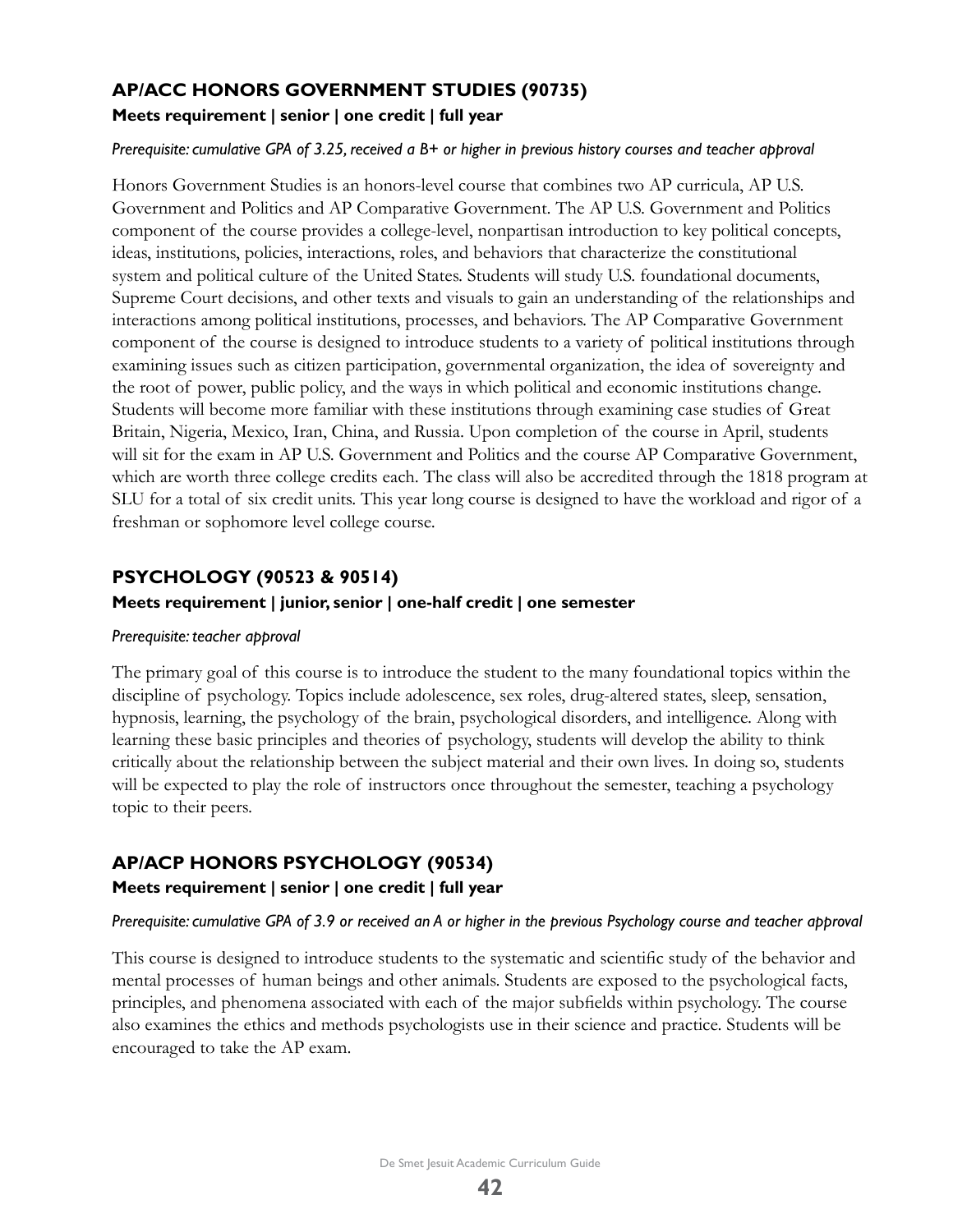### **ECONOMICS (10313)**

#### **Meets requirement | junior, senior | one-half credit | one semester**

This one-semester survey course will expose students to the fundamental principles of macro and micro economics. Supply and demand, the role of government, production, and the behavior of firms in different market settings are major topics that will be covered in the course. The course goal is to give students enough information to recognize the significant impact economics has on their world and provide a lens through which to understand that influence.

### **ACP INTRODUCTION TO BUSINESS (10414)**

#### **Elective | junior, senior | one-half credit | one semester**

This course is an introduction to the business world. Students will learn about most of the major fields of study within business including entrepreneurship, management, human resources, finance, marketing, and operations. The goal is to get students interested in the business world by exposing them to the various fields they could chose to focus on in college.

## **BUSINESS 2: IGNATIAN BUSINESS LEADERS (10424)**

#### **Elective | senior | one-half credit | one semester**

#### *Prerequisite: minimum cumulative GPA of 3.5 or received an A in previous business course and teacher approval*

This course expands on basic lessons from Introduction to Business as students work to generate actual monetary profits by working in business. Students will spend time developing a physical product to sell, offering a service for the school, and reselling a variety of items for a profit. Students must have already demonstrated the ability to understand dynamic markets, profitability, supply and demand, as well as creative thinking and strong effort.

## **PERSONAL FINANCE (10114)**

#### **Elective | junior, senior | one-half credit | one semester**

This course is designed to give juniors and seniors a basic understanding of personal financial issues. Topics covered include: budgeting and money management, home and car loans, credit cards, investing, insurance, IRAs, 401(k)s, and other retirement planning tools.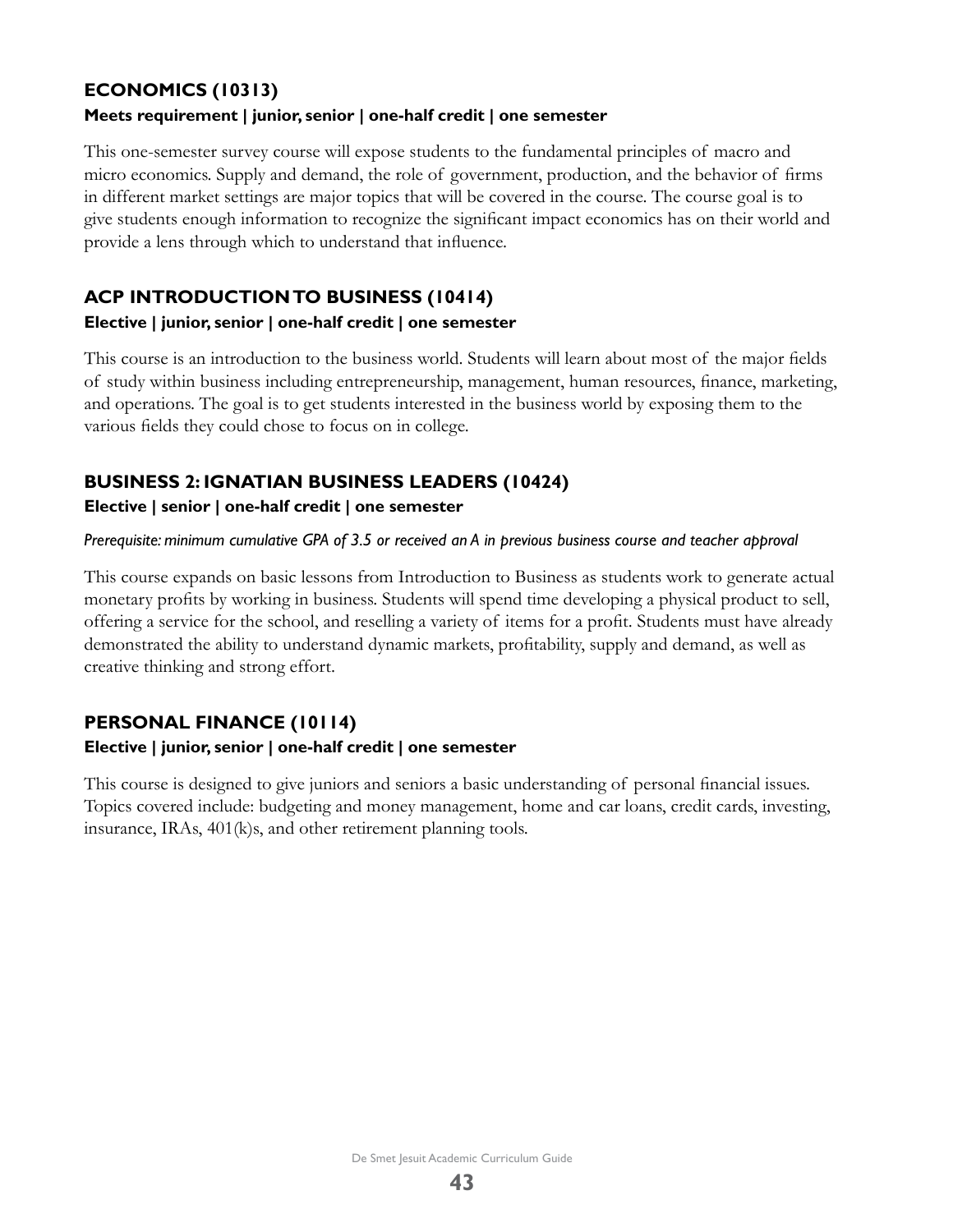## **ACCOUNTING\***

\*Taught through Arrupe Virtual Learning Institute Bridges Program

#### **Elective | senior | one-half credit | one semester**

#### *Prerequisite: ACP Introduction to Business with a grade of B or better AND/OR Teacher approval*

Students will learn the basic concepts and practices used by accountants to evaluate and manage businesses. This course will cover the concepts of the accounting cycle for business operations including merchandising, inventory, payroll, and the tracking and management of business assets. Student will also be introduced to financial management of departments and manufacturing accounts, learn the accounting practices for the structuring of partnerships and corporations, and learn how to create and evaluate financial statements.

### **FOUNDATIONS IN LAW AND JUSTICE (90543) Meets requirement | junior, senior | one-half credit | one semester**

#### *Prerequisite: teacher approval*

This course offers a critical and analytical introduction to foundational concepts in law (both civil and criminal) and justice. The reading, research, and writing assignments provide exposure to and practice in analytical, critical, and logical thinking as well as applying techniques of legal interpretation, analysis, and application leading to debate and persuasive oral and written communication. The focus of this course is an examination of the history of the U.S. legal system, civil and criminal law and procedure, and applications of civil and criminal laws and statutes to concepts of justice, particularly through a Jesuit lens. The course enables students to develop a foundational knowledge of the U.S. legal system through several perspectives and lenses.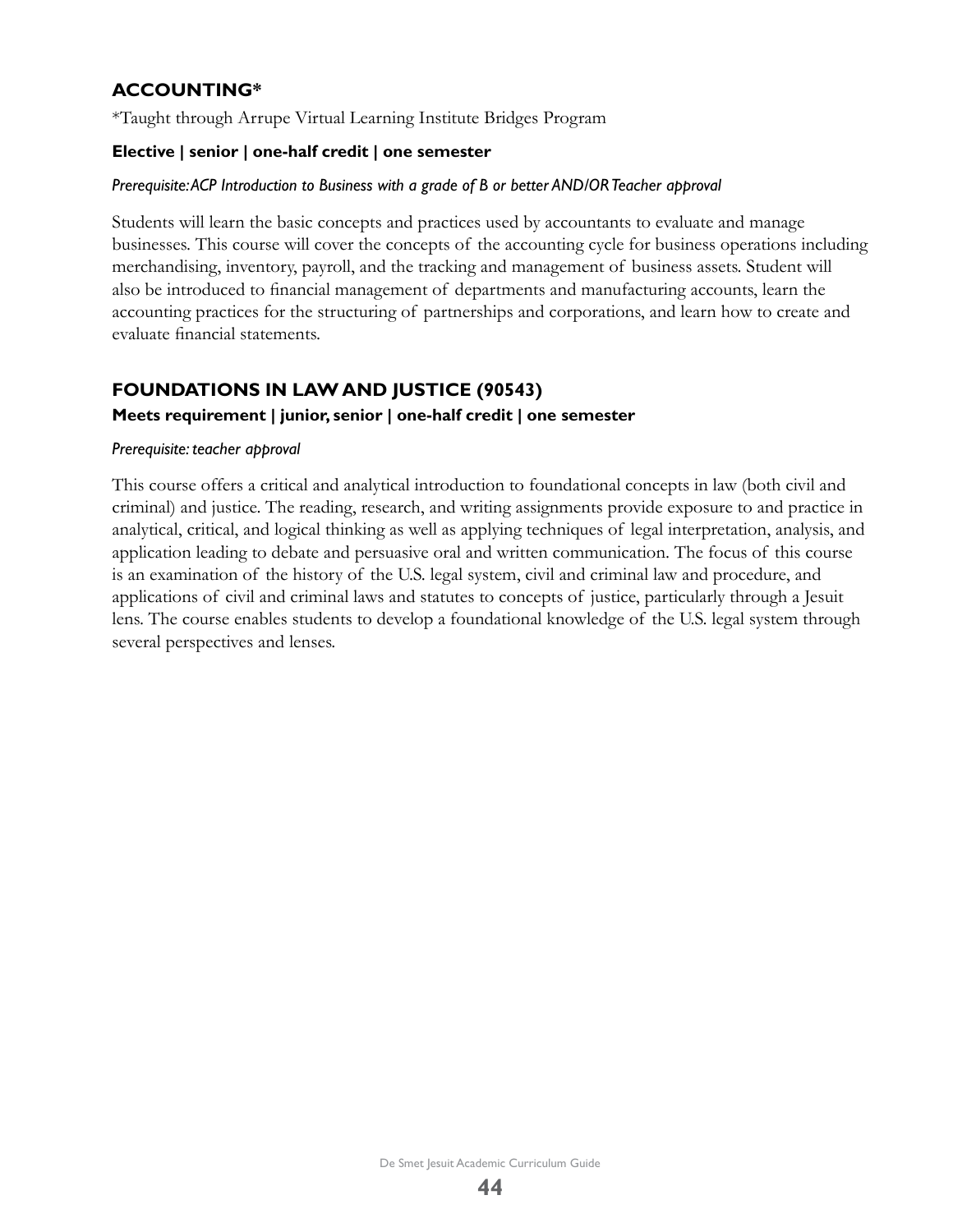# <span id="page-45-0"></span>**Theology Department**

The Theology Department of De Smet Jesuit High School offers a four-year required curriculum. Specifically, the curriculum consists of the following:

- A seven-semester program of required courses in which the general scope and sequence, overall goals and objectives, student work load, and student evaluation are basically consistent among teachers at each level.
- A one-semester program of electives in the second semester of the senior year in which specific topics are pursued relative to the Catholic and Jesuit tradition of the school, but with expectations and evaluation tailored to the subjects pursued therein.

This curriculum is designed to:

- inform students about the major elements of the Catholic Faith,
- encourage them to interiorize this faith,
- incorporate their faith into their daily lives, and
- encourage the practical habits of personal prayer and reflection.

Teachers strive to present students with reading material, lectures, classroom activities, and student assignments that are:

- faithful to Church teaching as found in the Catechism of the Catholic Church and other key sources of magisterial teaching,
- appropriate to the developmental stages of adolescent faith,
- consistent with the expectations we have of students in a college preparatory academic program, and
- reflective of Jesuit pedagogical philosophy and traditions.

## **CATHOLICISM & THE JESUITS (70113)**

## **Required | freshman | one-half credit | one semester**

Catholicism & The Jesuits introduces the basic framework for a religious education within the Catholic tradition of De Smet Jesuit High School and to the mystery of Jesus Christ, the living Word of God, the Second Person of the Blessed Trinity. The course focuses on Catholic doctrine, the mystery of the Trinity, the person of Jesus Christ, and then St. Ignatius and the Jesuits. Students begin to develop the skills of reflection, prayer, and Catholic literacy.

## **SACRAMENTS & SCRIPTURE (70014)**

## **Required | freshman | one-half credit | one semester**

Sacraments & Scripture builds on Catholicism & The Jesuits to engage students in the study of the sacramental nature of religion, the sacramental nature of a community, and provides an introduction to Scripture. Students continue to develop the skills of reflection, prayer, and Catholic literacy, especially through study of the Sacrament of the Eucharist.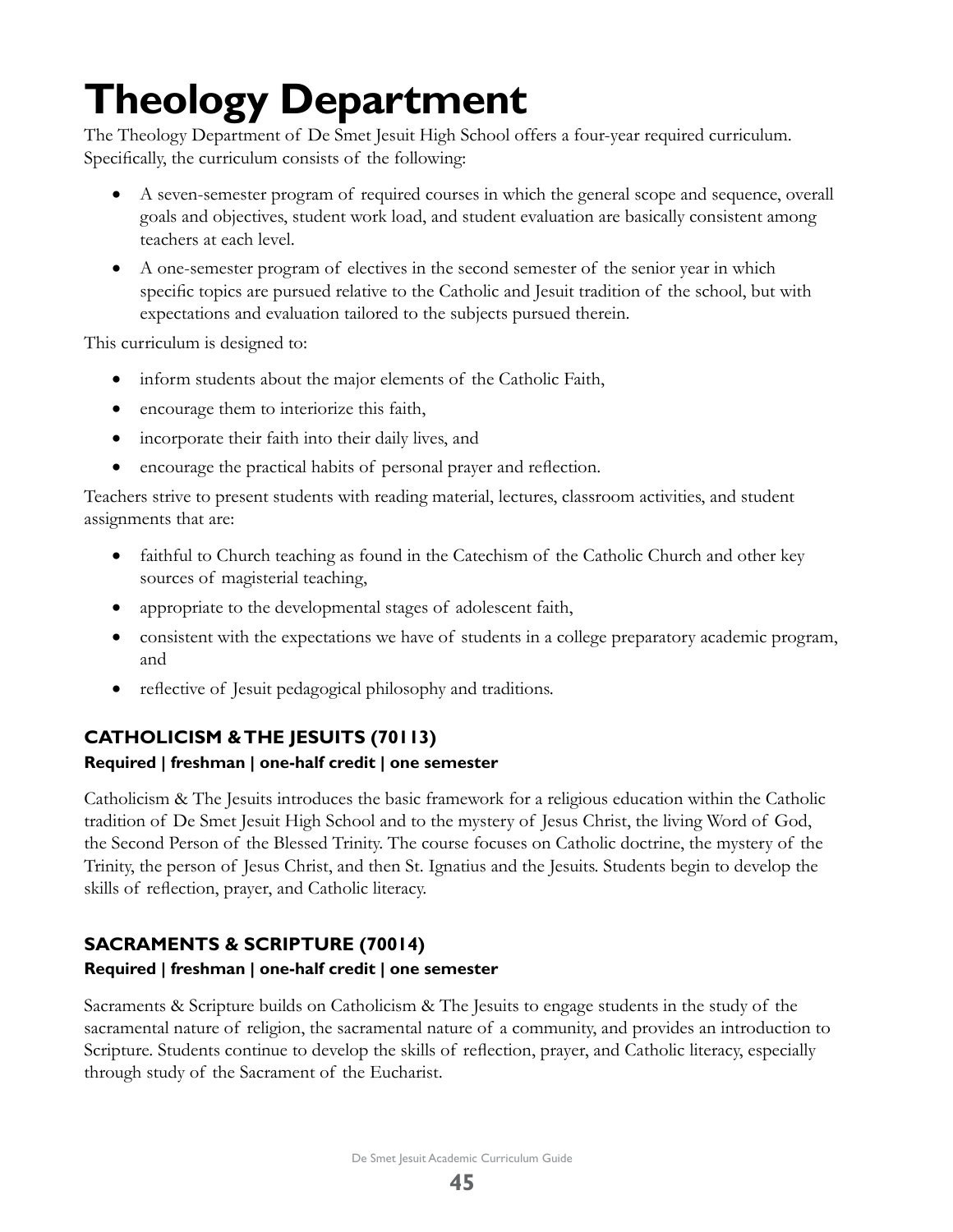#### **SCRIPTURE (71222)**

#### **Required | sophomore | one-half credit | one semester**

The Scripture course engages students with scriptural lessons of faith while also examining the authorship, history, themes, and literary forms of the Old and New Testaments. Students learn to engage the scriptural texts critically and reflectively—with an emphasis on Jesus Christ as the ultimate Revelation to us from God. Course discussion emphasizes the original context of scripture as well as modern day applications.

#### **MORALITY (71232)**

#### **Required | sophomore | one-half credit | one semester**

The Morality course seeks to answer the question, "How ought a Christian live the Good News of Christ?" Throughout this course, students are challenged to develop critical thinking skills as they examine the foundational principles of moral decision making, human nature, the virtues, and the nature of Christian love, recognizing that only through Christ can they fully live out God's plans for their lives. Students are to learn the moral concepts and precepts that govern the lives of Christ's disciples.

### **ECCLESIOLOGY (71523) Required | junior | one-half credit | one semester**

The Ecclesiology course aims to explore the development of the people of Christ, beginning with the disciples at Pentecost and tracking through the major events and changes which led to the Church as the living body of Christ today in the twenty-first century. Through an engagement with the councils, schisms, and global dynamics which impacted the direction and make-up of the Church and its sacred nature, students will seek to understand the stance of today's Church and explore her relationship with the denominations, traditions, and other religions of the world.

# **CATHOLIC SOCIAL TEACHING (71513)**

#### **Required | junior | one-half credit | one semester**

The Catholic Social Teaching course extends the skills and principles developed in the Morality course to examine issues surrounding human rights and the responsibilities of the Christian in the public square. The course explores principles of Catholic social teaching and gospel values to help students respond to critical issues of structural injustice such as poverty, marginalization, conflict resolution, destruction of the environment, race, and sexism. It encourages students to integrate the experience of the junior service projects with a lived Christian faith, and challenges juniors to articulate how they have encountered Christ in the poor and marginalized of our society.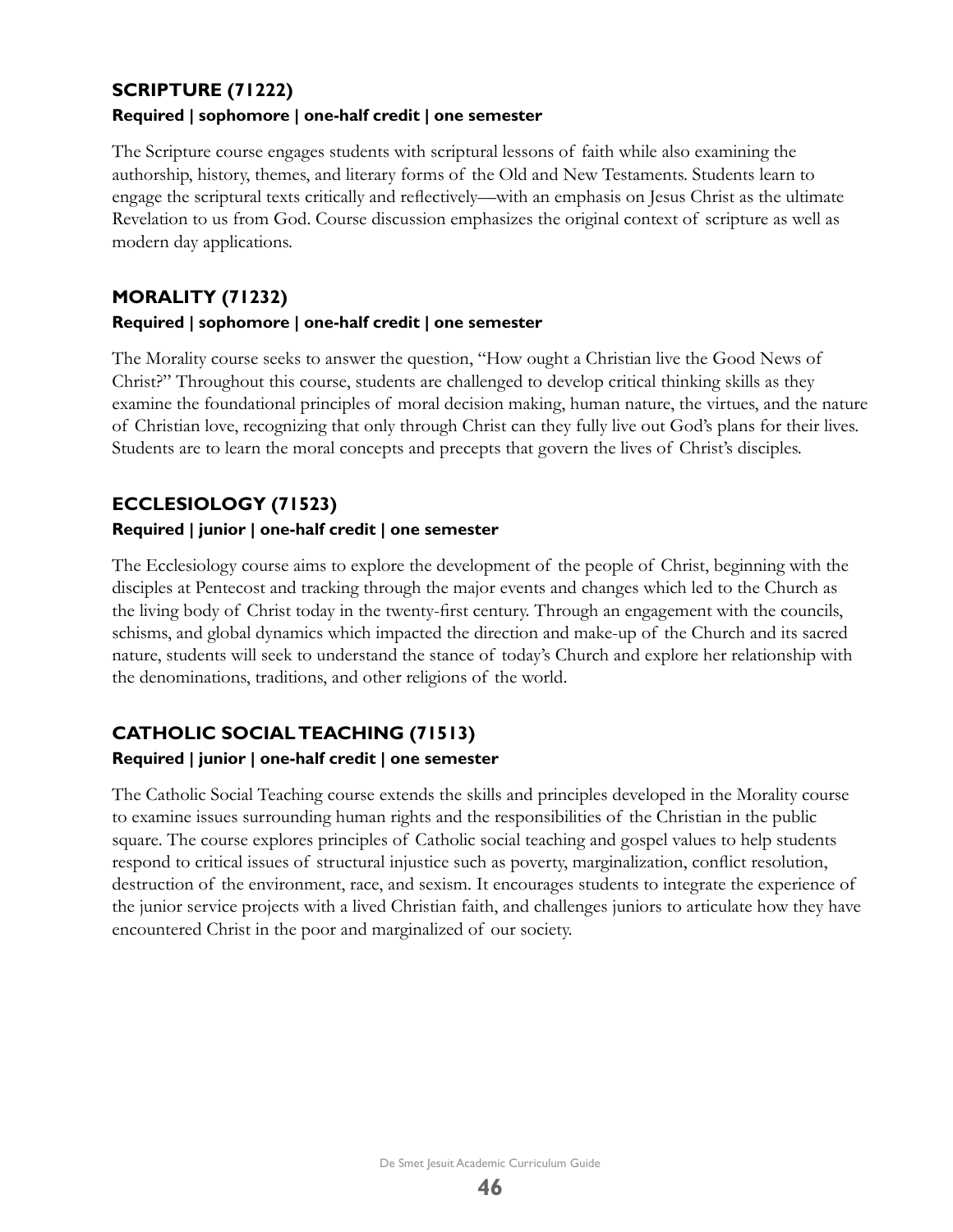## **CONTEMPORARY DISCIPLESHIP (71714)**

#### **Required | senior | one-half credit | one semester**

Contemporary Discipleship not only provides relevant information on the states of life but also addresses the key developmental tasks of adulthood. The key issues—identity, autonomy, love, and relationships—are approached from the Christian perspective and are foundational to any examination of how to understand the vocations of life: how Christ calls us to live the single life, marriage, religious life, and the ordained ministry—to live life for the benefit of others and the value in considering a vocation in service to the Christian community.

### **CHRIST & FAITH (70714) Meets requirement | senior | one-half credit | one semester**

Christ & Faith assists students in both developing and taking ownership of their faith and value system. During this course of study, students will focus on belief and faith, virtue and personhood, Ignatian world view, and developing and articulating a personal philosophy.

## **IGNATIAN VISION (70814)**

#### **Meets requirement | senior | one-half credit | one semester**

This course uses Jesuit history and spirituality as a springboard for discussion and reflection on issues facing students as they finish four years of Jesuit education and prepare for their future. During this course, students focus on the life of St. Ignatius, Ignatian prayer and spirituality, the Society of Jesus and Ignatian solidarity, conversion, discernment, indifference, simplicity, and personhood.

## **WORLD RELIGIONS (71934)**

#### **Meets requirement | senior | one-half credit | one semester**

World Religions is an introduction to the history, belief-systems, practices, and divisions of the world's major religions. This class will expand students' view and understanding of the human pursuit of God/ the divine and continue to ask them to deal with the existential nature of belief and religious practice. It offers a look at the human search for meaning beyond the secular and attempts to establish religious belief at the heart of human fulfillment.

## **ACC QUESTIONS IN THEOLOGY (71944)**

#### **Meets requirement | senior | one-half credit | one semester**

#### *Prerequisite: teacher approval*

This course examines historical and autobiographical narrative as a way of getting at the ultimate questions at the heart of theology and religion. In dialogue with Jewish and Christian scripture, as well as classic and contemporary spiritual autobiographies written from within the Christian tradition and beyond, students will wrestle with the nature of faith; the nature, existence, and personhood of God; the nature and ends of creation and human life; evil and salvation; and other matters of ultimate concern. Through the medium of narrative, this course aims to stimulate engagement with and reflection on the kinds of questions that matter most to the arc of a human life. Students may earn college credit through SLU if they meet the requirements.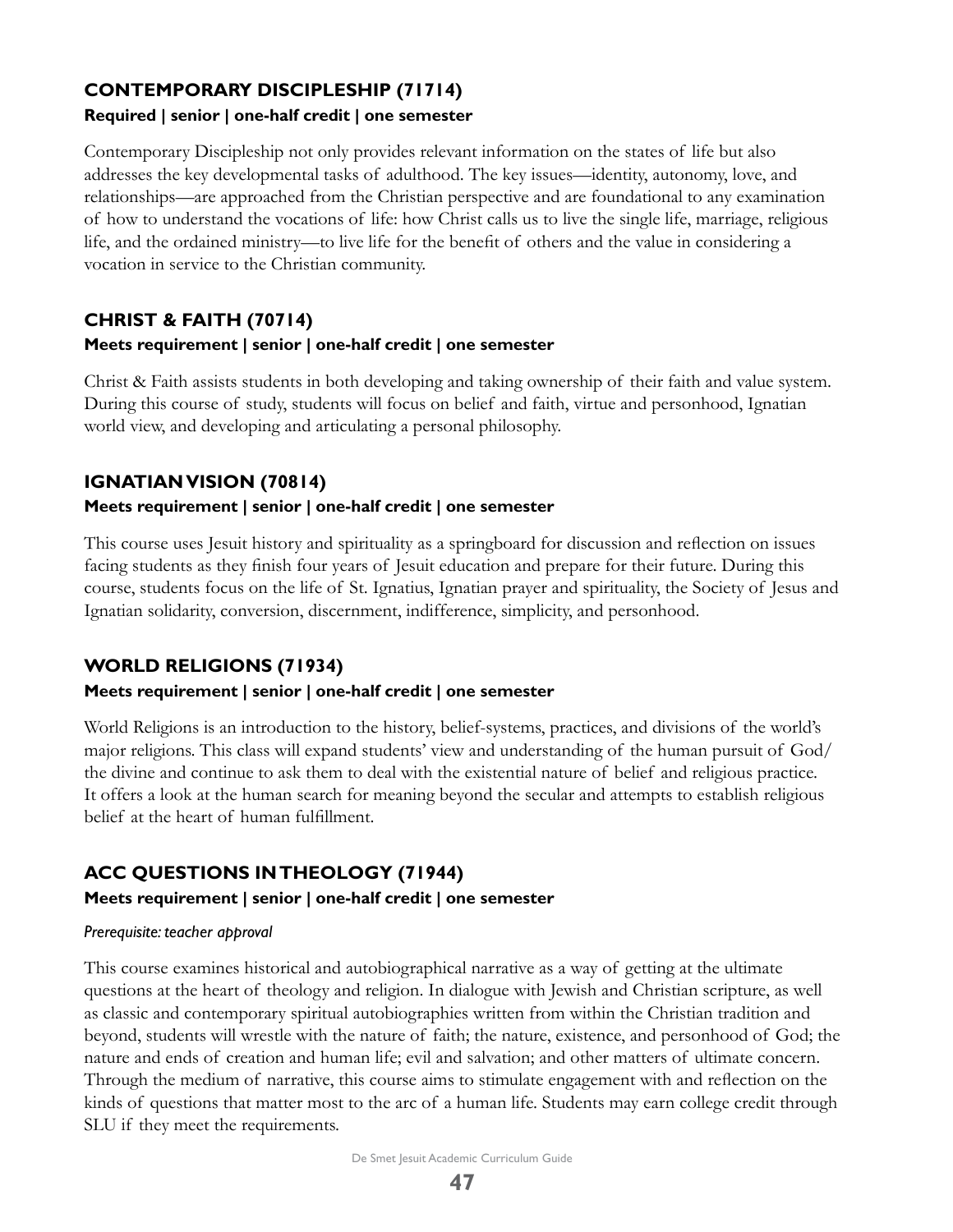## **JUNIOR SERVICE PROJECT (70313) Required | junior | one-quarter credit | full year**

As a Jesuit apostolic work, De Smet Jesuit High School shares in the mission of the Society of Jesus: "the service of faith and the promotion of justice." To this end, the Junior Service Project program is a required experiential community service project outside of De Smet Jesuit, serving the disadvantaged, the elderly, the economically challenged, the sick, and children and adults with special needs. The program takes place every Monday afternoon from September through May. Afternoon classes are dismissed to provide time for this program. There are weekly peer reflections sessions including journaling and a major capstone reflection project on the experience.

### **SENIOR SERVICE PROJECT**

#### **Required | senior | one-quarter credit, 50 hours outside of class, noted on student's transcript**

The Senior Service Project is a 50-hour requirement that the student completes at a location off campus to build on the experience of the Junior Service Project. The focus of the project is rooted in Catholic Social Teaching, specifically, the preferential option for the poor. Students find an organization and that works directly with a marginalized community in order to fulfill this requirement. To seek the meaning and purpose of the service work, the senior keeps a journal in which he logs his experiences as well as reflects upon his experience and how it has helped others, changed him, and helped to bring about the Kingdom of God. The experience is capped by a four-page written reflection of the student's four years of service—what he has contributed and where, how he has been affected, and what service means to him going forward.

## **THE INSIGNIS CAPSTONE REFLECTION (7000)**

#### **Required | senior | one-half credit | spring semester**

To complete the final stage of his journey at De Smet Jesuit, each senior will make an Insignis presentation. This graded presentation is a formal reflection and assessment of his De Smet Jesuit experience. The framework for this personal, individual, unique reflection will be the six elements of the Graduate at Graduation Profile. Before a panel of three, composed of two teachers and a staff member or possibly a member of the Board of Trustees, the senior will articulate his experience at De Smet Jesuit through the lens of the "Grad-at-Grad"—what have his experiences been in relation to each of these characteristics and how has he grown as a result of these experiences. For a school that believes so highly in the value of reflection, the Insignis presentation is a fitting culmination to a student's education at De Smet Jesuit High School.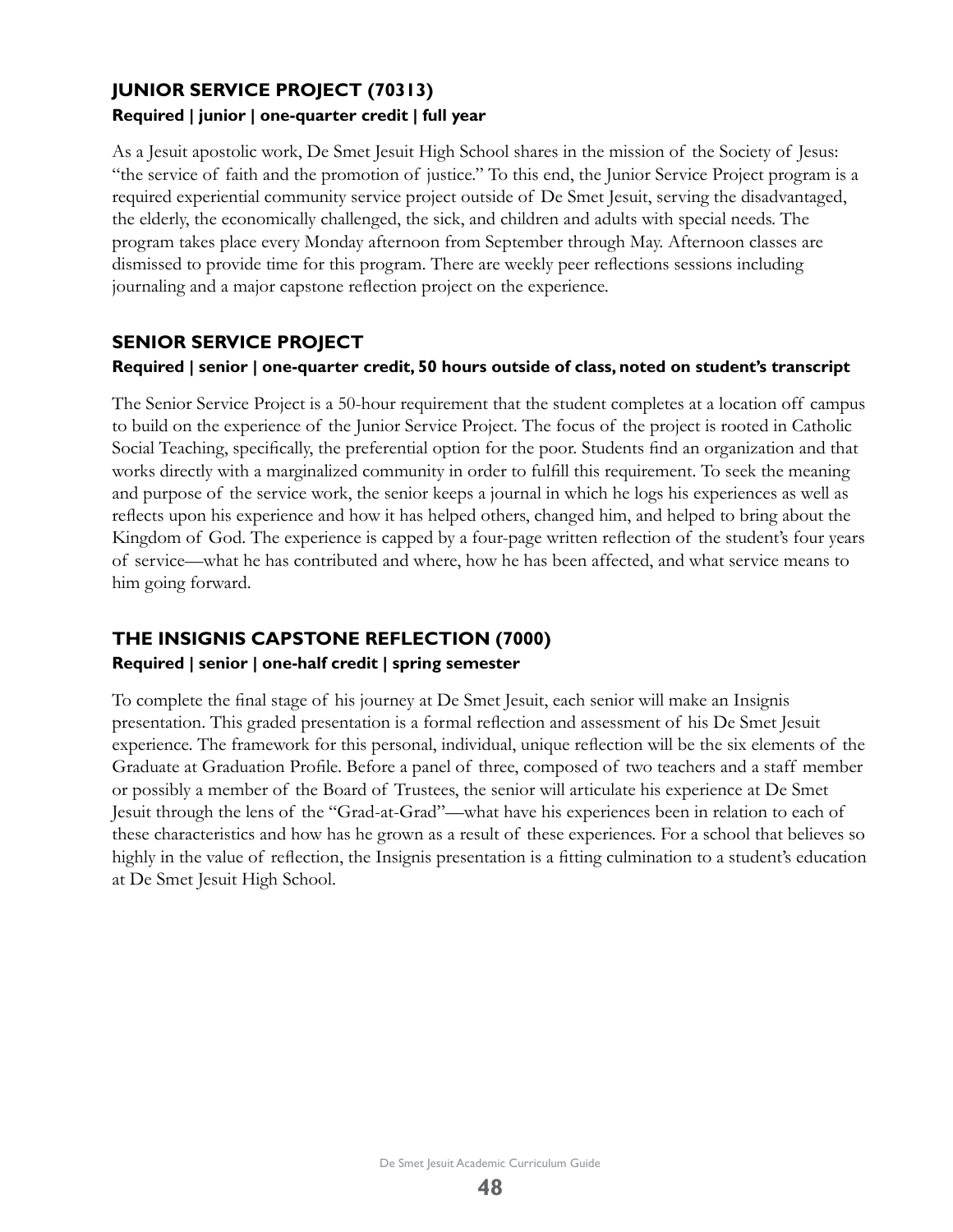# <span id="page-49-0"></span>**World Languages Department**

## **CHINESE 1 (40711)**

#### **Meets requirement | freshman | one credit | full year**

This course is an introduction to Mandarin Chinese and Chinese culture. Study will include basic language patterns using typical settings such as greetings, family, dates and time, hobbies, visiting friends, lifestyles, and various topics highlighting Chinese culture. Students will learn elementary skills in listening, speaking, reading, and writing by using both the Pinyin phonetic system and simplified Chinese characters. Students will be introduced to a baseline of characters that will provide the basis to engage in simple conversations using these characters. Students will also have acquired knowledge of elements of Chinese culture and traditions.

## **ACP CHINESE 2 (40722)**

### **Meets requirement | sophomore | one credit | full year**

This course builds upon the skills and knowledge developed in Chinese 1, expanding students' ability to comprehend and express themselves in Chinese and building their vocabulary. Students' communicative competence will be expanded through a variety of interactive activities. Students will learn to respond and interact appropriately in real-life situations. Students will refine their speaking and listening skills as well as increase their vocabulary. Students have the option to enroll for a year (five credits) of advanced college credit through University of Missouri – St. Louis (UMSL).

## **ACP HONORS CHINESE 3 (40733)**

#### **Elective | senior | one credit | full year**

#### *Prerequisite: students must earn a B+ or higher in Chinese 2 or teacher approval*

Chinese 3 continues to build upon the skills developed in Chinese 2. Students will work on learning more complex Chinese syntax and grammatical concepts. The level of communicative competence will be further enhanced, and students will be able to engage in longer and more in-depth dialogues typical in everyday scenarios. Students will progressively transition into more intricate sentence structures while continuing to expand and build on vocabulary and knowledge of grammar. Students have the option to enroll for a year (five credits) of advanced college credit through University of Missouri – St. Louis (UMSL).

## **ACP HONORS CHINESE 4 (40734)**

#### **Elective | senior | one credit | full year**

#### *Prerequisite: students must earn a B+ or higher in Chinese 3 or teacher approval*

Chinese 4 continues to build upon Chinese 3. Students will work on mastering more advanced Chinese syntax and grammatical concepts. Students will advance to a higher level of communicative competence. They will be able to engage in unplanned dialogues at normal conversation speeds. Students will also be able to read certain passages of authentic material. Students will perform a variety of practical writing tasks such as writing short messages. Chinese 4 will provide further insight into Chinese culture,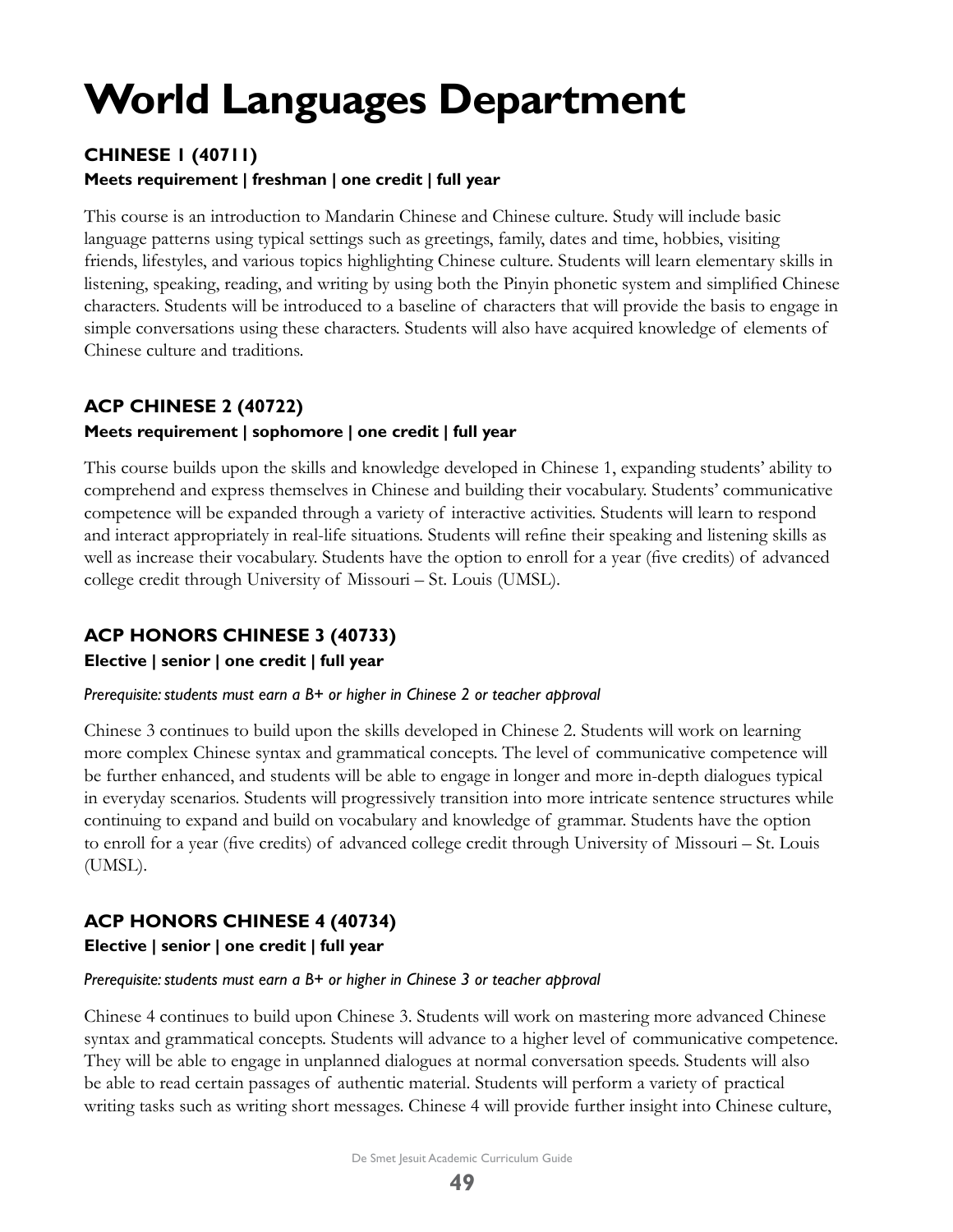customs and ideology. Students have the option to enroll for a year (five credits) of advanced college credit through University of Missouri – St. Louis (UMSL).

## **LATIN 1 (40521) Meets requirement | freshman | one credit | full year**

First year Latin emphasizes basic vocabulary and the grammatical form of nouns and adjectives, the uses of the cases, verbs, and pronouns. There are internet practice activities for additional drills in grammar and vocabulary. Students will translate Latin stories, which tell tales of Roman life, culture and mythology. English words derived from Latin are studied to expand the student's English vocabulary.

## **LATIN 2 (40522) Meets requirement | sophomore | one credit | full year**

Second year Latin continues focusing on vocabulary and grammar. By the end of the second year, all grammatical constructions usually presented in a beginning two-year program will have been covered, including all verb tenses in the active and passive voice, participles, usage of noun cases, pronouns and special adjectives. Students will progress to translating more difficult stories based on Roman history and daily life. Mythology study continues with students researching and reporting on additional Greek and Roman myths.

## **ACC HONORS LATIN 3 (40533)**

**Elective | junior | one credit | full year**

#### *Prerequisite: students must earn a B+ or higher in Latin 2 or teacher approval*

Third year Latin begins with a review of all nouns, verbs, and verbals covered during the first two years. Students will expand their knowledge of Latin grammar by studying the subjunctive mood and complex intricacies of the Latin language. By the end of the third year, students will have learned the majority of Latin grammar needed to begin study of the Roman authors. Students are now translating Latin authors in slightly edited form. They will read selections from Horace. Students have the option to enroll for one semester (three credits) of college credit through St. Louis University.

## **ACC HONORS LATIN 4 (40534)**

#### **Elective | senior | one credit | full year**

#### *Prerequisite: students must earn a B+ or higher in Latin 3 or teacher approval*

The traditional fourth year Latin content is prose and poetry of the Golden Age. Students will read selections from Caesar's "De Bello Gallico" and various selections from Cicero's writings. Students will pay special attention to the politics of the late Republic. Students will also read excerpts from Virgil's "Aeneid," and they will investigate and discuss Virgil's portrayal of Dido and Aeneas. Finally, students will read selections from Catullus and Ovid. They will compare lyric poetry to epic poetry and learn to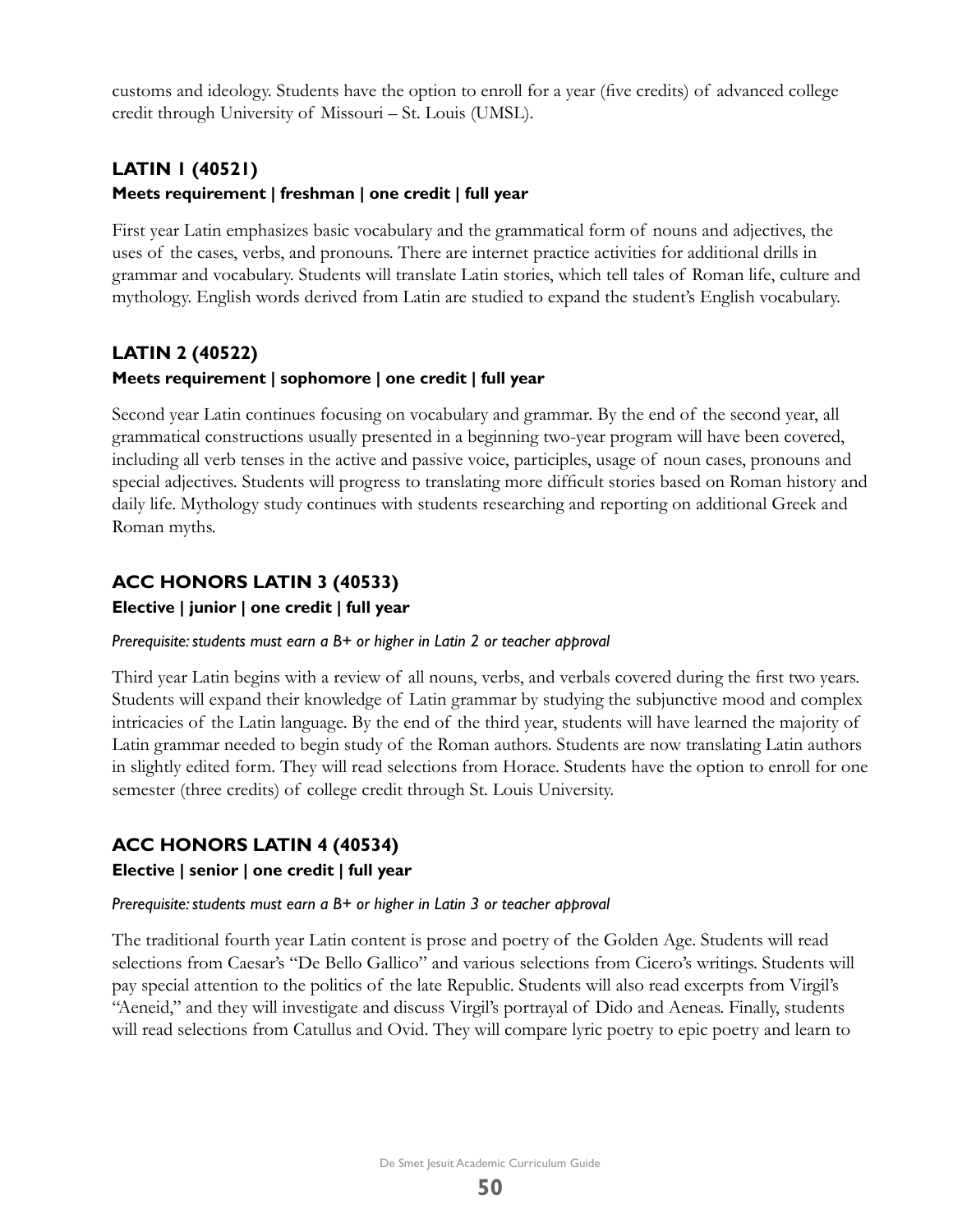scan poetry in a number of meters. By the end of the year students will have studied a wide range of Latin literature, history, and culture, and they will have learned how to apply Latin roots to new English words. Students have the option to enroll for two semesters (six credits) of college credit through St. Louis University.

#### **SPANISH 1 (40621)**

#### **Meets requirement | freshman | one credit | full year**

Spanish 1 provides an introduction to the language and culture of the contemporary Spanish-speaking world. Lessons are organized to reflect the goals set by the national standards for learning foreign languages. Proficiency is gained in the areas of listening, speaking, reading, and writing, with an overall emphasis on communication skills.

The textbook and ancillary materials use an integrated approach to language learning. The introduction and reinforcement of new material takes place in class and through the textbook publisher's website and Conjuguemos. Evaluation, review, exercises, and activities in the course are designed to span all four language skills (listening, speaking, reading, and writing). Cultural awareness is integrated through textbook readings and chapter DVDs about people and places in Latin America and Spain. By means of oral practice in pairs or groups, the students discuss relevant themes and learn to express themselves in Spanish. The mechanics of reading and writing are acquired through daily written assignments. Proper habits of studying and learning foreign language are acquired through carefully prepared homework and error correction.

### **SPANISH 2 (40822) (A)**

#### **Meets requirement | sophomore | one credit | full year**

Spanish 2 reinforces the language skills taught during Spanish 1 (listening, speaking, reading, writing and culture) while introducing new vocabulary, grammar, and cultural materials. Lessons are organized to reflect the goals set by the national standards for the learning of foreign languages. Practice activities include reading and discussing textbook passages, guided viewing of videos, and enactments of typical situations. Writing assignments allow students to use increasingly complex grammar and new vocabulary while building on previously learned material. Listening comprehension and listening skills are developed through taped exercises, music, and media presentation of native speakers. Cultural awareness is increased through readings, discussions, and comparisons of Spanish language and customs with those of other cultures. The amount of Spanish used to conduct the class is increased as the year progresses. Students are prepared for travel and interaction with native speakers. Practice is provided through online assignments in eStudio and through the Glencoe.com website.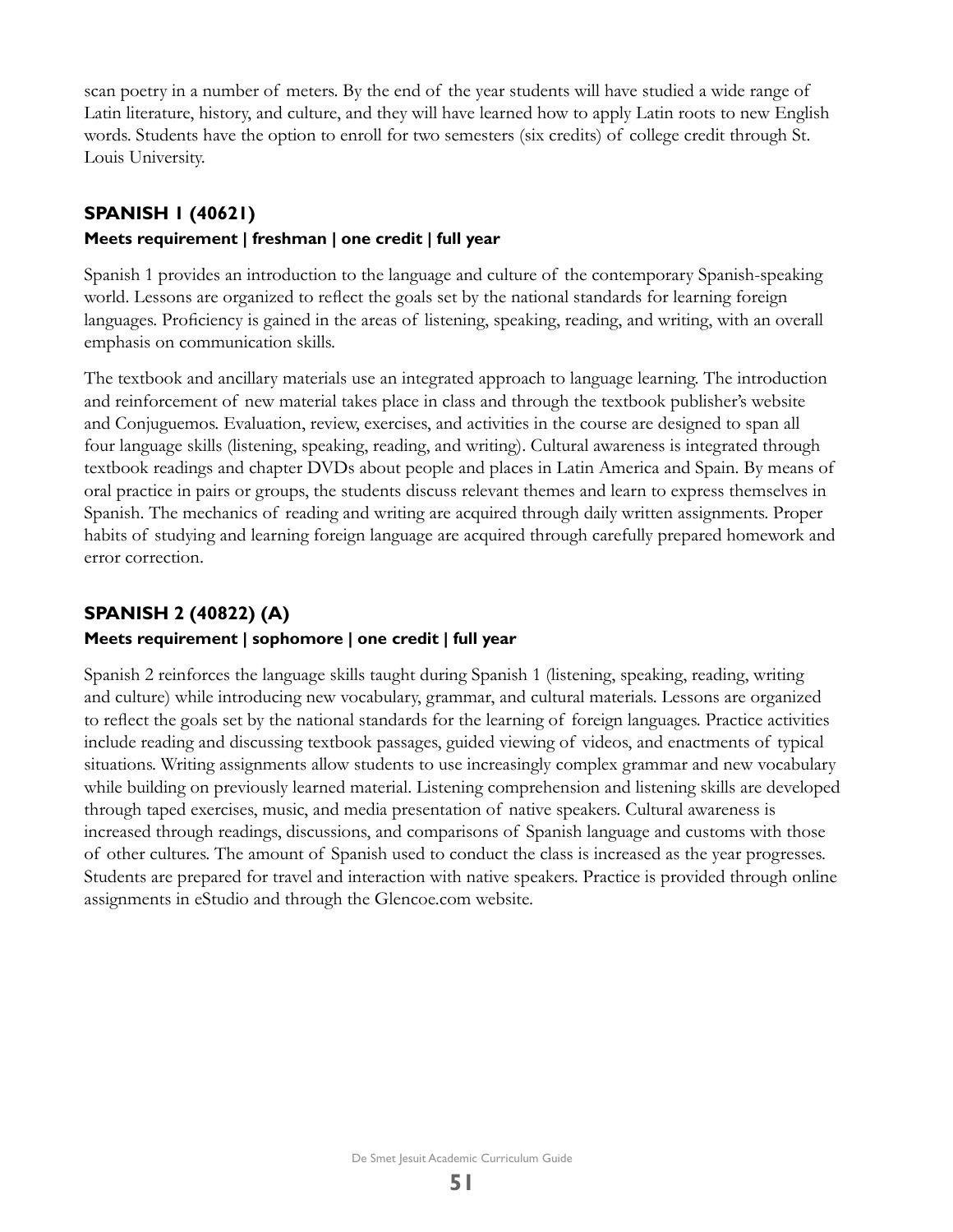## **SPANISH 3 (41013) Elective | junior | one credit | full year**

#### *Prerequisite: students must earn a C+ or higher in Spanish 2 or teacher approval.*

This course is designed for students who have completed the second-year Spanish course with a C+ average and who want to continue the study of Spanish. This course will continue the study of verb tenses and grammar, but will place most emphasis on producing speech, conversations, and interactions in practical, everyday situations. Students will also enhance their reading skills in the target language by way of short stories and news articles. Exposure to various cultural traditions and perspectives of Spanish-speaking countries continues from Spanish 2, but students will now learn to compare and contrast these traditions with their own, as well as talk about them in Spanish. Supplementary materials consist of songs, articles, interactive websites, and films. Students completing this course will not be eligible to take ACC Honors Spanish 4.

## **ACC HONORS SPANISH 3 (41033)**

#### **Elective | junior | one credit | full year**

#### *Prerequisite: students must earn an A in Spanish 2 or teacher approval*

Spanish 3 lessons are designed to reflect the national standards set forth by the American Council on the Teaching of Foreign Languages (ACTFL). The course consists of the study of advanced grammar and composition. There is more emphasis on reading and discussing topics of interest in the target language. Grammar and verb tenses continue to be taught and reviewed throughout the year. Emphasis will be placed on communicative skills: interpersonal, interpretive and presentational. The students will utilize interactive online activities to reinforce previous knowledge learned. In the fall semester, the students can be dually enrolled to obtain advanced college credit through SLU-Communicating in Spanish I (SPAN-1010).

## **SPANISH 4 (41014)**

#### **Elective | senior | one credit | full year**

#### *Prerequisite: students must earn a C+ in Spanish 3 or teacher approval*

In this course students will continue the study of grammar involving more complex verb tenses. Emphasis is placed on utilizing these grammar structures in everyday situations. Students will be introduced to more literary works in the Spanish language in addition to learning and discovering the history of the authors and countries from which they were produced. Students will discuss cultural traditions of the Spanish-speaking world and compare and contrast them to their own, as well as learn to develop, present and defend their opinions in Spanish. Students will be assessed using a variety of presentations, projects, role-playing, and written work. Supplementary materials consist of songs, articles, interactive websites, and films.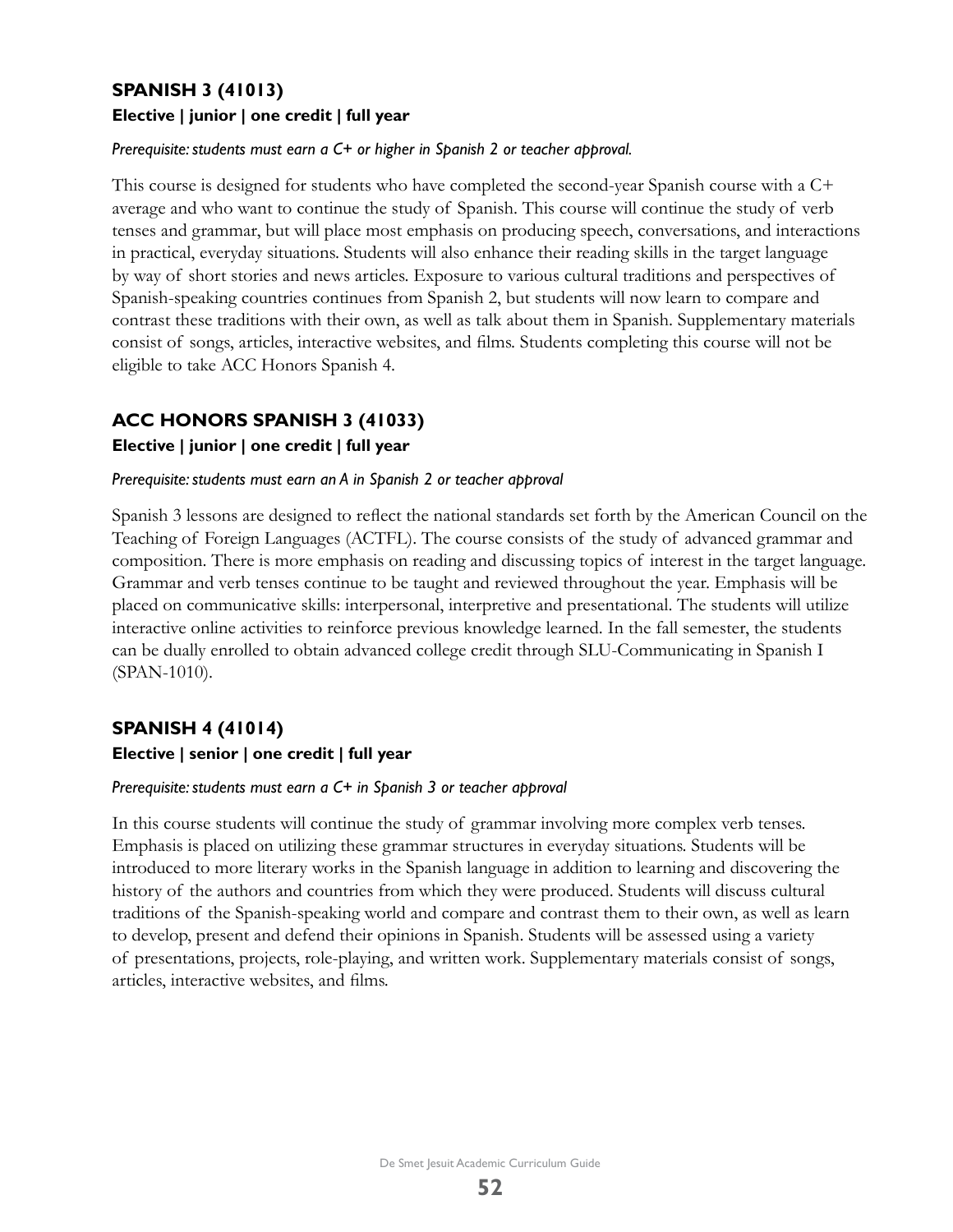## **ACC HONORS SPANISH 4 (41034)**

#### **Elective | senior | one credit | full year**

#### *Prerequisite: students must earn a B+ in Honors Spanish 3 and teacher approval*

In this course, students will study the culture and civilization of Spain and Latin America though literary works. The students will expand their communication skills following the guidelines set forth by the national standards of the American Council on the Teaching of Foreign Languages. During the first semester, students continue a review of advanced grammar through exercises in oral skills and reading selections. Films, internet articles, and readings serve as supplementary materials. Students are expected to discuss the content in Spanish. Short compositions in which the students apply advanced structures are frequently assigned. The students also will use the interactive activities in the online textbook. The students may dually enroll to obtain college credit through SLU-Communicating in Spanish II (SPAN-1020) and Intermediate Spanish: Language and Culture (SPAN-2010).

#### **AP HONORS SPANISH 5: \***

\*Taught through APEX Learning Virtual School

#### **Elective | senior | one credit | full year**

#### *Prerequisite: students must earn a B+ in Honors Spanish 4 or teacher approval*

For the 2022-2023 school year AP Spanish will be taught online through the APEX Learning Virtual School A faculty mentor will be provided for students in the online course. Following the College Board curriculum, this course is "designed to provide students with a learning experience equivalent to that of an introductory college course in literature written in Spanish. The course introduces students to the formal study of a representative body of texts from Peninsular Spanish, Latin American, and U.S. Hispanic literature. The course provides opportunities for students to demonstrate their proficiency in Spanish across the three modes of communication (interpersonal, interpretive, and presentational) and the five goal areas (communication, cultures, connections, comparisons, and communities) outlined in the Standards for Foreign Language Learning in the 21st Century. The overarching aims of the course are to provide students with ongoing and varied opportunities to further develop their proficiencies across the full range of language skills — with special attention to critical reading and analytical writing — and to encourage them to reflect on the many voices and cultures included in a rich and diverse body of literature written in Spanish."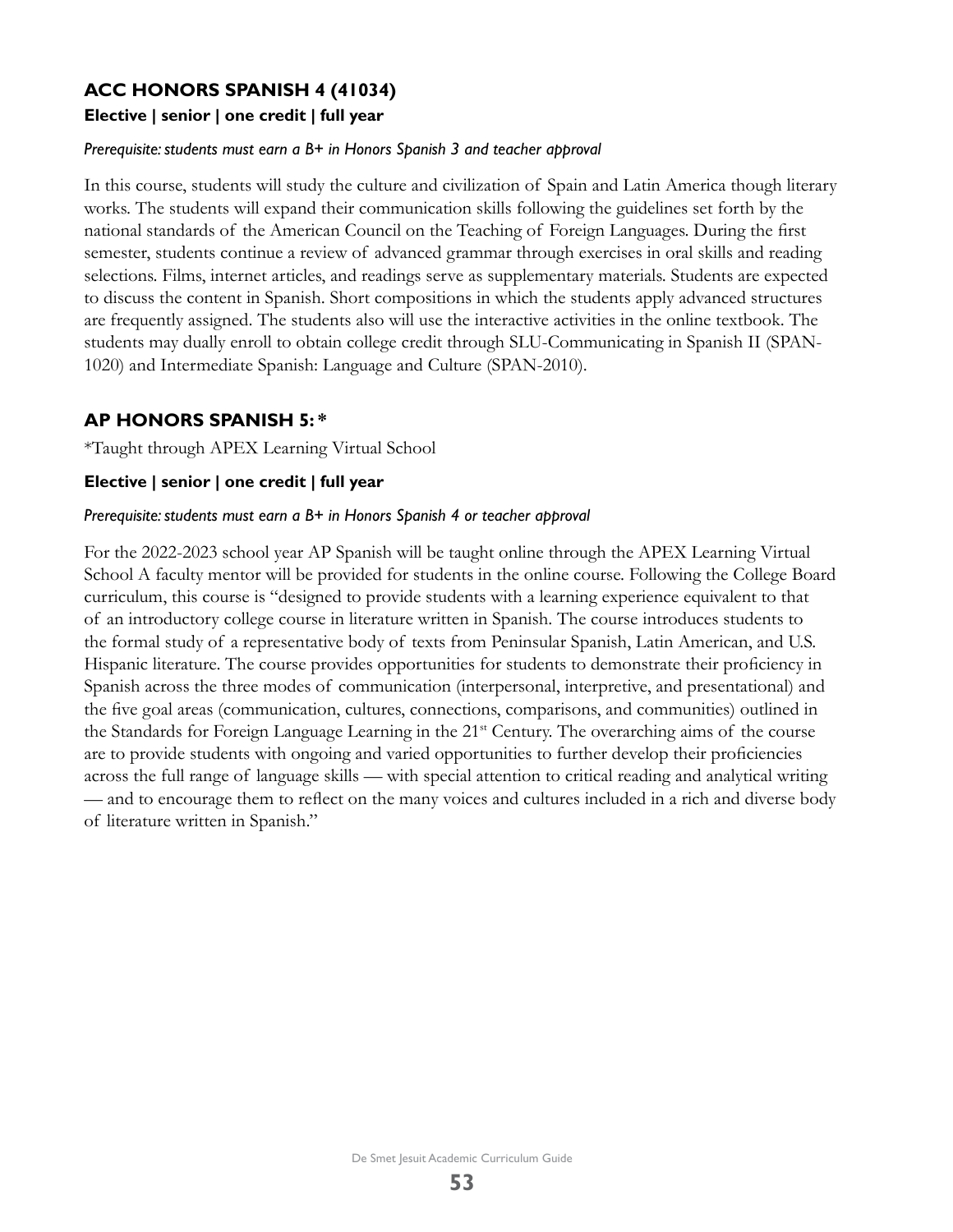# <span id="page-54-0"></span>**Magis Institute for Inquiry and Innovation**

The Magis Institute for Inquiry and Innovation is a program at De Smet Jesuit to focus the school's educational efforts on our strategic goals to empower, innovate with, and embrace our students. The strategic plan recognizes the reality that we are experiencing a paradigm shift in Jesuit secondary education. Technology is allowing students to learn through hands-on, real-world situations on an unprecedented scale. Collaboration and creativity are driving innovation that is changing the face of the workplace. While traditional college preparatory curriculum forms a strong core to build content and skills, we also recognize a need for a peripheral space where ideas can germinate about our future. The Institute is a new way of looking at school where student passion and rigor collide.

The Magis Institute provides the overarching structure, offering diverse individual centers that reflect student passions and promote the mission of the Society of Jesus. The Institute provides courses of study and programs—always voluntary—for deep learning in a particular area. As the Institute evolves, certificates will be awarded to students who complete a particular path in their learning.

#### *Mission and Objectives*

The mission of the Magis Institute for Inquiry and Innovation is to inspire and prepare men to transform the world through collaborative, hands-on, real-world, globalized and personalized experiences that embrace empathy, innovation, imagination, and ideation.

The objective of the Institute is to enable students to experience one or more of the following:

- Use technological resources to facilitate creative solutions to solve complex problems.
- Communicate effectively in a variety of media.
- Collaborate effectively with other students and outside experts both locally and globally.
- Develop confidence and resilience through failure.
- • Empathize with others and celebrate difference in a multicultural context.
- Integrate the Jesuit mission of the "service of faith and the promotion of justice" into work on innovation and imagination.
- Set individual work in a global context.

## **MENTORED STUDY PATH OPTION (70006)**

#### **Elective | junior, senior | one-half credit | one semester**

Students have the opportunity to explore a passion in a number of different modes with a teacher as a mentor or guide. Students may accomplish one of the following possible outcomes:

- Produce a real-world product (e.g., video, graphic design, social media campaign, publication, new business, device, etc.).
- Construct an independent study to delve deep into an interest.
- Present a challenging problem and offer possible solutions.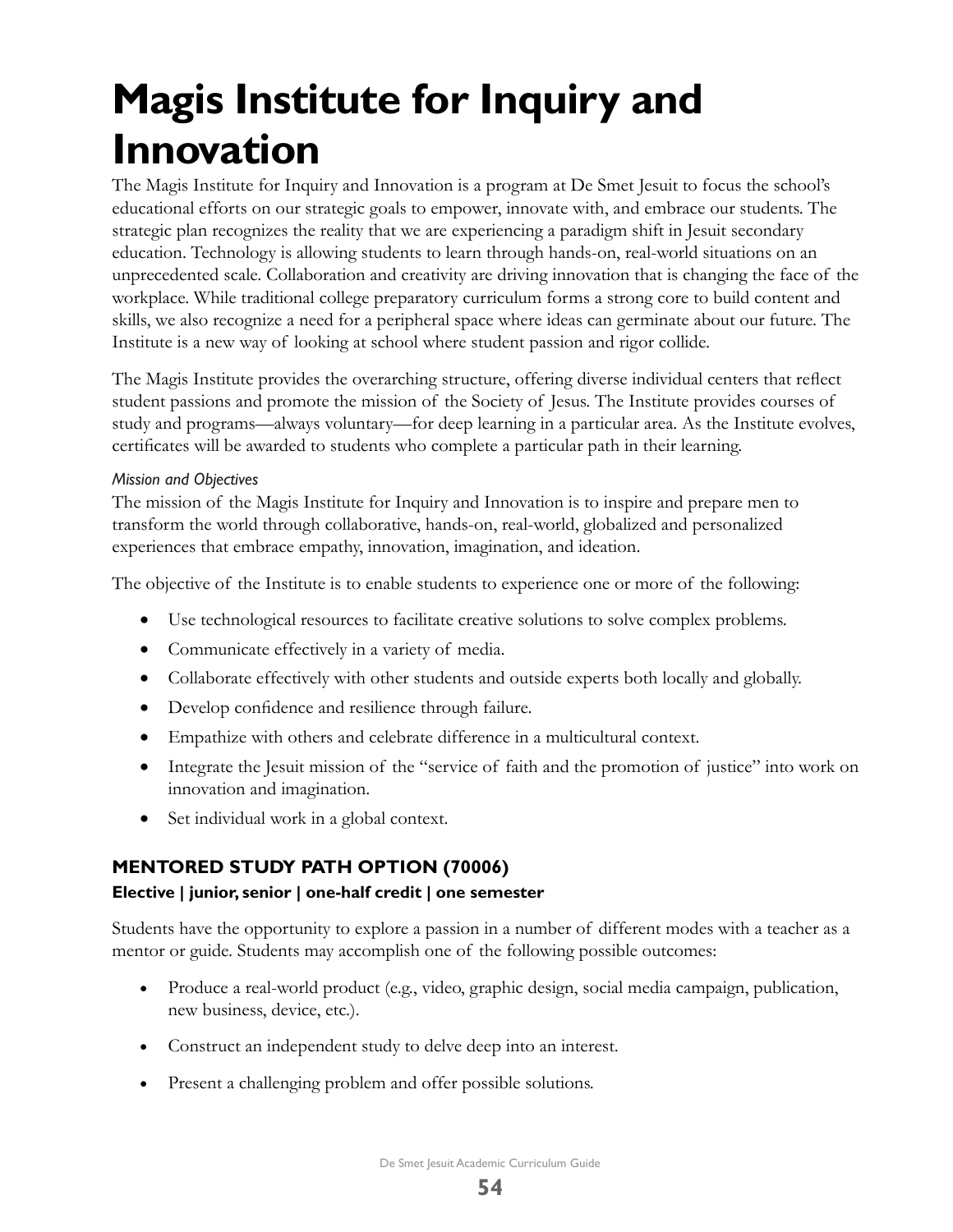- Design an individual course for school credit.
- Complete a capstone project.
- Take an online course.
- Complete a project in the community with a collaborative group of students.
- Prototype, tinker, and otherwise develop personal projects outside the classroom setting.

#### *Requirements for Credit Proposals*

While any student can participate in the Institute for enrichment, the following requirements must be fulfilled in order to receive course credit.

- Plan for working at least 66 hours of work and journal documenting work completed.
- Achieve at least 5-7 major learning outcomes based on a particular department's course objectives or based on the Graduate at Graduation profile.
- Complete final summative project with scoring rubric based on learning outcomes.
- Receive approval by Assistant Principal for Academics.

#### *Process and Timeline*

- Late February early March: Students submit project proposals to the Assistant Principal during the time students are selecting courses. The Assistant Principal will give tentative approval by signing the course selection sheet.
- Mid-March: Selection group meets to vet, combine, or refine student project proposals.
- Late March: The Assistant Principal identifies mentors.
- Summer: The Assistant Principal gathers initial resources (academic, human, and technological).
- Fall/spring semester Students conduct weekly meetings with their mentor and report progress on a regular basis, such as via a bi-weekly blog post.

## **ONLINE COURSE OPTION (70006)**

### **Elective, can meet requirement with approval | junior, senior | one-half, one credit | one semester, full year**

Online courses are available through the Arrupe Virtual Learning Institute to allow students to take courses not offered at De Smet Jesuit High School. This year three courses are listed in the De Smet Jesuit Academic Curriculum Guide, but other courses can be approved. Typically courses beyond the level of our curriculum can be taken to fulfill graduation requirements (for example, AP BC Calculus as a fourth unit of math). Other courses offered through the AVLI can be as an elective course in a student's schedule.

AVLI course requests require approval from the Assistant Principal for Academics. AVLI courses will be shown on transcripts and used in GPA calculations. There may also be additional AP testing fees.

Please view the online copy of AVLI guidelines and the current AVLI Course Catalog at https://www. arrupevirtual.org/student-coursework. Students should research the content and requirements of these courses before committing to enrollment. Please reference the College Board Advance Placement website for details.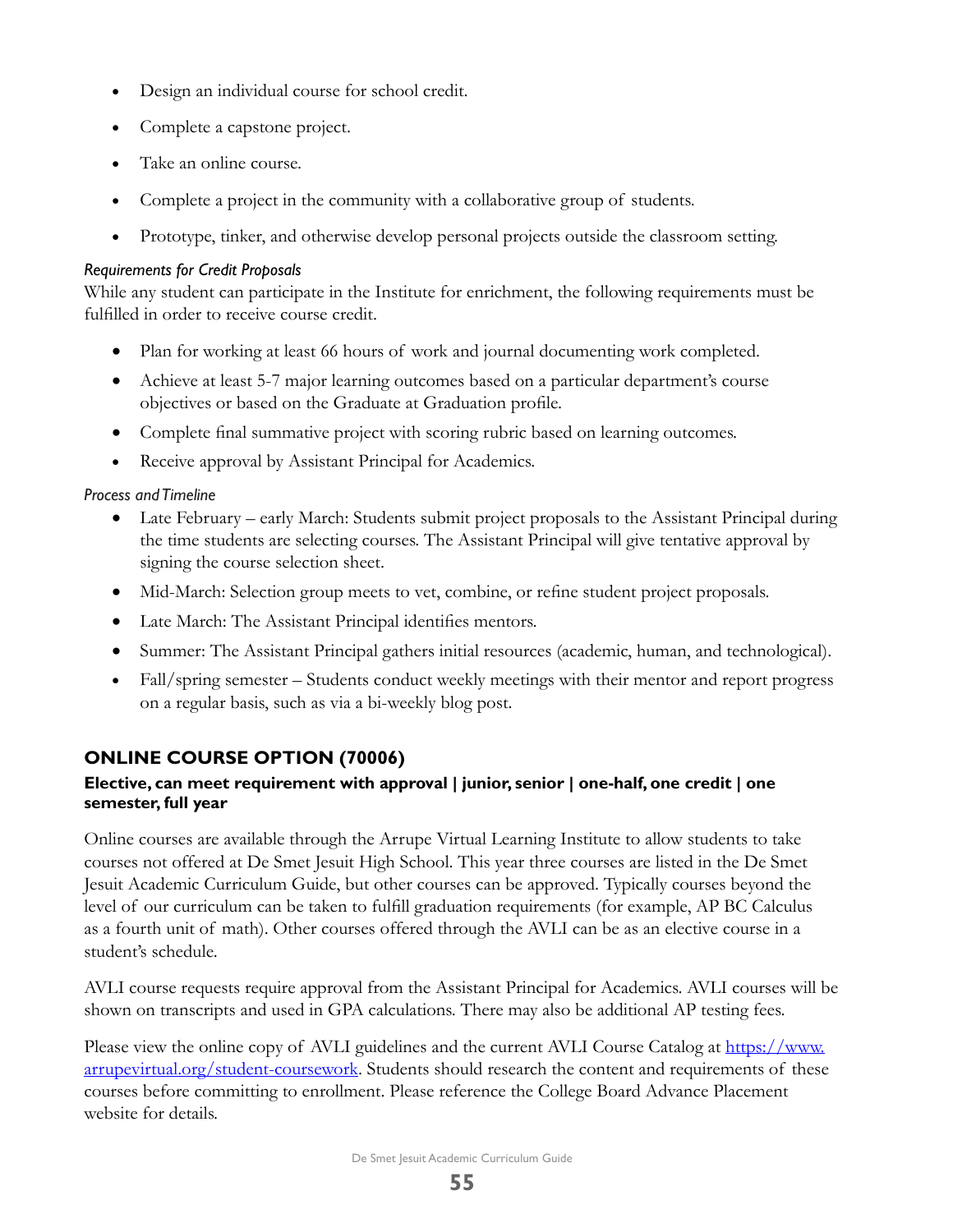#### *Course Prerequisites*

Students must demonstrate strong academic skills in the content area of course requested. PLAN and PSAT scores along with grade point average are factors in determining approval for a AVLI online course. Students should consider how many other honors and AP classes they are enrolling in as well as time commitments for current course load and student activities such as clubs and sports to determine if an online course is manageable.

Caution: managing an online course is different than a traditional classroom course. It does not meet regularly, it has threaded virtual communication, and it is paced to deadlines. Consequently, students taking courses through the AVLI will be required to check in with the online course coordinator once a week to receive course credit.

## **GLOBAL ENGAGEMENT AND SOLIDARITY CERTIFICATE PROGRAM**

A De Smet Jesuit student whose passion and interests lie in acquiring and exploring a greater understanding of the world may pursue a course of study that culminates in the awarding of the Global Engagement and Solidarity Certificate. The certificate recognizes academic, extracurricular, and experiential studies focused on fulfilling the mission of the school in educating men for and with others who will transform the world for the greater glory of God.

#### *Certificate Program Requirements*

The student will work with the Director of Global Education, his counselor, and the Assistant Principal for Academics, to discuss exposure to a variety of content and experiences that will enable him to fulfill the following requirements:

- Foreign language study through the fourth level (students pursuing two languages should speak with the Director of Global Education regarding credit toward the certificate). Students may choose from the Chinese, Latin, or Spanish courses offered as described in the world languages section in this curriculum guide.
- At least three semester-long courses (a minimum of 1<sup>1</sup>/<sub>2</sub> credits) to be selected from the list below of Global Engagement approved courses.
- Significant and ongoing contribution to one of the school's extracurricular groups having an international, multicultural, or environmental focus.
- A two-week or longer off-campus international program. The school's international programs are designed to be used to fulfill this requirement, though approved individual programs may also receive credit.
- An objective inclusion of their global experiences into their Insignis project and presentation and cumulative college paper to be drafted and shared. The nature and form of this project must be approved by the Director of Global Education.

Students who wish to pursue the Global Engagement and Solidarity Certificate should identify themselves to the Director of Global Education as early in their De Smet Jesuit career as possible, but no later than the first semester of junior year. The Director, along with a student's counselor and the Assistant Principal for Academics, will assist students in creating an academic plan, along with extracurricular activities, the student's off-campus experience, and the presentation/project/paper requirement to facilitate earning the certificate.

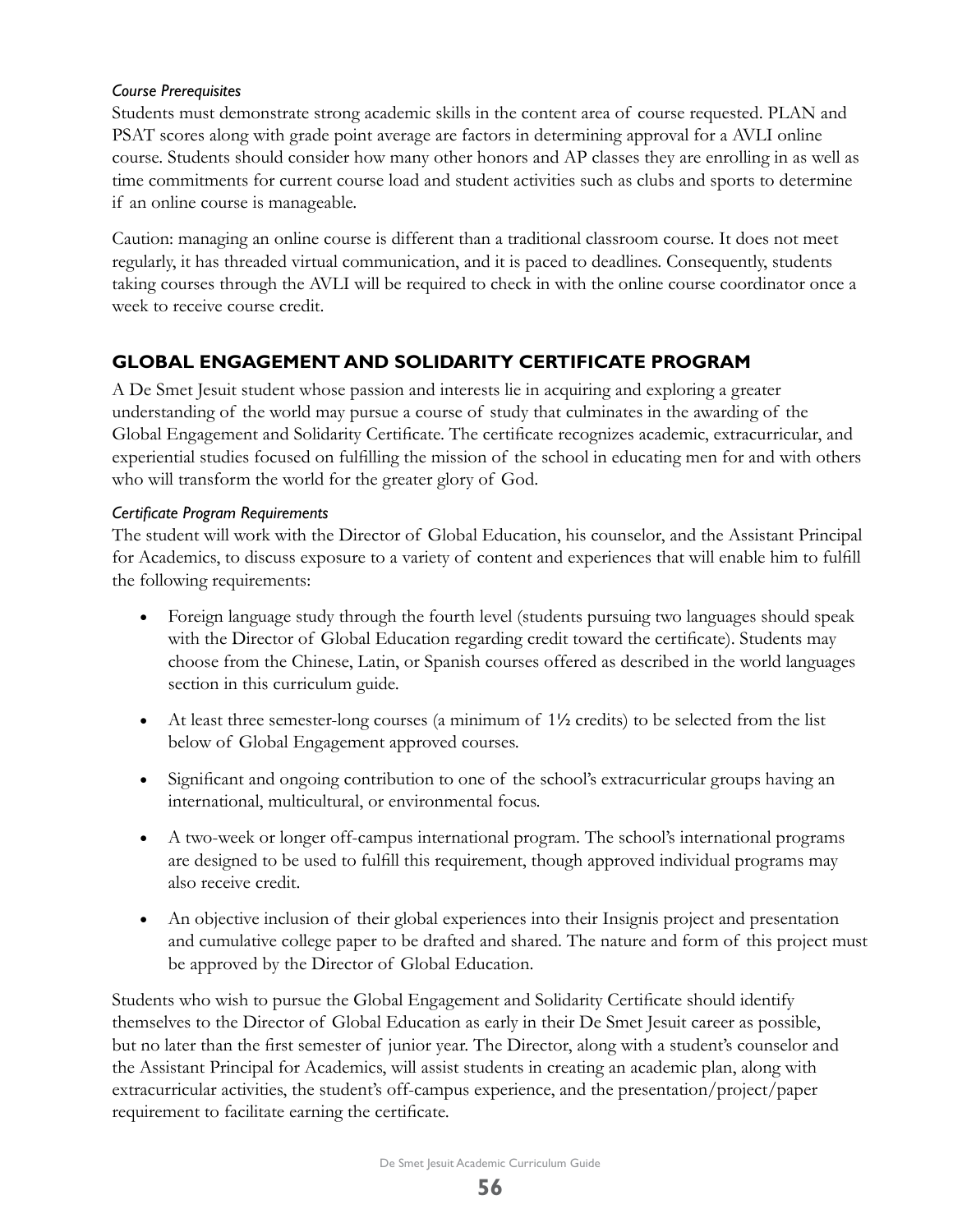## **GLOBAL ENGAGEMENT COURSES**

*(student must complete a minimum of 3 semester courses)*

#### **Junior**

Public Speaking (1)

#### **Senior**

English 4: ACC Irish Literature (1) English 4: Literary Analysis of Storytelling (1) English 4: Voices of Color (1) Public Speaking (1) ACC Honors International Studies\* (1) ACC Honors Modern European History\* (1) Ignatian Vision (1)

*\*Indicates courses that are offered for college credit as either AP, 1818 ACC, or ACP.*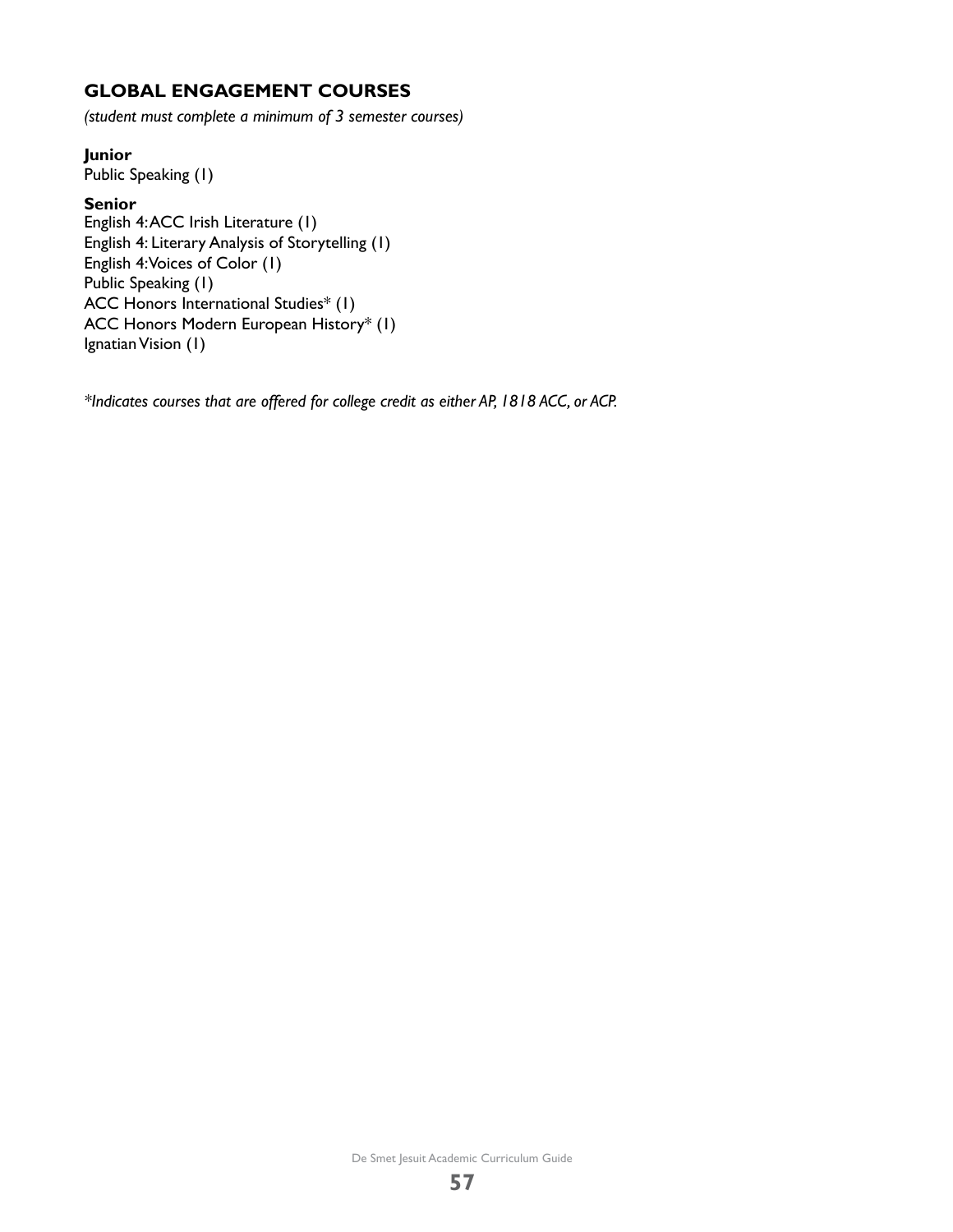# <span id="page-58-0"></span>**Summer Course Offerings**

## **ECCLESIOLOGY (71523)**

#### **Required | junior | one-half credit | one semester**

The ecclesiology course aims to explore the development of the people of Christ, beginning with the disciples at Pentecost and tracking through the major events and changes that led to the Church as the living Body of Christ today in the twenty-first century. Through an engagement with the councils, schisms, and global dynamics that impacted the direction and make-up of the Church and its sacred nature, students will seek to understand the stance of today's Church and explore her relationship with the denominations, traditions, and other religions of the world.

## **HONORS MODERN EUROPEAN HISTORY (90835)**

### **Meets social studies requirement | junior, senior | one-half credit**

Modern European History focuses on the increasing importance of European affairs and their interactions with the rest of the world. The course covers transatlantic encounters, the Protestant and Catholic Reformations, the Scientific Revolution, absolutism, the Enlightenment, the French Revolution, the Industrial Revolution, imperialism, the world wars, totalitarian systems, and the new global age.

## **INTRODUCTION TO BUSINESS (10414)**

### **Elective | junior, senior | one-half credit | one semester**

This course is an introduction to the business world. Students will learn about most of the major fields of study within business including entrepreneurship, management, human resources, finance, marketing, and operations. The goal is to get students interested in the business world by exposing them to the various fields they could chose to focus on in college.

## **LIFETIME ACTIVITIES (60234)**

## **Meets PE requirement | junior, senior | one-half credit**

Lifetime Activities is a one-semester summer course offered at De Smet Jesuit High School. It is designed to offer a higher level of ability and more instruction in a variety of individual and team activities. The curriculum provides various offerings to meet the individual needs of all students and to develop skill in a variety of activities. Examples of activities include volleyball, basketball, baseball, golf, walking, jogging, soccer, tennis, flag football, corn hole, frisbee golf, and slow pitch softball. Assigned reading and writing assignments that increase the physical education experience and contribute to the literacy of students will be included.

De Smet Jesuit Academic Curriculum Guide